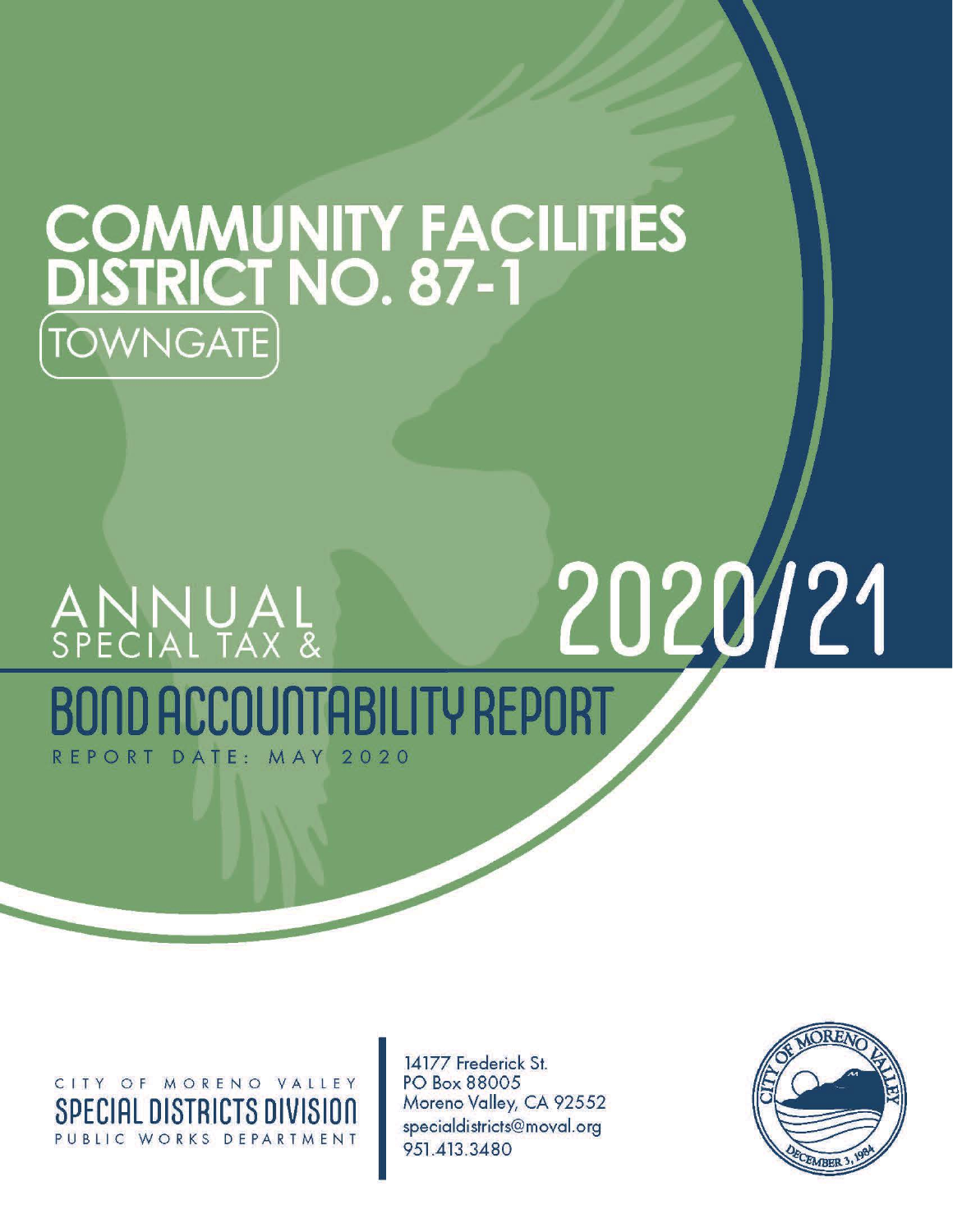# **TABLE OF CONTENTS**

|     | A.    |                                                          |  |
|-----|-------|----------------------------------------------------------|--|
|     |       |                                                          |  |
|     | i.    |                                                          |  |
|     | ii.   |                                                          |  |
|     | iii.  |                                                          |  |
|     |       |                                                          |  |
| Π.  |       |                                                          |  |
|     | А.    |                                                          |  |
|     | В.    |                                                          |  |
|     | İ.    |                                                          |  |
|     | ii.   |                                                          |  |
|     | iii.  |                                                          |  |
|     | iv.   |                                                          |  |
|     |       |                                                          |  |
| Ш.  |       | COMPUTATION OF THE SPECIAL TAX REQUIREMENT 12            |  |
|     |       |                                                          |  |
|     |       |                                                          |  |
|     | ii.   |                                                          |  |
|     | iii.  |                                                          |  |
|     | iv.   |                                                          |  |
|     | V.    |                                                          |  |
|     | vi.   |                                                          |  |
|     | vii.  |                                                          |  |
|     | viii. |                                                          |  |
|     |       |                                                          |  |
| IV. |       |                                                          |  |
|     | A.    |                                                          |  |
|     |       |                                                          |  |
|     | İ.    |                                                          |  |
|     | ii.   |                                                          |  |
|     |       |                                                          |  |
| V.  |       |                                                          |  |
|     |       |                                                          |  |
|     |       |                                                          |  |
|     |       |                                                          |  |
|     |       | APPENDIX A:     PROPERTY TAX INCREMENT CONTRIBUTIONS A-1 |  |
|     |       |                                                          |  |
|     |       | APPENDIX B:    BOND ACCOUNTABILITY REPORT (SB 165) B-1   |  |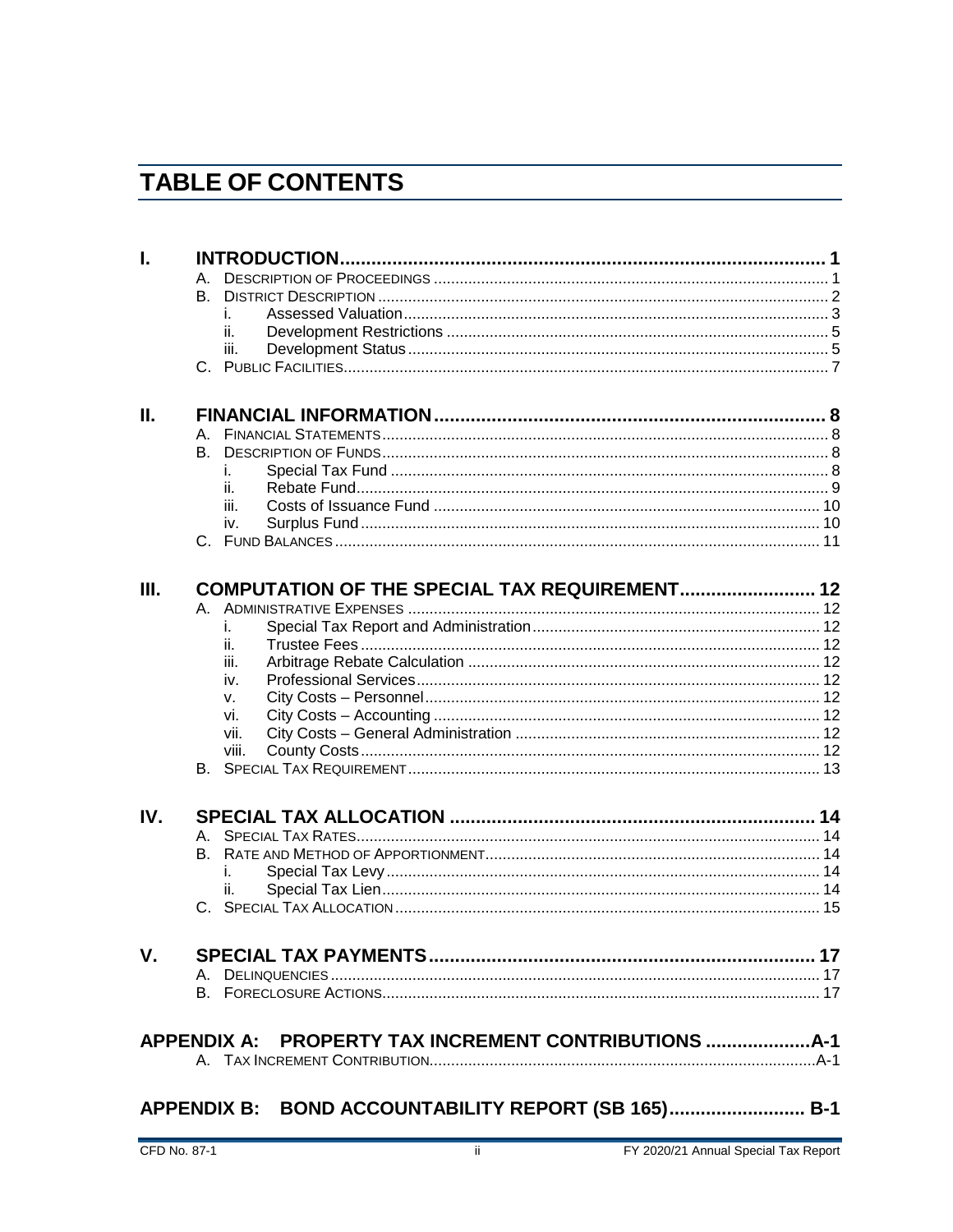## **TABLES**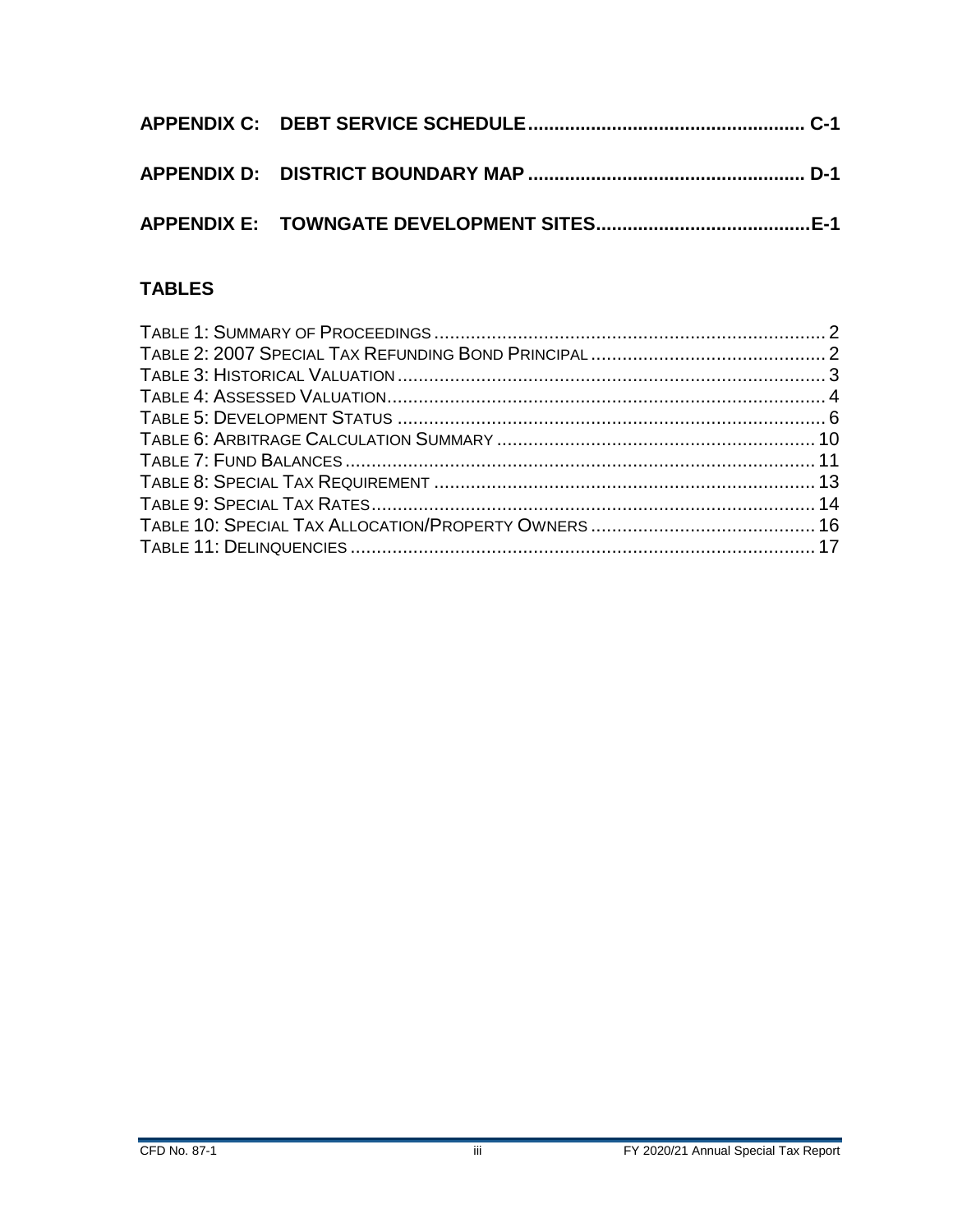# **LIST OF PARTICIPANTS**

#### **Community Facilities District No. 87-1 (Towngate) 2007 Special Tax Refunding Bonds**

#### **City Contacts Underwriter**

Marshall Eyerman **Raul Amezcua** Raul Amezcua Assistant City Manager **E.J. De La Rosa & Co., Inc.**\* Chief Financial Officer/City Treasurer 515 S. Figueroa Street, Suite 1800 14177 Frederick Street Los Angeles, CA 90071 P.O. Box 88005 213.443.5202 Moreno Valley, CA 92552-0805 [ramezcua@stifel.com](mailto:ramezcua@ejdelarosa.com)  951.413.3021 marshalle@moval.org **Arbitrage Rebate Consultant**

Candace E. Cassel<br>Special Districts Division Manager Nation Controller and Mulldan Financial Services Special Districts Division Manager 14177 Frederick Street 27368 Via Industria, Suite 200 P.O. Box 88005 P.O. Box 88005<br>Moreno Valley, CA 92552-0805 Noreno Valley, CA 92552-0805 Moreno Valley, CA 92552-0805 951.413.3480 [ddavies@willdan.com](mailto:tspeer@nbsgov.com) [candacec@moval.org](mailto:candacec@moval.org)

#### **Bond Counsel**

Mark Huebsch, Esq. Wells Fargo Bank, N. A. Stradling Yocca Carlson & Rauth Corporate Trust Services 660 Newport Center Drive, Suite 1600 333 S. Grand Avenue, Fifth Floor Newport Beach, CA 92660 Suite 5A MACE2064-05A 949.725.4167 Los Angeles, CA 90071 [mhuebsch@sycr.com](mailto:mhuebsch@sycr.com) 213.253.7516

#### **Financial Consultant**

Peter J. Ross Ross Financial 1736 Stockton Street, Suite 1 San Francisco, CA 94133 415.912.5612 [rossfinancial@smkc.com](mailto:rossfinancial@smkc.com)

\* Acquired by Stifel, Nicolaus & Company, Inc. in January 2014.

#### **Trustee**

Dania D. Samai [dania.d.samai@wellsfargo.com](mailto:dania.d.samai@wellsfargo.com)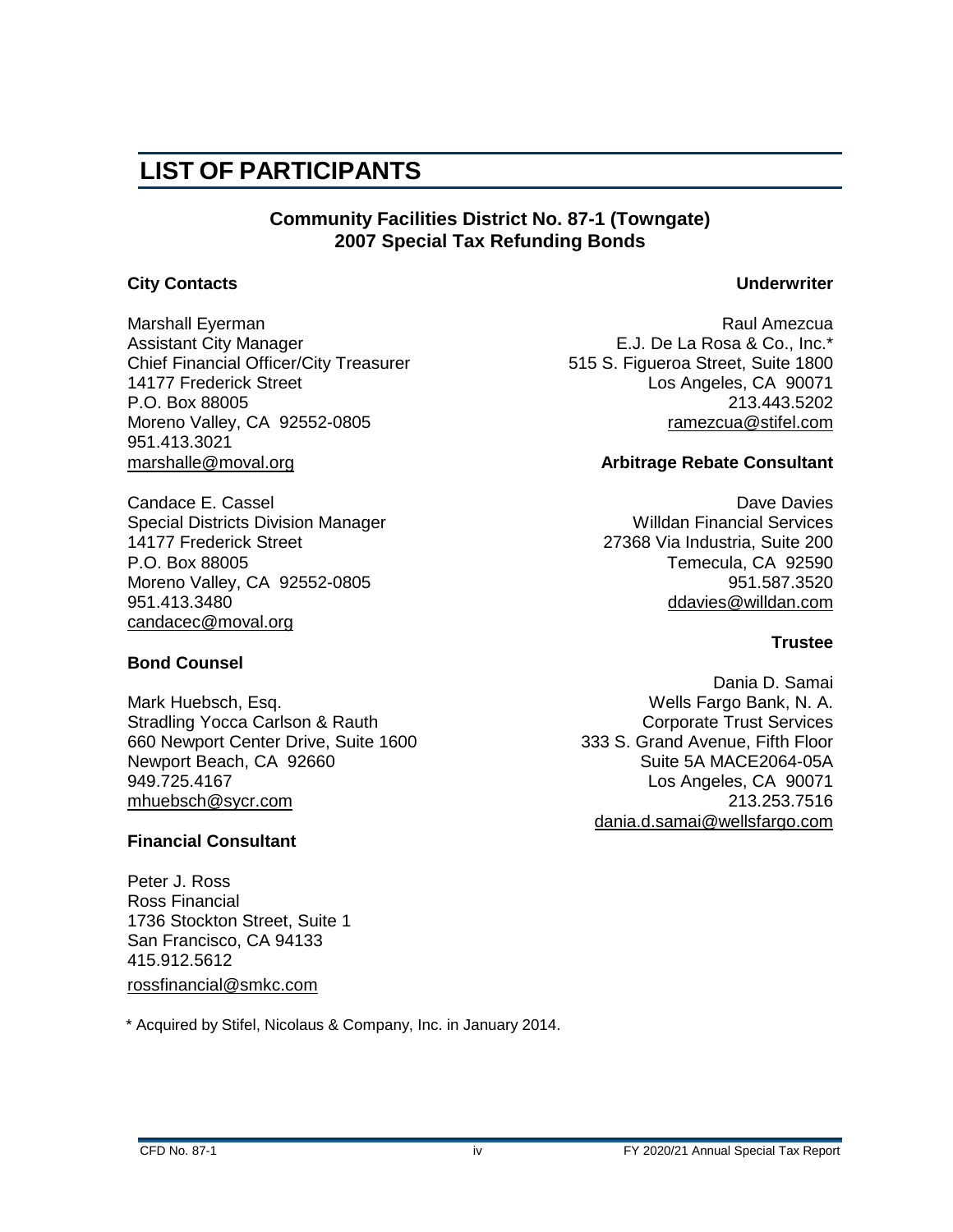# <span id="page-4-0"></span>**I. INTRODUCTION**

#### **A. DESCRIPTION OF PROCEEDINGS**

<span id="page-4-1"></span>The City of Moreno Valley, California (the "City") is located in the western portion of Riverside County, bordered by the cities of Riverside and Perris, Lake Perris, and March Air Reserve Base.

In 1988, Community Facilities District No. 87-1 (Towngate) of the City of Moreno Valley ("CFD No. 87-1" or "District") was formed to finance the acquisition of certain public facilities (water, sewer, and street improvements; landscaping; and, storm drain and utility systems).

On April 20, 1988, the City of Moreno Valley Towngate Community Facilities District No. 87- 1 Special Tax Bonds Series A ("Series A Bonds") were issued and on August 14, 1991, the City of Moreno Valley Towngate Community Facilities District No. 87-1 Special Tax Bonds Series B ("Series B Bonds") were issued.

On May 24, 1994, Resolution No. 94-28 authorized the issuance of CFD No. 87-1 Towngate Special Tax Refunding Bonds Series A and the Towngate Special Tax Refunding Bonds Series B (collectively the "1994 Refunding Bonds") which were issued in the principal amounts of \$14,170,000 and \$8,530,000, respectively.

On October 23, 2007, the City Council, acting as the legislative body of the District, approved the issuance of CFD No. 87-1 2007 Special Tax Refunding Bonds the ("Bonds") to refinance the 1994 Refunding Bonds. On November 29, 2007, the Bonds were issued in the amount of \$10,665,000. The Bonds are special obligations of CFD No. 87-1 and are payable from and secured by revenues derived from certain annual special taxes levied on the taxable properties within CFD No. 87-1.

In connection with development of the area, the former Community Redevelopment Agency (the "Agency") entered into agreements concerning the provision of the public infrastructure improvements. One such agreement, which was entered into with the City on behalf of CFD No. 87-1, entitled "Cooperation and Reimbursement Agreement" dated as of November 4, 1987 and amended by a "First Amendment to Cooperation and Reimbursement Agreement" dated June 1, 1994, provided that the Agency would make certain payments to the District from tax increment (TI) revenues generated from the TownGate portion of the redevelopment project area. On October 23, 2007, the Agency Towngate Agreement was adopted, restating the Cooperation and Reimbursement Agreement and First Amendment to Cooperation and Reimbursement Agreement.

In June of 2011, the California Legislature approved trailer bills AB 1x 26 and AB 1x 27 to dissolve redevelopment agencies. On January 10, 2012, the City Council adopted Resolution No. 2012-04, designating the City as Successor Agency to the Agency ("Successor Agency") to discharge the obligations of the Agency.

Following dissolution of the Agency, the Successor Agency is required to submit a Recognized Obligation Payment Schedule (ROPS) to the Countywide Oversight Board (the "County Board") to fulfill the Agency's obligations, which is then ratified by the Department of Finance (DOF). The ROPS includes payment of available TI payable towards the CFD No. 87-1 special tax requirement. The County Board and DOF have approved the payment of TI for this purpose through June 2021. If future TI is unavailable, special taxes will be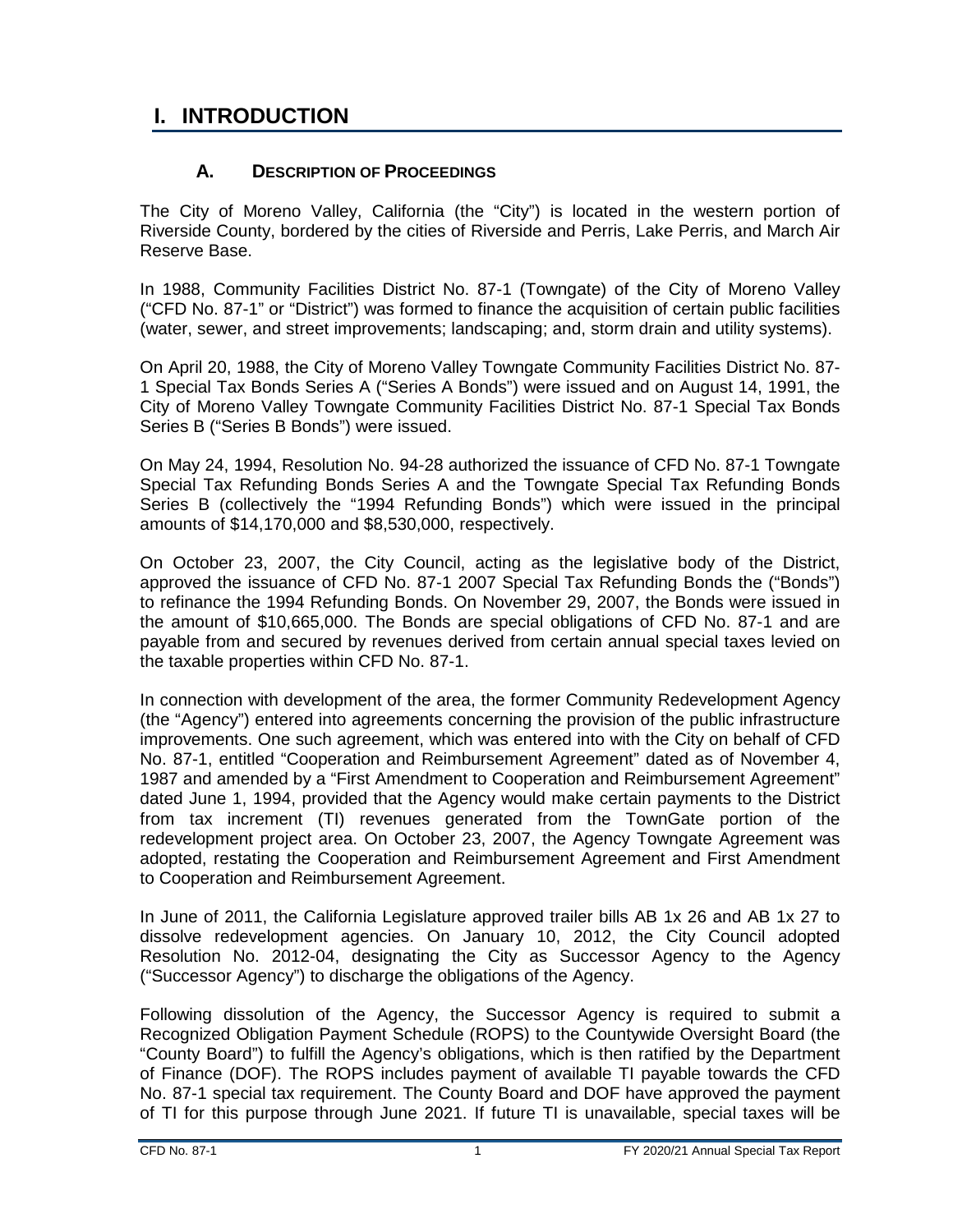levied against the parcels in the District, at a rate sufficient to cover the special tax requirement, provided the special tax does not exceed the maximum special tax rate as authorized under the terms of the Rate and Method of Apportionment of Special Tax (the "RMA") of the District.

For further information concerning the City, Agency, Agency Towngate Agreement, or the redevelopment project area, reference is made to the Official Statement of the Bonds.

#### **Table 1: Summary of Proceedings**

<span id="page-5-1"></span>

| <b>Document</b>                               | <b>Number</b> | <b>Date</b>      |
|-----------------------------------------------|---------------|------------------|
| <b>Resolution of Intention</b>                | 87-83         | August 25, 1987  |
| <b>Resolution of Formation</b>                | 87-99         | October 20, 1987 |
| Resolution of Issuance (Series A Bonds)       | 88-13         | April 12, 1988   |
| Resolution of Issuance (Series B Bonds)       | $91 - 90$     | June 25, 1991    |
| Resolution of Issuance (1994 Refunding Bonds) | 94-28         | May 24, 1994     |
| Resolution of Issuance (Bonds)                | 2007-119      | October 23, 2007 |

| CFD No. 87-1 Bonds                                                                          |                        |  |  |
|---------------------------------------------------------------------------------------------|------------------------|--|--|
| Date of Bond Issue (Dated Date)                                                             | November 29, 2007      |  |  |
| Date of Bond Maturity                                                                       | December 1, 2021       |  |  |
| Amount of Bond Issue                                                                        | \$10,665,000           |  |  |
| <b>Bond Insurer</b>                                                                         | Ambac Assurance Corp.* |  |  |
| *Dend leguraria qurrent roting information mou he obtained through the bend roting opension |                        |  |  |

\*Bond Insurer's current rating information may be obtained through the bond rating agencies.

<span id="page-5-2"></span>

| Year | <b>CUSIP*</b> | <b>Principal</b> | Year | <b>CUSIP*</b> | <b>Principal</b> |
|------|---------------|------------------|------|---------------|------------------|
| 2008 | 616865 ED9    | \$575,000        | 2016 | 616865 EM9    | \$790,000        |
| 2009 | 616865 EE7    | 600,000          | 2017 | 616865 EN7    | 830,000          |
| 2010 | 616865 EF4    | 630,000          | 2018 | 616865 EP2    | 120,000          |
| 2011 | 616865 EG2    | 655,000          | 2018 | 616865 EQ0    | 750,000          |
| 2012 | 616865 EH0    | 680,000          | 2019 | 616865 ER8    | 910,000          |
| 2013 | 616865 EJ6    | 700,000          | 2020 | 616865 ES6    | 950,000          |
| 2014 | 616865 EK3    | 730,000          | 2021 | 616865 ET4    | 985,000          |
| 2015 | 616865 EL1    | 760,000          |      |               |                  |

#### **Table 2: 2007 Special Tax Refunding Bond Principal**

\* Committee on Uniform Security Identification Procedures (CUSIP)

The principal amount outstanding for the Bonds following the December 1, 2019 debt service payment is \$1,935,000. For a complete principal payment schedule, please refer to Appendix C.

#### **B. DISTRICT DESCRIPTION**

<span id="page-5-0"></span>CFD No. 87-1 is bounded on the north by State Route 60, on the west by Day Street, on the south by Eucalyptus Avenue and Towngate Boulevard, and on the east by Frederick Street and includes approximately 254 gross developable acres (247.74 net taxable acres) of land. A boundary map of CFD No. 87-1 is included in Appendix D.

CFD No. 87-1 is located within and adjacent to the boundaries of the Towngate development and includes the 1) Towngate Center and Plaza, 2) Moreno Valley Mall, 3)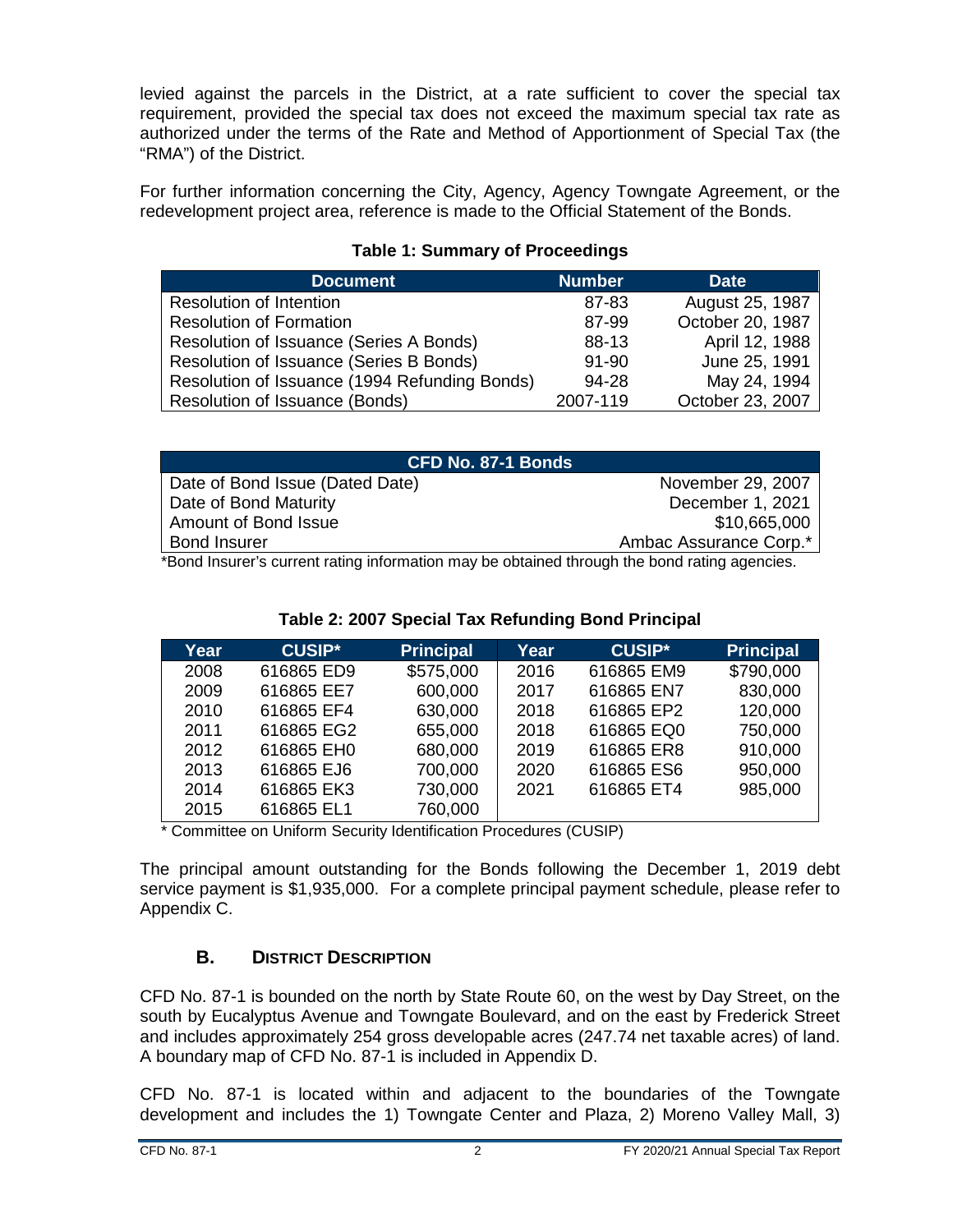Towngate Promenade, 4) Towngate Crossing, 5) Towngate Square, and 6) Fresco Apartment Homes (formerly Stonegate at Towngate Apartments).

#### **i. ASSESSED VALUATION**

<span id="page-6-1"></span><span id="page-6-0"></span>The most recent assessed and historical assessed values, as well as the most recent assessed value for taxable property within the District are listed below.

| <b>Fiscal</b>                                                                        | <b>Assessed Land</b> | <b>Assessed</b>        | <b>Total Assessed</b> |  |  |
|--------------------------------------------------------------------------------------|----------------------|------------------------|-----------------------|--|--|
| Year                                                                                 | <b>Value</b>         | <b>Structure Value</b> | <b>Value</b>          |  |  |
| 2007/08                                                                              | \$<br>77,598,229     | \$<br>233, 227, 451    | \$<br>310,825,680     |  |  |
| 2008/09                                                                              | 83,203,113           | 292,577,793            | 375,780,906           |  |  |
| 2009/10                                                                              | 84,909,506           | 269,773,103            | 354,682,609           |  |  |
| 2010/11                                                                              | 86,180,297           | 225,085,220            | 311,265,517           |  |  |
| 2011/12                                                                              | 93,371,604           | 278,225,623            | 371,597,227           |  |  |
| 2012/13                                                                              | 93,563,138           | 247,463,314            | 341,026,452           |  |  |
| 2013/14                                                                              | 96,296,902           | 229,544,733            | 325,841,635           |  |  |
| 2014/15                                                                              | 110,810,809          | 281, 343, 815          | 392, 154, 624         |  |  |
| 2015/16                                                                              | 109,361,101          | 292,269,229            | 401,630,330           |  |  |
| 2016/17                                                                              | 113,473,963          | 303,617,372            | 417,091,335           |  |  |
| 2017/18                                                                              | 119,069,669          | 323,089,556            | 442, 159, 225         |  |  |
| 2018/19                                                                              | 121,957,728          | 333,922,936            | 455,880,664           |  |  |
| 2019/20                                                                              | 126,892,572          | 346,855,038            | 473,747,610           |  |  |
| 2020/21                                                                              | 126,600,212          | 344,655,302            | 471,255,514           |  |  |
| Source: Assessed Values - Riverside County Property Tax Roll Information - Feb 2020. |                      |                        |                       |  |  |

#### **Table 3: Historical Valuation**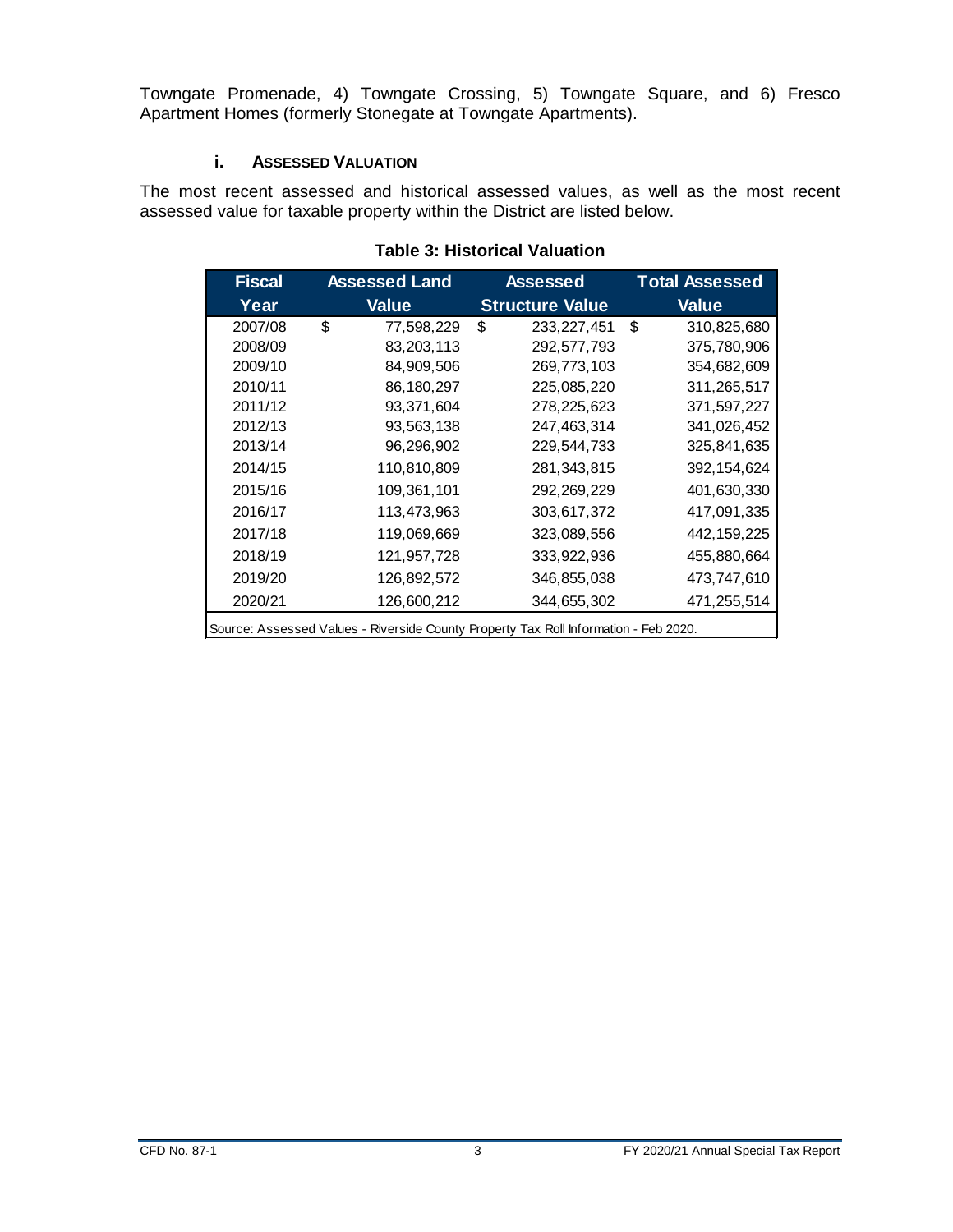#### **Table 4: Assessed Valuation**

<span id="page-7-0"></span>

| <b>Assessor's Parcel</b>   |                                                                               | Development Taxable            |              | <b>Assessed</b>        | Assessed               | <b>Total Assessed</b>   |
|----------------------------|-------------------------------------------------------------------------------|--------------------------------|--------------|------------------------|------------------------|-------------------------|
| <b>Number</b>              | <b>Property Owner</b>                                                         | <b>Status</b>                  | Acres        | <b>Land Value</b>      | <b>Structure Value</b> | Value                   |
| 291-110-017                | TOWNGATE ON MEMORIAL APARTMENTS                                               | Developed                      | 26.09 \$     | 18,040,536             | \$<br>86,541,512       | \$<br>104,582,048       |
| 291-110-032                | MORENO VALLEY MALL HOLDING                                                    | Developed                      | 31.09        | 13,471,956             | 53,653,538             | 67, 125, 494            |
| 291-110-033<br>291-110-034 | MORENO VALLEY MALL HOLDING<br>MORENO VALLEY MALL HOLDINGS                     | Developed<br>Developed         | 7.43<br>9.58 | 3,790,886<br>3,162,000 | 9,095,323<br>2,346,000 | 12,886,209<br>5,508,000 |
| 291-110-035                | SERITAGE SRC FINANCE                                                          | Developed                      | 10.51        | 4,952,126              | 8,848,882              | 13,801,008              |
| 291-110-036                | J C PENNEY PROP INC                                                           | Developed                      | 10.13        | 7,479,153              | 12,915,385             | 20,394,538              |
| 291-110-037                | <b>MACYS CALIF INC</b>                                                        | Developed                      | 11.41        | 5,608,065              | 10,323,944             | 15,932,009              |
| 291-110-039                | COSTCO WHOLESALE CORP                                                         | Developed                      | 12.69        | 6,341,037              | 10,594,715             | 16,935,752              |
| 291-110-040                | NEAL T BAKER ENTERPRISES                                                      | Developed 2                    | 0.75         | 921,068                | 703,351                | 1,624,419               |
| 291-110-041                | <b>CFT DEV</b>                                                                | Developed 2                    | 0.77         | 1,039,134              | 1,071,606              | 2,110,740               |
| 291-570-001                | TUMON BAY RESORT & SPA                                                        | Developed                      | 0.61         | 313,846                | 707,687                | 1,021,533               |
| 291-570-002<br>291-570-003 | TUMON BAY RESORT & SPA<br>TUMON BAY RESORT & SPA                              | Developed<br>Developed         | 2.42<br>2.08 | 991,989<br>1,064,849   | 2,370,693<br>2,780,151 | 3,362,682<br>3,845,000  |
| 291-570-005                | TUMON BAY RESORT & SPA                                                        | Developed                      | 0.40         | 201.757                | 1,619,691              | 1,821,448               |
| 291-570-006                | TUMON BAY RESORT & SPA                                                        | Developed                      | 0.69         | 353,078                | 1,048,034              | 1,401,112               |
| 291-570-007                | <b>TUMON BAY RESORT &amp; SPA</b>                                             | Developed                      | 2.30         | 941,548                | 2,365,087              | 3,306,635               |
| 291-570-008                | TUMON BAY RESORT & SPA                                                        | Developed                      | 1.41         | 722,976                | 1,782,221              | 2,505,197               |
| 291-570-010                | TUMON BAY RESORT & SPA                                                        | Developed                      | 3.30         | 1,350,675              | 2,740,589              | 4,091,264               |
| 291-570-011                | E D D INV CO                                                                  | Developed                      | 0.64         | 274,056                | 1,008,803              | 1,282,859               |
| 291-570-013<br>291-570-014 | TUMON BAY RESORT & SPA<br>YANLOT DEV CORP                                     | Undeveloped 1<br>Developed     | 0.76<br>0.85 | 395,673<br>643,781     | 12,325<br>2,747,346    | 407,998<br>3,391,127    |
| 291-570-015                | TUMON BAY RESORT & SPA                                                        | Undeveloped 1                  | 0.25         | 133,270                | 1,229                  | 134,499                 |
| 291-570-016                | TUMON BAY RESORT & SPA                                                        | Undeveloped 1                  | 2.10         | 717,370                | 61,645                 | 779,015                 |
| 291-570-017                | TUMON BAY RESORT & SPA                                                        | Developed                      | 0.80         | 829,459                | 470,772                | 1,300,231               |
| 291-570-018                | TUMON BAY RESORT & SPA                                                        | Developed                      | 0.91         | 465,167                | 1,171,334              | 1,636,501               |
| 291-570-019                | TUMON BAY RESORT & SPA                                                        | Developed                      | 0.34         | 353.078                | 1,025,616              | 1,378,694               |
| 291-570-020                | TUMON BAY RESORT & SPA                                                        | Developed                      | 0.49         | 252,198                | 1,496,393              | 1.748.591               |
| 291-570-021                | BRIXTON ALTO SHOPPING CENTER                                                  | Developed                      | 0.80         | 409,123                | 2,168,932              | 2,578,055               |
| 291-570-022<br>291-570-024 | TUMON BAY RESORT & SPA<br>TUMON BAY RESORT & SPA                              | Developed<br>Developed         | 4.69<br>2.96 | 1,916,729<br>1,210,564 | 5,144,910<br>3,160,923 | 7.061.639<br>4,371,487  |
| 291-570-026                | TUMON BAY RESORT & SPA                                                        | Developed                      | 0.90         | 459,564                | 1,120,893              | 1,580,457               |
| 291-570-027                | TUMON BAY RESORT & SPA                                                        | Developed                      | 3.40         | 1,737,386              | 3,497,191              | 5,234,577               |
| 291-570-028                | <b>BERAL HAROLD</b>                                                           | Developed                      | 1.18         | 427,440                | 2,020,829              | 2,448,269               |
| 291-570-029                | <b>BERAL HAROLD</b>                                                           | Developed                      | 1.25         | 449,863                | 101,707                | 551,570                 |
| 291-570-030                | <b>BERAL HAROLD</b>                                                           | Developed                      | 0.83         | 308,975                | 1,460,127              | 1,769,102               |
| 291-570-031                | <b>BERAL HAROLD</b>                                                           | Developed                      | 1.10         | 446,807                | 1,418,172              | 1,864,979               |
| 291-570-032                | <b>BERAL HAROLD</b>                                                           | Developed                      | 0.64         | 259.990                | 1,371,857              | 1,631,847               |
| 291-570-033<br>291-570-034 | <b>BERAL HAROLD</b><br><b>BERAL HAROLD</b>                                    | Developed<br>Developed         | 2.11<br>0.92 | 857,110<br>373,765     | 2,173,503<br>1,258,093 | 3,030,613<br>1,631,858  |
| 291-570-035                | <b>BERAL HAROLD</b>                                                           | Developed                      | 2.34         | 659,860                | 2,097,991              | 2,757,851               |
| 291-570-036                | BURLINGTON COAT FACTORY OF CALIF                                              | Developed                      | 6.68         | 2,950,075              | 6,715,369              | 9,665,444               |
| 291-590-021                | <b>GATEWAY CO</b>                                                             | Developed                      | 1.52         | 60,214                 | 1,588,730              | 1,648,944               |
| 291-590-022                | <b>GATEWAY CO</b>                                                             | Developed                      | 0.83         | 32,877                 | 2,263,251              | 2,296,128               |
| 291-590-023                | LOWES HIW INC                                                                 | Developed                      | 14.29        | 9,253,366              | 7,360,743              | 16,614,109              |
| 291-590-025                | SC HOTEL MANAGEMENT CORP                                                      | Developed                      | 0.95         | 1,342,214              | 2,933,390              | 4,275,604               |
| 291-590-033<br>291-590-034 | <b>GATEWAY CO</b><br>LIU CHE CHEN & SHU FEN REVOCABLE TRUST I                 | Developed<br>Developed         | 1.77<br>3.53 | 54,894<br>2,351,100    | 4,959,812<br>5,120,400 | 5,014,706<br>7,471,500  |
| 291-590-037                | SOUTHERN CALIF DEV                                                            | Developed                      | 0.78         | 902,026                | 2,732,610              | 3,634,636               |
| 291-590-038                | MORENO VALLEY SLEEP ONE                                                       | Developed                      | 0.98         | 986,150                | 23,811                 | 1,009,961               |
| 291-590-039                | 99 ONLY STORES                                                                | Developed                      | 3.50         | 1,180,289              | 1,480,045              | 2,660,334               |
| 291-650-001                | LEW LA FAYETTE PROP                                                           | Developed                      | 1.50         | 1,098,474              | 2,174,534              | 3.273.008               |
| 291-650-002                | <b>WINCO FOODS</b>                                                            | Developed                      | 10.94        | 5,373,146              | 3,814,496              | 9,187,642               |
| 291-650-003                | QUICK QUACK DEV II                                                            | Developed                      | 0.94         | 926,996                | 52,831                 | 979,827                 |
| 291-650-004                | <b>GATEWAY CO</b>                                                             | Undeveloped 1                  | 1.96         | 76,167                 | 24,529                 | 100,696                 |
| 291-650-005                | <b>GATEWAY CO</b><br><b>GATEWAY CO</b>                                        | Undeveloped 1                  | 1.95<br>1.90 | 75,781                 | 63,085                 | 138,866                 |
| 291-650-006<br>291-650-007 | <b>GATEWAY CO</b>                                                             | Undeveloped 1<br>Undeveloped 1 | 1.56         | 73,833<br>60,619       | 85,875<br>169,838      | 159,708<br>230,457      |
| 291-650-018                | <b>SDG INV</b>                                                                | Developed                      | 1.05         | 594,519                | 1,605,450              | 2,199,969               |
| 291-650-020                | GATEWAY CO                                                                    | Undeveloped 1                  | 1.29         | 50,126                 | 134,897                | 185,023                 |
| 291-650-021                | FOUR QUARTS & ASSOCIATES                                                      | Developed                      | 1.42         | 1,448,400              | 4,212,600              | 5,661,000               |
| 291-650-033                | MV MMP INC                                                                    | Developed                      | 2.31         | 1,708,519              |                        | 1,708,519               |
| 291-650-034                | <b>GATEWAY CO</b>                                                             | Undeveloped 1                  | 1.74         | 67,617                 | 36,357                 | 103,974                 |
| 291-660-001                | <b>GATEWAY CO</b>                                                             | Developed                      | 1.15         | 28,547                 | 2,750,270              | 2,778,817               |
| 291-660-002                | <b>GATEWAY CO</b>                                                             | Developed                      | 1.23         | 1,204,578              | 2,246,500              | 3,451,078               |
| 291-660-003<br>291-660-004 | <b>IRURY</b><br><b>GALA DEV PARTNERS</b>                                      | Developed<br>Undeveloped 1     | 1.13<br>1.13 | 969,000<br>1,093,717   | 2,652,000<br>107,314   | 3,621,000<br>1,201,031  |
| 291-660-028                | AYRES MORENO VALLEY                                                           | Developed                      | 2.76         | 2,718,975              | 6,422,519              | 9,141,494               |
| 291-660-029                | BRE POLYGON PROP OWNER                                                        | Developed                      | 2.39         | 2,307,771              | 11,538,860             | 13,846,631              |
| 291-660-033                | <b>GATEWAY CO</b>                                                             | Undeveloped 1                  | 1.04         | 6,391                  | 90,031                 | 96,422                  |
| 291-660-034                | <b>GATEWAY CO</b>                                                             | Developed                      | 1.18         | 65,199                 | 2,781,350              | 2,846,549               |
| 291-660-035                | LIU CHE CHEN                                                                  | Developed                      | 3.80         | 2,728,663              | 12,876,269             | 15,604,932              |
| 291-660-040                | GATEWAY CO                                                                    | Developed                      | 1.53         | 179,292                | 1,661,980              | 1,841,272               |
| 291-660-042<br>291-660-043 | <b>GATEWAY CO</b><br><b>GATEWAY CO</b>                                        | Developed<br>Developed         | 1.40<br>1.69 | 35,005<br>267,765      | 3,184,108<br>4,292,448 | 3,219,113<br>4,560,213  |
|                            |                                                                               |                                |              |                        |                        |                         |
| Total                      | APNs which are Undeveloped, but have constructed certain parcel improvements. |                                | 247.74 \$    | 126,600,212 \$         | 344,655,302 \$         | 471,255,514             |

' APNs which are Undeveloped, but have constructed certain parcel improvements.<br><sup>2</sup> County records show a decrease in acreage from FY 2018/19 (FY 2019/20 showed 0 acreage, therefore FY 2018/19 was used for the FY 2019/20 R

Source: Assessed Values - Riverside County Property Tax Roll Information - Feb 2020.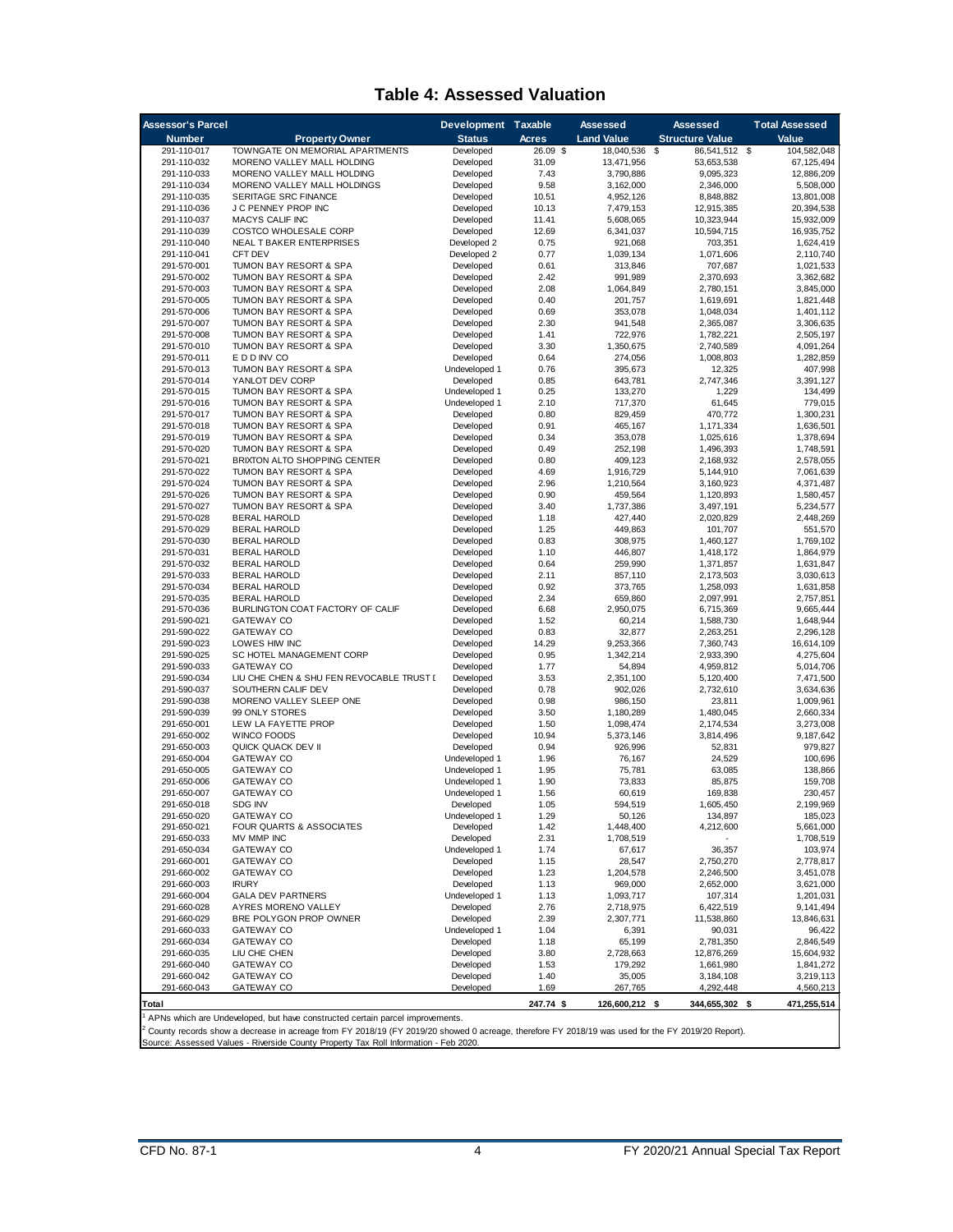#### **ii. DEVELOPMENT RESTRICTIONS**

<span id="page-8-0"></span>As of the date of this report, there have not been any significant amendments to land use entitlements or significant legislative, administrative, or judicial challenges to construction, development or to the use of any parcels in the District known to the City.

#### **iii. DEVELOPMENT STATUS**

<span id="page-8-1"></span>Table 5 is a summary of building permits (BP) and certificates of occupancy (CofO) issued on parcels subject to the special tax for fiscal year (FY) 2019/20 through April 2020.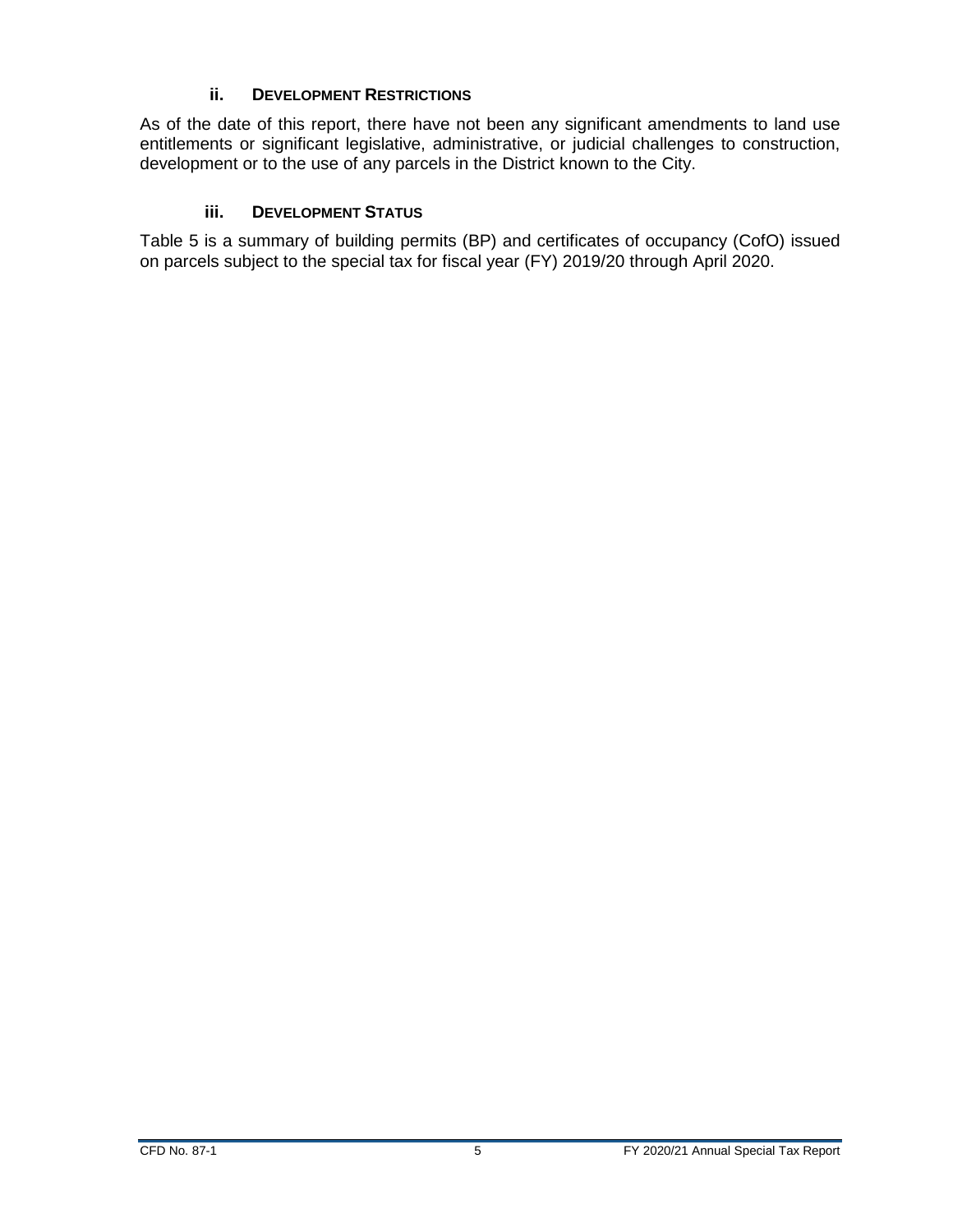#### **Table 5: Development Status**

<span id="page-9-0"></span>

| "London's Pony Rides & More, LLC" Pumpkin Patch - electrical lighting w/ weather proof protection<br>291110032 <sup>2</sup><br>connecting the lines - at the Moreno Valley Mall NE Parking Lot (near Home Town Buffet) - 22500 Town<br>9/30/2019<br>Circle 1206 Event Dates: 10/2/2019 - 10-31/2019<br>2/18/2020<br>(2) Interior Channel Letter wall signs for Jochi Mongolian Grill in suite 2128-2130<br>291110032<br>$\overline{a}$<br>291110032<br>8/16/2019<br>(2) interior signs for "Windsor Fashions" in Suite 1138 - 1st Floor<br>CofO - A Girls Best Friend in Suite 1044A of 2200 SF tenant space - no changes (Retail of beauty<br>291110032 <sup>2</sup><br>1/13/2020<br>products)<br>COFO - Change of Business Ownership For: "UDW, Inc. Urban D. Wear" Space no. 2169 (No Interior<br>291110032 <sup>2</sup><br>3/10/2020<br>Changes) Total 3,400 SF (Men's Retail Clothing Store)<br>$\overline{2}$<br>291110032<br>8/5/2019<br>CofO - Designersoff in 10,387 SF of tenant space in suite 1123 (retail - no changes)<br>$\overline{2}$<br>291110032<br>11/12/2019<br>CofO - First Impressions Salon & Spa in Suite 1096 at MV Mall of 2188 SF tenant space - no changes<br>CofO for "Dash Legacy dba: Mom & Dad Realty" (office) - Ste 2090 in 965 sf of tenant space - no<br>291110032 <sup>2</sup><br>12/12/2019<br>changes<br>CofO for Blood Bank of San Bernandino & Riverside Counties" DBA "LifeStream"- Stes 2214 -1020 SF -<br>291110032 <sup>2</sup><br>11/7/2019<br>no structural changes<br>C-of-O For: "Beauty Bar Wigs & Hair" Suite 1,000 SF (Retail Store) No Interior/Exterior Changes -<br>291110032 <sup>2</sup><br>9/9/2019<br>Moreno Valley Mall 1st Floor (Adjacent to Macy's)<br>CofO For: "Windsor Fashions" in Space 1138 - 1st Floor (old Charlotte Russe location) No Interior<br>291110032 <sup>2</sup><br>7/17/2019<br>Changes - Total 7,879 SF of tenant space<br>C-of-O For: Adem Ilbak, Inc. dba Designers Off - Moreno Valley Mall 1st Floor Suite 1003 - No Interior or<br>291110032 <sup>2</sup><br>1/7/2020<br>Exterior Changes - Total 3,230 SF (Retail Store)<br>Installing a new 200 AMP Subpanel in Unit 1006 and Transformer in Electrical Room "A" at MV Mall -<br>291110032 <sup>2</sup><br>9/30/2019<br><b>SCE Release</b><br>TI / CofO for: Jochi Mongolian Grill - Moreno Valley Mall Food Court (Space 2128/2130) Total 1,109 SF -<br>291110032 <sup>2</sup><br>Includes Replacement of Commercial Kitchen Hood @ Front, Remodel (e) Front Counter, New Front<br>2/12/2020<br>Facade and Replace (e) Light Fixtures<br>TI / CofO For: Yogurt & Yogurt Self Serve Frozen Yogurt (Suite 1006) 1st Floor Moreno Valley Mall - TI<br>291110032 <sup>2</sup><br>1/29/2020<br>Includes: New Interior Walls, New Plumbing, Electrical & Mechanical, New Kitchen Equipment; CofO<br>Includes Dry Storage Area (527 Total SF)<br>TI/CofO - "Bath and Body Works" Moreno Valley Mall - Space 1043 (1st Floor) Total 4,059 SF - Interior<br>Remodel, New Storefront, New Floring, New Wall Construction, New Lighting, Electrical, Mechanical and<br>291110032 <sup>2</sup><br>7/26/2019<br>Plumbing - Includes Max 10' High Racks, Total 23 LF; 08/02/2019 Revisions to Expand Into Suite 1040<br>(965 SF) Under BPR19-0307<br>Moreno Valley Mall - Remove (e) 4 Roof Top HVAC Units and Install New 4 HVAC Units @ Same<br>291110034<br>11/8/2019<br>Location - (Former Gottschalks Bldg)<br>Phase II vanilla shell owner improvements to former Gottschalks Store - Moreno Valley Mall - Total 15059<br>SF TI w/ 152,912 SF bldg - add employee locker rooms, new storage rooms (1st floor), new restrooms,<br>291110034<br>10/24/2019<br>new electrical rooms (1st & 2nd floors), includes new MEP's - no changes to exterior elevations<br>Costco - Install New Baking Oven and Relocating and Shifting a Proof Box in the Bakery Department and<br>291110039<br>7/23/2019<br>Install New Exhaust Fan, Includes Related MEP's<br>Install (1) channel letter wall sign for "California Realty" (DBA for Berkshire Hathaway Home Services CA<br>291570003<br>3/12/2020<br>Realty) - Stes B6-B7-B8 (PSN20-0016)<br>TI / CofO - "Berkshire Hathaway HomeServices CA Realty" Stes B6-B7-B8 office only 2880 SF -<br>offices/cubicles walls added (subject to field inspection); 02/14/2020 Revised to Include Electrical Outlets<br>291570003<br>1/21/2020<br>in Partition Walls<br>291570014 <sup>2</sup><br>Chase Bank - Remove (E) Teller Window and Install (N) Drive-up ATM (Same Opening)<br>9/20/2019<br>Chase Bank - Re-Roof Over (1) (e) layer of built up with Built up roofing - Total 3,200 SF<br>8/15/2019<br>291570014<br>(1) Front Elevation Illuminated Channel Letter Building Wall Sign & Logo for "369 Ramen & Poke" Suites I-<br>291570018<br>12/5/2019<br>8 & I-9 (PSN19-0072)<br>C-OF-O FOR: "THE MEN'S CLUB BARBERSHOP" SUITE I-4 (for subleases only - original CofO<br>291570018 <sup>2</sup><br>10/31/2019<br>B1600918)<br>TI / CofO For: "369 Ramen & Poke" Suites I-8 & I-9 (Total 1,468 SF) Includes: Relocation of Floor Sink,<br>291570018<br>11/27/2019<br>New Counter(s) and Install New Kitchen Cooking Equipment<br>$\overline{a}$<br>(2) LED Channel Letter Building Wall Signs for: Sushi Miguel's Style (Suite K1)<br>291570026<br>10/10/2019<br>$\overline{a}$<br>C-of-O for: "AB and A LLC dba Sushi Miguel's Style III" Total 1,917 SF (no interior/exterior changes)<br>291570026<br>10/7/2019<br>Bank of America - Electrical Site Lighting (retrofit) Fixture Replacement to Include: Add (1) New Light Pole<br>to Match Existing, (1) New Replacement Fixture Matching Existing Canopy, and Replace (33) Light<br>291570032<br>11/15/2019<br>Fixtures (PCK19-0047)<br>Repair to Path of Travel to Public Way for Olive Garden<br>7/8/2019<br>291570033<br>COFO and Change of Business Ownership for: "4 Front Nutrition, LLC dba CBD Authority" Suite C2 - No<br>291590021<br>2/12/2020<br>Interior/Exterior Changes - Retail Store for Nutrition/Hemp CBD Products<br>Re-Roof 152,157 / CRRC 0676-0013 Flat Roof TPO for Lowe's Home Center<br>291590023<br>4/17/2020<br>$\overline{a}$<br>291590039<br>9/6/2019<br>CofO - Spirit Halloween Superstore in Suite E1-B of 10504 SF of tenant space - No Changes<br>291650003<br>1/15/2020<br>Install flag pole at Gateway Dr entrance for Quick Quack Car Wash<br>Permit Date represents date the permit for certificate of occupancy or tenant improvement was issued, not the date of the final inspection.<br>291110032 is the Mall's common area and includes smaller (non-anchor) businesses<br>Source: ACP | <b>APN</b> | Permit Date <sup>1</sup> | <b>Permit Description</b> |
|-----------------------------------------------------------------------------------------------------------------------------------------------------------------------------------------------------------------------------------------------------------------------------------------------------------------------------------------------------------------------------------------------------------------------------------------------------------------------------------------------------------------------------------------------------------------------------------------------------------------------------------------------------------------------------------------------------------------------------------------------------------------------------------------------------------------------------------------------------------------------------------------------------------------------------------------------------------------------------------------------------------------------------------------------------------------------------------------------------------------------------------------------------------------------------------------------------------------------------------------------------------------------------------------------------------------------------------------------------------------------------------------------------------------------------------------------------------------------------------------------------------------------------------------------------------------------------------------------------------------------------------------------------------------------------------------------------------------------------------------------------------------------------------------------------------------------------------------------------------------------------------------------------------------------------------------------------------------------------------------------------------------------------------------------------------------------------------------------------------------------------------------------------------------------------------------------------------------------------------------------------------------------------------------------------------------------------------------------------------------------------------------------------------------------------------------------------------------------------------------------------------------------------------------------------------------------------------------------------------------------------------------------------------------------------------------------------------------------------------------------------------------------------------------------------------------------------------------------------------------------------------------------------------------------------------------------------------------------------------------------------------------------------------------------------------------------------------------------------------------------------------------------------------------------------------------------------------------------------------------------------------------------------------------------------------------------------------------------------------------------------------------------------------------------------------------------------------------------------------------------------------------------------------------------------------------------------------------------------------------------------------------------------------------------------------------------------------------------------------------------------------------------------------------------------------------------------------------------------------------------------------------------------------------------------------------------------------------------------------------------------------------------------------------------------------------------------------------------------------------------------------------------------------------------------------------------------------------------------------------------------------------------------------------------------------------------------------------------------------------------------------------------------------------------------------------------------------------------------------------------------------------------------------------------------------------------------------------------------------------------------------------------------------------------------------------------------------------------------------------------------------------------------------------------------------------------------------------------------------------------------------------------------------------------------------------------------------------------------------------------------------------------------------------------------------------------------------------------------------------------------------------------------------------------------------------------------------------------------------------------------------------------------------------------------------------------------------------------------------------------------------------------------------------------------------------------------------------------------------------------------------------------------------------------------------------------------------------------------------------------------------------------------------------------------------------------------------------------------------------------------------------------------------------------------------------------------------------------------------------------------------------------------------------------------------------------------------------------------------------------------------------------------------------------------------------------------------------------------------------------------------------------------------------------------------------------------------------------------------------------------------------------------------------------------------------------------------------------------------------------------------------------------------------------------------------------------------------------------------------------------------------------------------------------------------------------------------------------------------------------------------------------------------------|------------|--------------------------|---------------------------|
|                                                                                                                                                                                                                                                                                                                                                                                                                                                                                                                                                                                                                                                                                                                                                                                                                                                                                                                                                                                                                                                                                                                                                                                                                                                                                                                                                                                                                                                                                                                                                                                                                                                                                                                                                                                                                                                                                                                                                                                                                                                                                                                                                                                                                                                                                                                                                                                                                                                                                                                                                                                                                                                                                                                                                                                                                                                                                                                                                                                                                                                                                                                                                                                                                                                                                                                                                                                                                                                                                                                                                                                                                                                                                                                                                                                                                                                                                                                                                                                                                                                                                                                                                                                                                                                                                                                                                                                                                                                                                                                                                                                                                                                                                                                                                                                                                                                                                                                                                                                                                                                                                                                                                                                                                                                                                                                                                                                                                                                                                                                                                                                                                                                                                                                                                                                                                                                                                                                                                                                                                                                                                                                                                                                                                                                                                                                                                                                                                                                                                                                                                                                                                                                                 |            |                          |                           |
|                                                                                                                                                                                                                                                                                                                                                                                                                                                                                                                                                                                                                                                                                                                                                                                                                                                                                                                                                                                                                                                                                                                                                                                                                                                                                                                                                                                                                                                                                                                                                                                                                                                                                                                                                                                                                                                                                                                                                                                                                                                                                                                                                                                                                                                                                                                                                                                                                                                                                                                                                                                                                                                                                                                                                                                                                                                                                                                                                                                                                                                                                                                                                                                                                                                                                                                                                                                                                                                                                                                                                                                                                                                                                                                                                                                                                                                                                                                                                                                                                                                                                                                                                                                                                                                                                                                                                                                                                                                                                                                                                                                                                                                                                                                                                                                                                                                                                                                                                                                                                                                                                                                                                                                                                                                                                                                                                                                                                                                                                                                                                                                                                                                                                                                                                                                                                                                                                                                                                                                                                                                                                                                                                                                                                                                                                                                                                                                                                                                                                                                                                                                                                                                                 |            |                          |                           |
|                                                                                                                                                                                                                                                                                                                                                                                                                                                                                                                                                                                                                                                                                                                                                                                                                                                                                                                                                                                                                                                                                                                                                                                                                                                                                                                                                                                                                                                                                                                                                                                                                                                                                                                                                                                                                                                                                                                                                                                                                                                                                                                                                                                                                                                                                                                                                                                                                                                                                                                                                                                                                                                                                                                                                                                                                                                                                                                                                                                                                                                                                                                                                                                                                                                                                                                                                                                                                                                                                                                                                                                                                                                                                                                                                                                                                                                                                                                                                                                                                                                                                                                                                                                                                                                                                                                                                                                                                                                                                                                                                                                                                                                                                                                                                                                                                                                                                                                                                                                                                                                                                                                                                                                                                                                                                                                                                                                                                                                                                                                                                                                                                                                                                                                                                                                                                                                                                                                                                                                                                                                                                                                                                                                                                                                                                                                                                                                                                                                                                                                                                                                                                                                                 |            |                          |                           |
|                                                                                                                                                                                                                                                                                                                                                                                                                                                                                                                                                                                                                                                                                                                                                                                                                                                                                                                                                                                                                                                                                                                                                                                                                                                                                                                                                                                                                                                                                                                                                                                                                                                                                                                                                                                                                                                                                                                                                                                                                                                                                                                                                                                                                                                                                                                                                                                                                                                                                                                                                                                                                                                                                                                                                                                                                                                                                                                                                                                                                                                                                                                                                                                                                                                                                                                                                                                                                                                                                                                                                                                                                                                                                                                                                                                                                                                                                                                                                                                                                                                                                                                                                                                                                                                                                                                                                                                                                                                                                                                                                                                                                                                                                                                                                                                                                                                                                                                                                                                                                                                                                                                                                                                                                                                                                                                                                                                                                                                                                                                                                                                                                                                                                                                                                                                                                                                                                                                                                                                                                                                                                                                                                                                                                                                                                                                                                                                                                                                                                                                                                                                                                                                                 |            |                          |                           |
|                                                                                                                                                                                                                                                                                                                                                                                                                                                                                                                                                                                                                                                                                                                                                                                                                                                                                                                                                                                                                                                                                                                                                                                                                                                                                                                                                                                                                                                                                                                                                                                                                                                                                                                                                                                                                                                                                                                                                                                                                                                                                                                                                                                                                                                                                                                                                                                                                                                                                                                                                                                                                                                                                                                                                                                                                                                                                                                                                                                                                                                                                                                                                                                                                                                                                                                                                                                                                                                                                                                                                                                                                                                                                                                                                                                                                                                                                                                                                                                                                                                                                                                                                                                                                                                                                                                                                                                                                                                                                                                                                                                                                                                                                                                                                                                                                                                                                                                                                                                                                                                                                                                                                                                                                                                                                                                                                                                                                                                                                                                                                                                                                                                                                                                                                                                                                                                                                                                                                                                                                                                                                                                                                                                                                                                                                                                                                                                                                                                                                                                                                                                                                                                                 |            |                          |                           |
|                                                                                                                                                                                                                                                                                                                                                                                                                                                                                                                                                                                                                                                                                                                                                                                                                                                                                                                                                                                                                                                                                                                                                                                                                                                                                                                                                                                                                                                                                                                                                                                                                                                                                                                                                                                                                                                                                                                                                                                                                                                                                                                                                                                                                                                                                                                                                                                                                                                                                                                                                                                                                                                                                                                                                                                                                                                                                                                                                                                                                                                                                                                                                                                                                                                                                                                                                                                                                                                                                                                                                                                                                                                                                                                                                                                                                                                                                                                                                                                                                                                                                                                                                                                                                                                                                                                                                                                                                                                                                                                                                                                                                                                                                                                                                                                                                                                                                                                                                                                                                                                                                                                                                                                                                                                                                                                                                                                                                                                                                                                                                                                                                                                                                                                                                                                                                                                                                                                                                                                                                                                                                                                                                                                                                                                                                                                                                                                                                                                                                                                                                                                                                                                                 |            |                          |                           |
|                                                                                                                                                                                                                                                                                                                                                                                                                                                                                                                                                                                                                                                                                                                                                                                                                                                                                                                                                                                                                                                                                                                                                                                                                                                                                                                                                                                                                                                                                                                                                                                                                                                                                                                                                                                                                                                                                                                                                                                                                                                                                                                                                                                                                                                                                                                                                                                                                                                                                                                                                                                                                                                                                                                                                                                                                                                                                                                                                                                                                                                                                                                                                                                                                                                                                                                                                                                                                                                                                                                                                                                                                                                                                                                                                                                                                                                                                                                                                                                                                                                                                                                                                                                                                                                                                                                                                                                                                                                                                                                                                                                                                                                                                                                                                                                                                                                                                                                                                                                                                                                                                                                                                                                                                                                                                                                                                                                                                                                                                                                                                                                                                                                                                                                                                                                                                                                                                                                                                                                                                                                                                                                                                                                                                                                                                                                                                                                                                                                                                                                                                                                                                                                                 |            |                          |                           |
|                                                                                                                                                                                                                                                                                                                                                                                                                                                                                                                                                                                                                                                                                                                                                                                                                                                                                                                                                                                                                                                                                                                                                                                                                                                                                                                                                                                                                                                                                                                                                                                                                                                                                                                                                                                                                                                                                                                                                                                                                                                                                                                                                                                                                                                                                                                                                                                                                                                                                                                                                                                                                                                                                                                                                                                                                                                                                                                                                                                                                                                                                                                                                                                                                                                                                                                                                                                                                                                                                                                                                                                                                                                                                                                                                                                                                                                                                                                                                                                                                                                                                                                                                                                                                                                                                                                                                                                                                                                                                                                                                                                                                                                                                                                                                                                                                                                                                                                                                                                                                                                                                                                                                                                                                                                                                                                                                                                                                                                                                                                                                                                                                                                                                                                                                                                                                                                                                                                                                                                                                                                                                                                                                                                                                                                                                                                                                                                                                                                                                                                                                                                                                                                                 |            |                          |                           |
|                                                                                                                                                                                                                                                                                                                                                                                                                                                                                                                                                                                                                                                                                                                                                                                                                                                                                                                                                                                                                                                                                                                                                                                                                                                                                                                                                                                                                                                                                                                                                                                                                                                                                                                                                                                                                                                                                                                                                                                                                                                                                                                                                                                                                                                                                                                                                                                                                                                                                                                                                                                                                                                                                                                                                                                                                                                                                                                                                                                                                                                                                                                                                                                                                                                                                                                                                                                                                                                                                                                                                                                                                                                                                                                                                                                                                                                                                                                                                                                                                                                                                                                                                                                                                                                                                                                                                                                                                                                                                                                                                                                                                                                                                                                                                                                                                                                                                                                                                                                                                                                                                                                                                                                                                                                                                                                                                                                                                                                                                                                                                                                                                                                                                                                                                                                                                                                                                                                                                                                                                                                                                                                                                                                                                                                                                                                                                                                                                                                                                                                                                                                                                                                                 |            |                          |                           |
|                                                                                                                                                                                                                                                                                                                                                                                                                                                                                                                                                                                                                                                                                                                                                                                                                                                                                                                                                                                                                                                                                                                                                                                                                                                                                                                                                                                                                                                                                                                                                                                                                                                                                                                                                                                                                                                                                                                                                                                                                                                                                                                                                                                                                                                                                                                                                                                                                                                                                                                                                                                                                                                                                                                                                                                                                                                                                                                                                                                                                                                                                                                                                                                                                                                                                                                                                                                                                                                                                                                                                                                                                                                                                                                                                                                                                                                                                                                                                                                                                                                                                                                                                                                                                                                                                                                                                                                                                                                                                                                                                                                                                                                                                                                                                                                                                                                                                                                                                                                                                                                                                                                                                                                                                                                                                                                                                                                                                                                                                                                                                                                                                                                                                                                                                                                                                                                                                                                                                                                                                                                                                                                                                                                                                                                                                                                                                                                                                                                                                                                                                                                                                                                                 |            |                          |                           |
|                                                                                                                                                                                                                                                                                                                                                                                                                                                                                                                                                                                                                                                                                                                                                                                                                                                                                                                                                                                                                                                                                                                                                                                                                                                                                                                                                                                                                                                                                                                                                                                                                                                                                                                                                                                                                                                                                                                                                                                                                                                                                                                                                                                                                                                                                                                                                                                                                                                                                                                                                                                                                                                                                                                                                                                                                                                                                                                                                                                                                                                                                                                                                                                                                                                                                                                                                                                                                                                                                                                                                                                                                                                                                                                                                                                                                                                                                                                                                                                                                                                                                                                                                                                                                                                                                                                                                                                                                                                                                                                                                                                                                                                                                                                                                                                                                                                                                                                                                                                                                                                                                                                                                                                                                                                                                                                                                                                                                                                                                                                                                                                                                                                                                                                                                                                                                                                                                                                                                                                                                                                                                                                                                                                                                                                                                                                                                                                                                                                                                                                                                                                                                                                                 |            |                          |                           |
|                                                                                                                                                                                                                                                                                                                                                                                                                                                                                                                                                                                                                                                                                                                                                                                                                                                                                                                                                                                                                                                                                                                                                                                                                                                                                                                                                                                                                                                                                                                                                                                                                                                                                                                                                                                                                                                                                                                                                                                                                                                                                                                                                                                                                                                                                                                                                                                                                                                                                                                                                                                                                                                                                                                                                                                                                                                                                                                                                                                                                                                                                                                                                                                                                                                                                                                                                                                                                                                                                                                                                                                                                                                                                                                                                                                                                                                                                                                                                                                                                                                                                                                                                                                                                                                                                                                                                                                                                                                                                                                                                                                                                                                                                                                                                                                                                                                                                                                                                                                                                                                                                                                                                                                                                                                                                                                                                                                                                                                                                                                                                                                                                                                                                                                                                                                                                                                                                                                                                                                                                                                                                                                                                                                                                                                                                                                                                                                                                                                                                                                                                                                                                                                                 |            |                          |                           |
|                                                                                                                                                                                                                                                                                                                                                                                                                                                                                                                                                                                                                                                                                                                                                                                                                                                                                                                                                                                                                                                                                                                                                                                                                                                                                                                                                                                                                                                                                                                                                                                                                                                                                                                                                                                                                                                                                                                                                                                                                                                                                                                                                                                                                                                                                                                                                                                                                                                                                                                                                                                                                                                                                                                                                                                                                                                                                                                                                                                                                                                                                                                                                                                                                                                                                                                                                                                                                                                                                                                                                                                                                                                                                                                                                                                                                                                                                                                                                                                                                                                                                                                                                                                                                                                                                                                                                                                                                                                                                                                                                                                                                                                                                                                                                                                                                                                                                                                                                                                                                                                                                                                                                                                                                                                                                                                                                                                                                                                                                                                                                                                                                                                                                                                                                                                                                                                                                                                                                                                                                                                                                                                                                                                                                                                                                                                                                                                                                                                                                                                                                                                                                                                                 |            |                          |                           |
|                                                                                                                                                                                                                                                                                                                                                                                                                                                                                                                                                                                                                                                                                                                                                                                                                                                                                                                                                                                                                                                                                                                                                                                                                                                                                                                                                                                                                                                                                                                                                                                                                                                                                                                                                                                                                                                                                                                                                                                                                                                                                                                                                                                                                                                                                                                                                                                                                                                                                                                                                                                                                                                                                                                                                                                                                                                                                                                                                                                                                                                                                                                                                                                                                                                                                                                                                                                                                                                                                                                                                                                                                                                                                                                                                                                                                                                                                                                                                                                                                                                                                                                                                                                                                                                                                                                                                                                                                                                                                                                                                                                                                                                                                                                                                                                                                                                                                                                                                                                                                                                                                                                                                                                                                                                                                                                                                                                                                                                                                                                                                                                                                                                                                                                                                                                                                                                                                                                                                                                                                                                                                                                                                                                                                                                                                                                                                                                                                                                                                                                                                                                                                                                                 |            |                          |                           |
|                                                                                                                                                                                                                                                                                                                                                                                                                                                                                                                                                                                                                                                                                                                                                                                                                                                                                                                                                                                                                                                                                                                                                                                                                                                                                                                                                                                                                                                                                                                                                                                                                                                                                                                                                                                                                                                                                                                                                                                                                                                                                                                                                                                                                                                                                                                                                                                                                                                                                                                                                                                                                                                                                                                                                                                                                                                                                                                                                                                                                                                                                                                                                                                                                                                                                                                                                                                                                                                                                                                                                                                                                                                                                                                                                                                                                                                                                                                                                                                                                                                                                                                                                                                                                                                                                                                                                                                                                                                                                                                                                                                                                                                                                                                                                                                                                                                                                                                                                                                                                                                                                                                                                                                                                                                                                                                                                                                                                                                                                                                                                                                                                                                                                                                                                                                                                                                                                                                                                                                                                                                                                                                                                                                                                                                                                                                                                                                                                                                                                                                                                                                                                                                                 |            |                          |                           |
|                                                                                                                                                                                                                                                                                                                                                                                                                                                                                                                                                                                                                                                                                                                                                                                                                                                                                                                                                                                                                                                                                                                                                                                                                                                                                                                                                                                                                                                                                                                                                                                                                                                                                                                                                                                                                                                                                                                                                                                                                                                                                                                                                                                                                                                                                                                                                                                                                                                                                                                                                                                                                                                                                                                                                                                                                                                                                                                                                                                                                                                                                                                                                                                                                                                                                                                                                                                                                                                                                                                                                                                                                                                                                                                                                                                                                                                                                                                                                                                                                                                                                                                                                                                                                                                                                                                                                                                                                                                                                                                                                                                                                                                                                                                                                                                                                                                                                                                                                                                                                                                                                                                                                                                                                                                                                                                                                                                                                                                                                                                                                                                                                                                                                                                                                                                                                                                                                                                                                                                                                                                                                                                                                                                                                                                                                                                                                                                                                                                                                                                                                                                                                                                                 |            |                          |                           |
|                                                                                                                                                                                                                                                                                                                                                                                                                                                                                                                                                                                                                                                                                                                                                                                                                                                                                                                                                                                                                                                                                                                                                                                                                                                                                                                                                                                                                                                                                                                                                                                                                                                                                                                                                                                                                                                                                                                                                                                                                                                                                                                                                                                                                                                                                                                                                                                                                                                                                                                                                                                                                                                                                                                                                                                                                                                                                                                                                                                                                                                                                                                                                                                                                                                                                                                                                                                                                                                                                                                                                                                                                                                                                                                                                                                                                                                                                                                                                                                                                                                                                                                                                                                                                                                                                                                                                                                                                                                                                                                                                                                                                                                                                                                                                                                                                                                                                                                                                                                                                                                                                                                                                                                                                                                                                                                                                                                                                                                                                                                                                                                                                                                                                                                                                                                                                                                                                                                                                                                                                                                                                                                                                                                                                                                                                                                                                                                                                                                                                                                                                                                                                                                                 |            |                          |                           |
|                                                                                                                                                                                                                                                                                                                                                                                                                                                                                                                                                                                                                                                                                                                                                                                                                                                                                                                                                                                                                                                                                                                                                                                                                                                                                                                                                                                                                                                                                                                                                                                                                                                                                                                                                                                                                                                                                                                                                                                                                                                                                                                                                                                                                                                                                                                                                                                                                                                                                                                                                                                                                                                                                                                                                                                                                                                                                                                                                                                                                                                                                                                                                                                                                                                                                                                                                                                                                                                                                                                                                                                                                                                                                                                                                                                                                                                                                                                                                                                                                                                                                                                                                                                                                                                                                                                                                                                                                                                                                                                                                                                                                                                                                                                                                                                                                                                                                                                                                                                                                                                                                                                                                                                                                                                                                                                                                                                                                                                                                                                                                                                                                                                                                                                                                                                                                                                                                                                                                                                                                                                                                                                                                                                                                                                                                                                                                                                                                                                                                                                                                                                                                                                                 |            |                          |                           |
|                                                                                                                                                                                                                                                                                                                                                                                                                                                                                                                                                                                                                                                                                                                                                                                                                                                                                                                                                                                                                                                                                                                                                                                                                                                                                                                                                                                                                                                                                                                                                                                                                                                                                                                                                                                                                                                                                                                                                                                                                                                                                                                                                                                                                                                                                                                                                                                                                                                                                                                                                                                                                                                                                                                                                                                                                                                                                                                                                                                                                                                                                                                                                                                                                                                                                                                                                                                                                                                                                                                                                                                                                                                                                                                                                                                                                                                                                                                                                                                                                                                                                                                                                                                                                                                                                                                                                                                                                                                                                                                                                                                                                                                                                                                                                                                                                                                                                                                                                                                                                                                                                                                                                                                                                                                                                                                                                                                                                                                                                                                                                                                                                                                                                                                                                                                                                                                                                                                                                                                                                                                                                                                                                                                                                                                                                                                                                                                                                                                                                                                                                                                                                                                                 |            |                          |                           |
|                                                                                                                                                                                                                                                                                                                                                                                                                                                                                                                                                                                                                                                                                                                                                                                                                                                                                                                                                                                                                                                                                                                                                                                                                                                                                                                                                                                                                                                                                                                                                                                                                                                                                                                                                                                                                                                                                                                                                                                                                                                                                                                                                                                                                                                                                                                                                                                                                                                                                                                                                                                                                                                                                                                                                                                                                                                                                                                                                                                                                                                                                                                                                                                                                                                                                                                                                                                                                                                                                                                                                                                                                                                                                                                                                                                                                                                                                                                                                                                                                                                                                                                                                                                                                                                                                                                                                                                                                                                                                                                                                                                                                                                                                                                                                                                                                                                                                                                                                                                                                                                                                                                                                                                                                                                                                                                                                                                                                                                                                                                                                                                                                                                                                                                                                                                                                                                                                                                                                                                                                                                                                                                                                                                                                                                                                                                                                                                                                                                                                                                                                                                                                                                                 |            |                          |                           |
|                                                                                                                                                                                                                                                                                                                                                                                                                                                                                                                                                                                                                                                                                                                                                                                                                                                                                                                                                                                                                                                                                                                                                                                                                                                                                                                                                                                                                                                                                                                                                                                                                                                                                                                                                                                                                                                                                                                                                                                                                                                                                                                                                                                                                                                                                                                                                                                                                                                                                                                                                                                                                                                                                                                                                                                                                                                                                                                                                                                                                                                                                                                                                                                                                                                                                                                                                                                                                                                                                                                                                                                                                                                                                                                                                                                                                                                                                                                                                                                                                                                                                                                                                                                                                                                                                                                                                                                                                                                                                                                                                                                                                                                                                                                                                                                                                                                                                                                                                                                                                                                                                                                                                                                                                                                                                                                                                                                                                                                                                                                                                                                                                                                                                                                                                                                                                                                                                                                                                                                                                                                                                                                                                                                                                                                                                                                                                                                                                                                                                                                                                                                                                                                                 |            |                          |                           |
|                                                                                                                                                                                                                                                                                                                                                                                                                                                                                                                                                                                                                                                                                                                                                                                                                                                                                                                                                                                                                                                                                                                                                                                                                                                                                                                                                                                                                                                                                                                                                                                                                                                                                                                                                                                                                                                                                                                                                                                                                                                                                                                                                                                                                                                                                                                                                                                                                                                                                                                                                                                                                                                                                                                                                                                                                                                                                                                                                                                                                                                                                                                                                                                                                                                                                                                                                                                                                                                                                                                                                                                                                                                                                                                                                                                                                                                                                                                                                                                                                                                                                                                                                                                                                                                                                                                                                                                                                                                                                                                                                                                                                                                                                                                                                                                                                                                                                                                                                                                                                                                                                                                                                                                                                                                                                                                                                                                                                                                                                                                                                                                                                                                                                                                                                                                                                                                                                                                                                                                                                                                                                                                                                                                                                                                                                                                                                                                                                                                                                                                                                                                                                                                                 |            |                          |                           |
|                                                                                                                                                                                                                                                                                                                                                                                                                                                                                                                                                                                                                                                                                                                                                                                                                                                                                                                                                                                                                                                                                                                                                                                                                                                                                                                                                                                                                                                                                                                                                                                                                                                                                                                                                                                                                                                                                                                                                                                                                                                                                                                                                                                                                                                                                                                                                                                                                                                                                                                                                                                                                                                                                                                                                                                                                                                                                                                                                                                                                                                                                                                                                                                                                                                                                                                                                                                                                                                                                                                                                                                                                                                                                                                                                                                                                                                                                                                                                                                                                                                                                                                                                                                                                                                                                                                                                                                                                                                                                                                                                                                                                                                                                                                                                                                                                                                                                                                                                                                                                                                                                                                                                                                                                                                                                                                                                                                                                                                                                                                                                                                                                                                                                                                                                                                                                                                                                                                                                                                                                                                                                                                                                                                                                                                                                                                                                                                                                                                                                                                                                                                                                                                                 |            |                          |                           |
|                                                                                                                                                                                                                                                                                                                                                                                                                                                                                                                                                                                                                                                                                                                                                                                                                                                                                                                                                                                                                                                                                                                                                                                                                                                                                                                                                                                                                                                                                                                                                                                                                                                                                                                                                                                                                                                                                                                                                                                                                                                                                                                                                                                                                                                                                                                                                                                                                                                                                                                                                                                                                                                                                                                                                                                                                                                                                                                                                                                                                                                                                                                                                                                                                                                                                                                                                                                                                                                                                                                                                                                                                                                                                                                                                                                                                                                                                                                                                                                                                                                                                                                                                                                                                                                                                                                                                                                                                                                                                                                                                                                                                                                                                                                                                                                                                                                                                                                                                                                                                                                                                                                                                                                                                                                                                                                                                                                                                                                                                                                                                                                                                                                                                                                                                                                                                                                                                                                                                                                                                                                                                                                                                                                                                                                                                                                                                                                                                                                                                                                                                                                                                                                                 |            |                          |                           |
|                                                                                                                                                                                                                                                                                                                                                                                                                                                                                                                                                                                                                                                                                                                                                                                                                                                                                                                                                                                                                                                                                                                                                                                                                                                                                                                                                                                                                                                                                                                                                                                                                                                                                                                                                                                                                                                                                                                                                                                                                                                                                                                                                                                                                                                                                                                                                                                                                                                                                                                                                                                                                                                                                                                                                                                                                                                                                                                                                                                                                                                                                                                                                                                                                                                                                                                                                                                                                                                                                                                                                                                                                                                                                                                                                                                                                                                                                                                                                                                                                                                                                                                                                                                                                                                                                                                                                                                                                                                                                                                                                                                                                                                                                                                                                                                                                                                                                                                                                                                                                                                                                                                                                                                                                                                                                                                                                                                                                                                                                                                                                                                                                                                                                                                                                                                                                                                                                                                                                                                                                                                                                                                                                                                                                                                                                                                                                                                                                                                                                                                                                                                                                                                                 |            |                          |                           |
|                                                                                                                                                                                                                                                                                                                                                                                                                                                                                                                                                                                                                                                                                                                                                                                                                                                                                                                                                                                                                                                                                                                                                                                                                                                                                                                                                                                                                                                                                                                                                                                                                                                                                                                                                                                                                                                                                                                                                                                                                                                                                                                                                                                                                                                                                                                                                                                                                                                                                                                                                                                                                                                                                                                                                                                                                                                                                                                                                                                                                                                                                                                                                                                                                                                                                                                                                                                                                                                                                                                                                                                                                                                                                                                                                                                                                                                                                                                                                                                                                                                                                                                                                                                                                                                                                                                                                                                                                                                                                                                                                                                                                                                                                                                                                                                                                                                                                                                                                                                                                                                                                                                                                                                                                                                                                                                                                                                                                                                                                                                                                                                                                                                                                                                                                                                                                                                                                                                                                                                                                                                                                                                                                                                                                                                                                                                                                                                                                                                                                                                                                                                                                                                                 |            |                          |                           |
|                                                                                                                                                                                                                                                                                                                                                                                                                                                                                                                                                                                                                                                                                                                                                                                                                                                                                                                                                                                                                                                                                                                                                                                                                                                                                                                                                                                                                                                                                                                                                                                                                                                                                                                                                                                                                                                                                                                                                                                                                                                                                                                                                                                                                                                                                                                                                                                                                                                                                                                                                                                                                                                                                                                                                                                                                                                                                                                                                                                                                                                                                                                                                                                                                                                                                                                                                                                                                                                                                                                                                                                                                                                                                                                                                                                                                                                                                                                                                                                                                                                                                                                                                                                                                                                                                                                                                                                                                                                                                                                                                                                                                                                                                                                                                                                                                                                                                                                                                                                                                                                                                                                                                                                                                                                                                                                                                                                                                                                                                                                                                                                                                                                                                                                                                                                                                                                                                                                                                                                                                                                                                                                                                                                                                                                                                                                                                                                                                                                                                                                                                                                                                                                                 |            |                          |                           |
|                                                                                                                                                                                                                                                                                                                                                                                                                                                                                                                                                                                                                                                                                                                                                                                                                                                                                                                                                                                                                                                                                                                                                                                                                                                                                                                                                                                                                                                                                                                                                                                                                                                                                                                                                                                                                                                                                                                                                                                                                                                                                                                                                                                                                                                                                                                                                                                                                                                                                                                                                                                                                                                                                                                                                                                                                                                                                                                                                                                                                                                                                                                                                                                                                                                                                                                                                                                                                                                                                                                                                                                                                                                                                                                                                                                                                                                                                                                                                                                                                                                                                                                                                                                                                                                                                                                                                                                                                                                                                                                                                                                                                                                                                                                                                                                                                                                                                                                                                                                                                                                                                                                                                                                                                                                                                                                                                                                                                                                                                                                                                                                                                                                                                                                                                                                                                                                                                                                                                                                                                                                                                                                                                                                                                                                                                                                                                                                                                                                                                                                                                                                                                                                                 |            |                          |                           |
|                                                                                                                                                                                                                                                                                                                                                                                                                                                                                                                                                                                                                                                                                                                                                                                                                                                                                                                                                                                                                                                                                                                                                                                                                                                                                                                                                                                                                                                                                                                                                                                                                                                                                                                                                                                                                                                                                                                                                                                                                                                                                                                                                                                                                                                                                                                                                                                                                                                                                                                                                                                                                                                                                                                                                                                                                                                                                                                                                                                                                                                                                                                                                                                                                                                                                                                                                                                                                                                                                                                                                                                                                                                                                                                                                                                                                                                                                                                                                                                                                                                                                                                                                                                                                                                                                                                                                                                                                                                                                                                                                                                                                                                                                                                                                                                                                                                                                                                                                                                                                                                                                                                                                                                                                                                                                                                                                                                                                                                                                                                                                                                                                                                                                                                                                                                                                                                                                                                                                                                                                                                                                                                                                                                                                                                                                                                                                                                                                                                                                                                                                                                                                                                                 |            |                          |                           |
|                                                                                                                                                                                                                                                                                                                                                                                                                                                                                                                                                                                                                                                                                                                                                                                                                                                                                                                                                                                                                                                                                                                                                                                                                                                                                                                                                                                                                                                                                                                                                                                                                                                                                                                                                                                                                                                                                                                                                                                                                                                                                                                                                                                                                                                                                                                                                                                                                                                                                                                                                                                                                                                                                                                                                                                                                                                                                                                                                                                                                                                                                                                                                                                                                                                                                                                                                                                                                                                                                                                                                                                                                                                                                                                                                                                                                                                                                                                                                                                                                                                                                                                                                                                                                                                                                                                                                                                                                                                                                                                                                                                                                                                                                                                                                                                                                                                                                                                                                                                                                                                                                                                                                                                                                                                                                                                                                                                                                                                                                                                                                                                                                                                                                                                                                                                                                                                                                                                                                                                                                                                                                                                                                                                                                                                                                                                                                                                                                                                                                                                                                                                                                                                                 |            |                          |                           |
|                                                                                                                                                                                                                                                                                                                                                                                                                                                                                                                                                                                                                                                                                                                                                                                                                                                                                                                                                                                                                                                                                                                                                                                                                                                                                                                                                                                                                                                                                                                                                                                                                                                                                                                                                                                                                                                                                                                                                                                                                                                                                                                                                                                                                                                                                                                                                                                                                                                                                                                                                                                                                                                                                                                                                                                                                                                                                                                                                                                                                                                                                                                                                                                                                                                                                                                                                                                                                                                                                                                                                                                                                                                                                                                                                                                                                                                                                                                                                                                                                                                                                                                                                                                                                                                                                                                                                                                                                                                                                                                                                                                                                                                                                                                                                                                                                                                                                                                                                                                                                                                                                                                                                                                                                                                                                                                                                                                                                                                                                                                                                                                                                                                                                                                                                                                                                                                                                                                                                                                                                                                                                                                                                                                                                                                                                                                                                                                                                                                                                                                                                                                                                                                                 |            |                          |                           |
|                                                                                                                                                                                                                                                                                                                                                                                                                                                                                                                                                                                                                                                                                                                                                                                                                                                                                                                                                                                                                                                                                                                                                                                                                                                                                                                                                                                                                                                                                                                                                                                                                                                                                                                                                                                                                                                                                                                                                                                                                                                                                                                                                                                                                                                                                                                                                                                                                                                                                                                                                                                                                                                                                                                                                                                                                                                                                                                                                                                                                                                                                                                                                                                                                                                                                                                                                                                                                                                                                                                                                                                                                                                                                                                                                                                                                                                                                                                                                                                                                                                                                                                                                                                                                                                                                                                                                                                                                                                                                                                                                                                                                                                                                                                                                                                                                                                                                                                                                                                                                                                                                                                                                                                                                                                                                                                                                                                                                                                                                                                                                                                                                                                                                                                                                                                                                                                                                                                                                                                                                                                                                                                                                                                                                                                                                                                                                                                                                                                                                                                                                                                                                                                                 |            |                          |                           |
|                                                                                                                                                                                                                                                                                                                                                                                                                                                                                                                                                                                                                                                                                                                                                                                                                                                                                                                                                                                                                                                                                                                                                                                                                                                                                                                                                                                                                                                                                                                                                                                                                                                                                                                                                                                                                                                                                                                                                                                                                                                                                                                                                                                                                                                                                                                                                                                                                                                                                                                                                                                                                                                                                                                                                                                                                                                                                                                                                                                                                                                                                                                                                                                                                                                                                                                                                                                                                                                                                                                                                                                                                                                                                                                                                                                                                                                                                                                                                                                                                                                                                                                                                                                                                                                                                                                                                                                                                                                                                                                                                                                                                                                                                                                                                                                                                                                                                                                                                                                                                                                                                                                                                                                                                                                                                                                                                                                                                                                                                                                                                                                                                                                                                                                                                                                                                                                                                                                                                                                                                                                                                                                                                                                                                                                                                                                                                                                                                                                                                                                                                                                                                                                                 |            |                          |                           |
|                                                                                                                                                                                                                                                                                                                                                                                                                                                                                                                                                                                                                                                                                                                                                                                                                                                                                                                                                                                                                                                                                                                                                                                                                                                                                                                                                                                                                                                                                                                                                                                                                                                                                                                                                                                                                                                                                                                                                                                                                                                                                                                                                                                                                                                                                                                                                                                                                                                                                                                                                                                                                                                                                                                                                                                                                                                                                                                                                                                                                                                                                                                                                                                                                                                                                                                                                                                                                                                                                                                                                                                                                                                                                                                                                                                                                                                                                                                                                                                                                                                                                                                                                                                                                                                                                                                                                                                                                                                                                                                                                                                                                                                                                                                                                                                                                                                                                                                                                                                                                                                                                                                                                                                                                                                                                                                                                                                                                                                                                                                                                                                                                                                                                                                                                                                                                                                                                                                                                                                                                                                                                                                                                                                                                                                                                                                                                                                                                                                                                                                                                                                                                                                                 |            |                          |                           |
|                                                                                                                                                                                                                                                                                                                                                                                                                                                                                                                                                                                                                                                                                                                                                                                                                                                                                                                                                                                                                                                                                                                                                                                                                                                                                                                                                                                                                                                                                                                                                                                                                                                                                                                                                                                                                                                                                                                                                                                                                                                                                                                                                                                                                                                                                                                                                                                                                                                                                                                                                                                                                                                                                                                                                                                                                                                                                                                                                                                                                                                                                                                                                                                                                                                                                                                                                                                                                                                                                                                                                                                                                                                                                                                                                                                                                                                                                                                                                                                                                                                                                                                                                                                                                                                                                                                                                                                                                                                                                                                                                                                                                                                                                                                                                                                                                                                                                                                                                                                                                                                                                                                                                                                                                                                                                                                                                                                                                                                                                                                                                                                                                                                                                                                                                                                                                                                                                                                                                                                                                                                                                                                                                                                                                                                                                                                                                                                                                                                                                                                                                                                                                                                                 |            |                          |                           |
|                                                                                                                                                                                                                                                                                                                                                                                                                                                                                                                                                                                                                                                                                                                                                                                                                                                                                                                                                                                                                                                                                                                                                                                                                                                                                                                                                                                                                                                                                                                                                                                                                                                                                                                                                                                                                                                                                                                                                                                                                                                                                                                                                                                                                                                                                                                                                                                                                                                                                                                                                                                                                                                                                                                                                                                                                                                                                                                                                                                                                                                                                                                                                                                                                                                                                                                                                                                                                                                                                                                                                                                                                                                                                                                                                                                                                                                                                                                                                                                                                                                                                                                                                                                                                                                                                                                                                                                                                                                                                                                                                                                                                                                                                                                                                                                                                                                                                                                                                                                                                                                                                                                                                                                                                                                                                                                                                                                                                                                                                                                                                                                                                                                                                                                                                                                                                                                                                                                                                                                                                                                                                                                                                                                                                                                                                                                                                                                                                                                                                                                                                                                                                                                                 |            |                          |                           |
|                                                                                                                                                                                                                                                                                                                                                                                                                                                                                                                                                                                                                                                                                                                                                                                                                                                                                                                                                                                                                                                                                                                                                                                                                                                                                                                                                                                                                                                                                                                                                                                                                                                                                                                                                                                                                                                                                                                                                                                                                                                                                                                                                                                                                                                                                                                                                                                                                                                                                                                                                                                                                                                                                                                                                                                                                                                                                                                                                                                                                                                                                                                                                                                                                                                                                                                                                                                                                                                                                                                                                                                                                                                                                                                                                                                                                                                                                                                                                                                                                                                                                                                                                                                                                                                                                                                                                                                                                                                                                                                                                                                                                                                                                                                                                                                                                                                                                                                                                                                                                                                                                                                                                                                                                                                                                                                                                                                                                                                                                                                                                                                                                                                                                                                                                                                                                                                                                                                                                                                                                                                                                                                                                                                                                                                                                                                                                                                                                                                                                                                                                                                                                                                                 |            |                          |                           |
|                                                                                                                                                                                                                                                                                                                                                                                                                                                                                                                                                                                                                                                                                                                                                                                                                                                                                                                                                                                                                                                                                                                                                                                                                                                                                                                                                                                                                                                                                                                                                                                                                                                                                                                                                                                                                                                                                                                                                                                                                                                                                                                                                                                                                                                                                                                                                                                                                                                                                                                                                                                                                                                                                                                                                                                                                                                                                                                                                                                                                                                                                                                                                                                                                                                                                                                                                                                                                                                                                                                                                                                                                                                                                                                                                                                                                                                                                                                                                                                                                                                                                                                                                                                                                                                                                                                                                                                                                                                                                                                                                                                                                                                                                                                                                                                                                                                                                                                                                                                                                                                                                                                                                                                                                                                                                                                                                                                                                                                                                                                                                                                                                                                                                                                                                                                                                                                                                                                                                                                                                                                                                                                                                                                                                                                                                                                                                                                                                                                                                                                                                                                                                                                                 |            |                          |                           |
|                                                                                                                                                                                                                                                                                                                                                                                                                                                                                                                                                                                                                                                                                                                                                                                                                                                                                                                                                                                                                                                                                                                                                                                                                                                                                                                                                                                                                                                                                                                                                                                                                                                                                                                                                                                                                                                                                                                                                                                                                                                                                                                                                                                                                                                                                                                                                                                                                                                                                                                                                                                                                                                                                                                                                                                                                                                                                                                                                                                                                                                                                                                                                                                                                                                                                                                                                                                                                                                                                                                                                                                                                                                                                                                                                                                                                                                                                                                                                                                                                                                                                                                                                                                                                                                                                                                                                                                                                                                                                                                                                                                                                                                                                                                                                                                                                                                                                                                                                                                                                                                                                                                                                                                                                                                                                                                                                                                                                                                                                                                                                                                                                                                                                                                                                                                                                                                                                                                                                                                                                                                                                                                                                                                                                                                                                                                                                                                                                                                                                                                                                                                                                                                                 |            |                          |                           |
|                                                                                                                                                                                                                                                                                                                                                                                                                                                                                                                                                                                                                                                                                                                                                                                                                                                                                                                                                                                                                                                                                                                                                                                                                                                                                                                                                                                                                                                                                                                                                                                                                                                                                                                                                                                                                                                                                                                                                                                                                                                                                                                                                                                                                                                                                                                                                                                                                                                                                                                                                                                                                                                                                                                                                                                                                                                                                                                                                                                                                                                                                                                                                                                                                                                                                                                                                                                                                                                                                                                                                                                                                                                                                                                                                                                                                                                                                                                                                                                                                                                                                                                                                                                                                                                                                                                                                                                                                                                                                                                                                                                                                                                                                                                                                                                                                                                                                                                                                                                                                                                                                                                                                                                                                                                                                                                                                                                                                                                                                                                                                                                                                                                                                                                                                                                                                                                                                                                                                                                                                                                                                                                                                                                                                                                                                                                                                                                                                                                                                                                                                                                                                                                                 |            |                          |                           |
|                                                                                                                                                                                                                                                                                                                                                                                                                                                                                                                                                                                                                                                                                                                                                                                                                                                                                                                                                                                                                                                                                                                                                                                                                                                                                                                                                                                                                                                                                                                                                                                                                                                                                                                                                                                                                                                                                                                                                                                                                                                                                                                                                                                                                                                                                                                                                                                                                                                                                                                                                                                                                                                                                                                                                                                                                                                                                                                                                                                                                                                                                                                                                                                                                                                                                                                                                                                                                                                                                                                                                                                                                                                                                                                                                                                                                                                                                                                                                                                                                                                                                                                                                                                                                                                                                                                                                                                                                                                                                                                                                                                                                                                                                                                                                                                                                                                                                                                                                                                                                                                                                                                                                                                                                                                                                                                                                                                                                                                                                                                                                                                                                                                                                                                                                                                                                                                                                                                                                                                                                                                                                                                                                                                                                                                                                                                                                                                                                                                                                                                                                                                                                                                                 |            |                          |                           |
|                                                                                                                                                                                                                                                                                                                                                                                                                                                                                                                                                                                                                                                                                                                                                                                                                                                                                                                                                                                                                                                                                                                                                                                                                                                                                                                                                                                                                                                                                                                                                                                                                                                                                                                                                                                                                                                                                                                                                                                                                                                                                                                                                                                                                                                                                                                                                                                                                                                                                                                                                                                                                                                                                                                                                                                                                                                                                                                                                                                                                                                                                                                                                                                                                                                                                                                                                                                                                                                                                                                                                                                                                                                                                                                                                                                                                                                                                                                                                                                                                                                                                                                                                                                                                                                                                                                                                                                                                                                                                                                                                                                                                                                                                                                                                                                                                                                                                                                                                                                                                                                                                                                                                                                                                                                                                                                                                                                                                                                                                                                                                                                                                                                                                                                                                                                                                                                                                                                                                                                                                                                                                                                                                                                                                                                                                                                                                                                                                                                                                                                                                                                                                                                                 |            |                          |                           |
|                                                                                                                                                                                                                                                                                                                                                                                                                                                                                                                                                                                                                                                                                                                                                                                                                                                                                                                                                                                                                                                                                                                                                                                                                                                                                                                                                                                                                                                                                                                                                                                                                                                                                                                                                                                                                                                                                                                                                                                                                                                                                                                                                                                                                                                                                                                                                                                                                                                                                                                                                                                                                                                                                                                                                                                                                                                                                                                                                                                                                                                                                                                                                                                                                                                                                                                                                                                                                                                                                                                                                                                                                                                                                                                                                                                                                                                                                                                                                                                                                                                                                                                                                                                                                                                                                                                                                                                                                                                                                                                                                                                                                                                                                                                                                                                                                                                                                                                                                                                                                                                                                                                                                                                                                                                                                                                                                                                                                                                                                                                                                                                                                                                                                                                                                                                                                                                                                                                                                                                                                                                                                                                                                                                                                                                                                                                                                                                                                                                                                                                                                                                                                                                                 |            |                          |                           |
|                                                                                                                                                                                                                                                                                                                                                                                                                                                                                                                                                                                                                                                                                                                                                                                                                                                                                                                                                                                                                                                                                                                                                                                                                                                                                                                                                                                                                                                                                                                                                                                                                                                                                                                                                                                                                                                                                                                                                                                                                                                                                                                                                                                                                                                                                                                                                                                                                                                                                                                                                                                                                                                                                                                                                                                                                                                                                                                                                                                                                                                                                                                                                                                                                                                                                                                                                                                                                                                                                                                                                                                                                                                                                                                                                                                                                                                                                                                                                                                                                                                                                                                                                                                                                                                                                                                                                                                                                                                                                                                                                                                                                                                                                                                                                                                                                                                                                                                                                                                                                                                                                                                                                                                                                                                                                                                                                                                                                                                                                                                                                                                                                                                                                                                                                                                                                                                                                                                                                                                                                                                                                                                                                                                                                                                                                                                                                                                                                                                                                                                                                                                                                                                                 |            |                          |                           |
|                                                                                                                                                                                                                                                                                                                                                                                                                                                                                                                                                                                                                                                                                                                                                                                                                                                                                                                                                                                                                                                                                                                                                                                                                                                                                                                                                                                                                                                                                                                                                                                                                                                                                                                                                                                                                                                                                                                                                                                                                                                                                                                                                                                                                                                                                                                                                                                                                                                                                                                                                                                                                                                                                                                                                                                                                                                                                                                                                                                                                                                                                                                                                                                                                                                                                                                                                                                                                                                                                                                                                                                                                                                                                                                                                                                                                                                                                                                                                                                                                                                                                                                                                                                                                                                                                                                                                                                                                                                                                                                                                                                                                                                                                                                                                                                                                                                                                                                                                                                                                                                                                                                                                                                                                                                                                                                                                                                                                                                                                                                                                                                                                                                                                                                                                                                                                                                                                                                                                                                                                                                                                                                                                                                                                                                                                                                                                                                                                                                                                                                                                                                                                                                                 |            |                          |                           |
|                                                                                                                                                                                                                                                                                                                                                                                                                                                                                                                                                                                                                                                                                                                                                                                                                                                                                                                                                                                                                                                                                                                                                                                                                                                                                                                                                                                                                                                                                                                                                                                                                                                                                                                                                                                                                                                                                                                                                                                                                                                                                                                                                                                                                                                                                                                                                                                                                                                                                                                                                                                                                                                                                                                                                                                                                                                                                                                                                                                                                                                                                                                                                                                                                                                                                                                                                                                                                                                                                                                                                                                                                                                                                                                                                                                                                                                                                                                                                                                                                                                                                                                                                                                                                                                                                                                                                                                                                                                                                                                                                                                                                                                                                                                                                                                                                                                                                                                                                                                                                                                                                                                                                                                                                                                                                                                                                                                                                                                                                                                                                                                                                                                                                                                                                                                                                                                                                                                                                                                                                                                                                                                                                                                                                                                                                                                                                                                                                                                                                                                                                                                                                                                                 |            |                          |                           |
|                                                                                                                                                                                                                                                                                                                                                                                                                                                                                                                                                                                                                                                                                                                                                                                                                                                                                                                                                                                                                                                                                                                                                                                                                                                                                                                                                                                                                                                                                                                                                                                                                                                                                                                                                                                                                                                                                                                                                                                                                                                                                                                                                                                                                                                                                                                                                                                                                                                                                                                                                                                                                                                                                                                                                                                                                                                                                                                                                                                                                                                                                                                                                                                                                                                                                                                                                                                                                                                                                                                                                                                                                                                                                                                                                                                                                                                                                                                                                                                                                                                                                                                                                                                                                                                                                                                                                                                                                                                                                                                                                                                                                                                                                                                                                                                                                                                                                                                                                                                                                                                                                                                                                                                                                                                                                                                                                                                                                                                                                                                                                                                                                                                                                                                                                                                                                                                                                                                                                                                                                                                                                                                                                                                                                                                                                                                                                                                                                                                                                                                                                                                                                                                                 |            |                          |                           |
|                                                                                                                                                                                                                                                                                                                                                                                                                                                                                                                                                                                                                                                                                                                                                                                                                                                                                                                                                                                                                                                                                                                                                                                                                                                                                                                                                                                                                                                                                                                                                                                                                                                                                                                                                                                                                                                                                                                                                                                                                                                                                                                                                                                                                                                                                                                                                                                                                                                                                                                                                                                                                                                                                                                                                                                                                                                                                                                                                                                                                                                                                                                                                                                                                                                                                                                                                                                                                                                                                                                                                                                                                                                                                                                                                                                                                                                                                                                                                                                                                                                                                                                                                                                                                                                                                                                                                                                                                                                                                                                                                                                                                                                                                                                                                                                                                                                                                                                                                                                                                                                                                                                                                                                                                                                                                                                                                                                                                                                                                                                                                                                                                                                                                                                                                                                                                                                                                                                                                                                                                                                                                                                                                                                                                                                                                                                                                                                                                                                                                                                                                                                                                                                                 |            |                          |                           |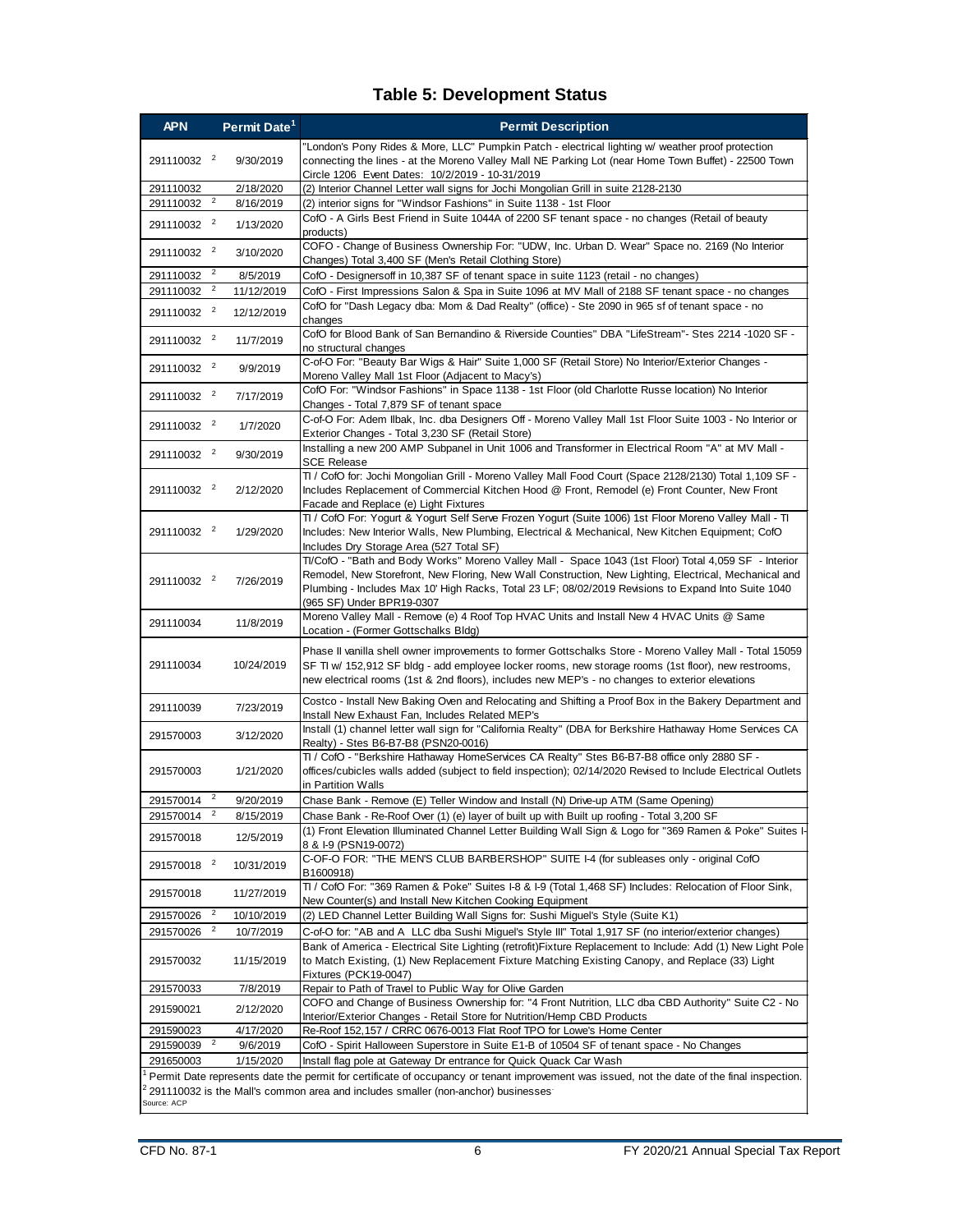## **C. PUBLIC FACILITIES**

<span id="page-10-0"></span>The public facilities were constructed in two phases. Bond proceeds were used to acquire the following public facilities:

#### Phase One Public Improvements

Road improvements to include certain grading, paving, base, curbs, gutters, sidewalks, landscaping, sewers, drainage, intersection work, street lights, signing, striping, traffic signals, irrigation conduit and utilities, together with appurtenances and appurtenant work on Eucalyptus Avenue (formerly Eastridge Avenue), Heritage Way, a segment of Towngate Circle, Centerpoint Drive, and Frederick Street, as well as storm drain improvements, water and sewer improvements, and construction of a freeway ramp.

#### Phase Two Public Improvements

Road improvements to include certain grading, paving, base, curbs, gutters, sidewalks, landscaping, drainage, intersection work, street lights, signing, striping, traffic signal, irrigation conduit and utilities, together with appurtenances and appurtenant work on Campus Parkway, Gateway Drive, Eucalyptus Avenue (formerly Eastridge Avenue, northwest to southeast), Eucalyptus Avenue (northeast to southwest), and Day Street, as well as storm drain improvements, sewer improvements, a sewer lift station, detention basin, purchase of right-of way, and construction of a freeway ramp.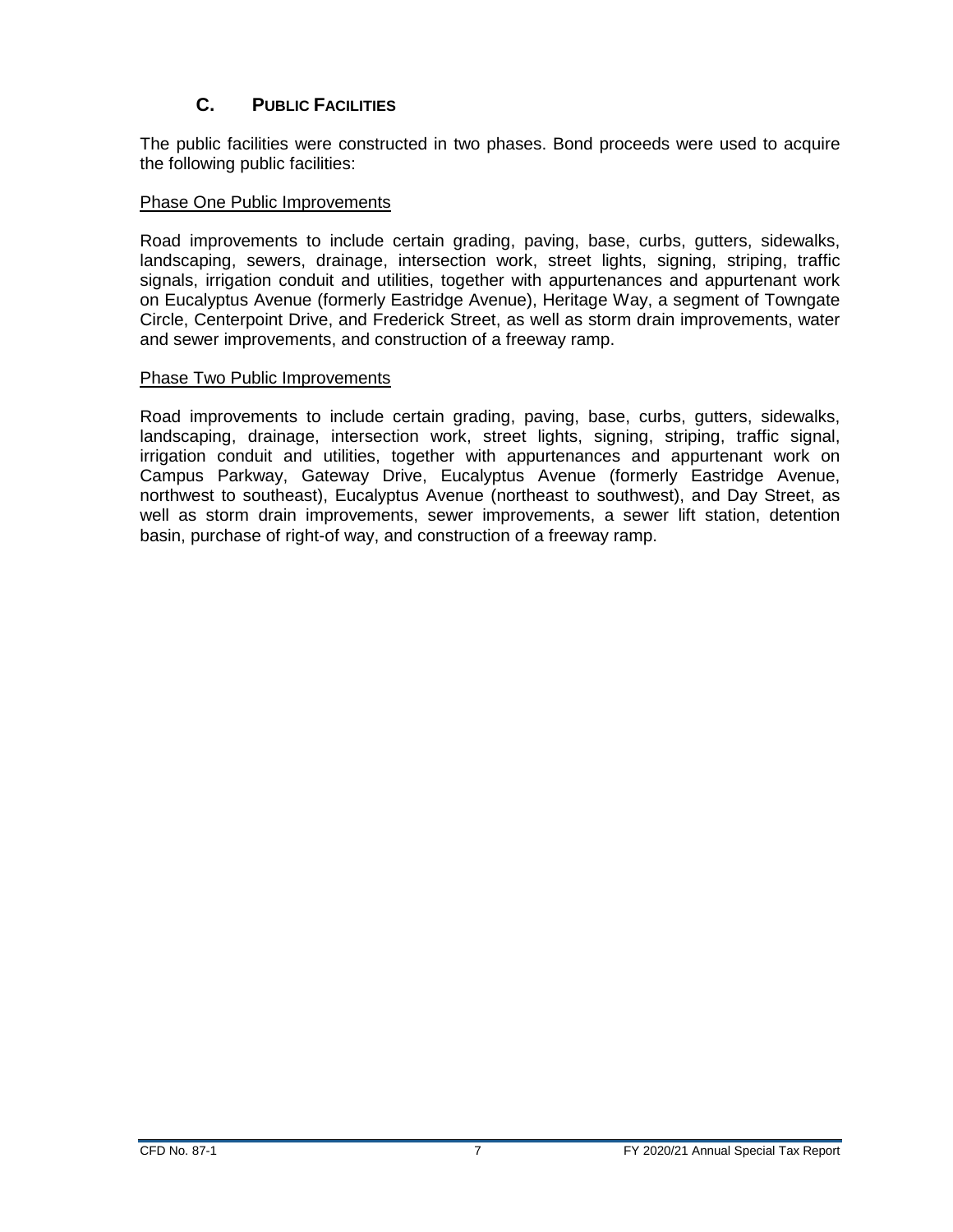# <span id="page-11-0"></span>**II. FINANCIAL INFORMATION**

#### **A. FINANCIAL STATEMENTS**

<span id="page-11-1"></span>The City's audited financial statements for the period ending June 30, 2020, will be filed separately with the Electronic Municipal Market Access (EMMA) service provided by the Municipal Securities Rulemaking Board [\(www.emma.msrb.org\)](http://www.emma.msrb.org/) and are hereby incorporated by reference into this report. The audited financial statements will be available from the City's Financial & Management Services Department and available for review on the City's website at [www.moval.org.](http://www.moval.org/) The City's audited financial statements are provided solely to comply with the Continuing Disclosure Agreement. No funds or assets of the City have been pledged or are required to be allocated for the payment of debt service on the Bonds.

#### **B. DESCRIPTION OF FUNDS**

<span id="page-11-3"></span><span id="page-11-2"></span>The Bond Indenture (Article III) requires the Trustee to establish and maintain the following funds and accounts.

#### **i. SPECIAL TAX FUND**

The Trustee shall transfer available monies from the Special Tax Fund in accordance with the Bond Indenture (Section 3.2).

#### **a) Administrative Expense Account**

The Trustee, in accordance with the Bond Indenture (Section 3.3) shall, not less than annually, transfer payment of funds to the Administrative Expense Account.

#### **b) Principal and Interest Accounts**

The principal and interest due on the Bonds until maturity shall be paid by the Trustee from the Principal and Interest Accounts. In accordance with the Bond Indenture (Section 3.4), the Trustee shall transfer the payment of principal prior to each December 1 and interest prior to each June and December 1. Payment shall be applied first to the Interest Account, then to the Principal Account from the Special Tax Fund. If the amounts in the Special Tax Fund are inadequate, any deficiency shall be made up by the Reserve Account.

The payment of interest, as set forth in the Bond Indenture (Section 3.4[a]), shall equal the amount of interest due on the Bonds as of the interest payment date and include any amount of prior unpaid interest.

The payment of principal, as set forth in the Bond Indenture (Section 3.4[b]), shall equal the amount of the principal payment due on December 1 and any unpaid principal amount due from the previous December 1.

#### **c) Redemption Account**

As set forth in the Bond Indenture (Section 3.5), the Redemption Account is available for the purpose of paying the interest, principal, and premiums, if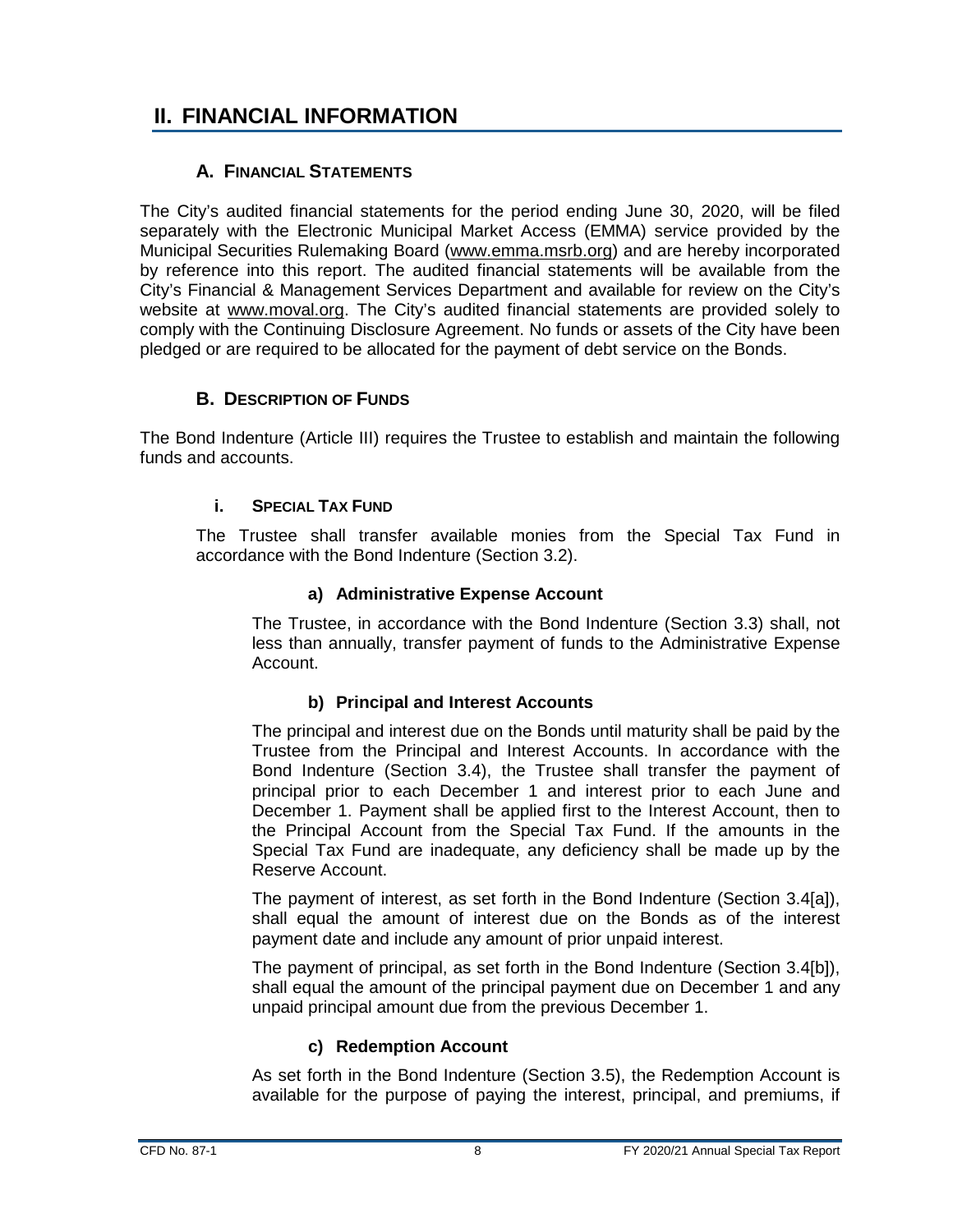any, on the Bonds called for optional redemption. This fund shall be used solely for the purpose of redeeming Bonds.

#### **d) Reserve Account**

The Reserve Account, as set forth in the Bond Indenture (Section 3.6), is to maintain an amount equal to the Reserve Requirement. The Reserve Account will be used solely to pay principal and interest on the Bonds in the event that the monies in the Interest and Principal Accounts are insufficient to pay the principal and interest due on any payment date or any required transfer to the Rebate Fund in accordance with the Bond Indenture.

As set forth in the Bond Indenture, monies in the Reserve Account in excess of the Reserve Requirement are to be transferred to the Interest Account to pay interest on the Bonds.

#### <span id="page-12-0"></span>**ii. REBATE FUND**

Per the Bond Indenture (Section 3.7), the Trustee shall establish and maintain the Rebate Fund, which is separate from any other fund. All money at any time deposited in the Rebate Fund, Rebate Account, or Alternative Penalty Account shall be held by the Trustee for payment to the United States Treasury.

#### **a) Rebate Account**

The Rebate Account shall be maintained by the Trustee in accordance with Section 3.7(i) of the Bond Indenture.

#### **b) Alternative Penalty Account**

The Alternative Penalty Account shall be maintained by the Trustee in accordance with Section 3.7(ii) of the Bond Indenture.

#### **c) Rebate Liability**

With regard to the Bonds, the Arbitrage Rebate Consultant shall prepare the computations for the arbitrage rebate liability for each account requiring an arbitrage calculation. The first installment computation for the Bonds was due November 29, 2012, five years from the dated date of the Bonds. For Arbitrage purposes, the 8038G tax certificate treats the Bonds and the Agency's 2007 Tax Allocation Bonds, Series A as a single issue. As such, the Arbitrage Report contains the combined calculation for both issues. The table below reflects the cumulative arbitrage calculation through November 29, 2017. The next installment computation for the Bonds is due November 29, 2022.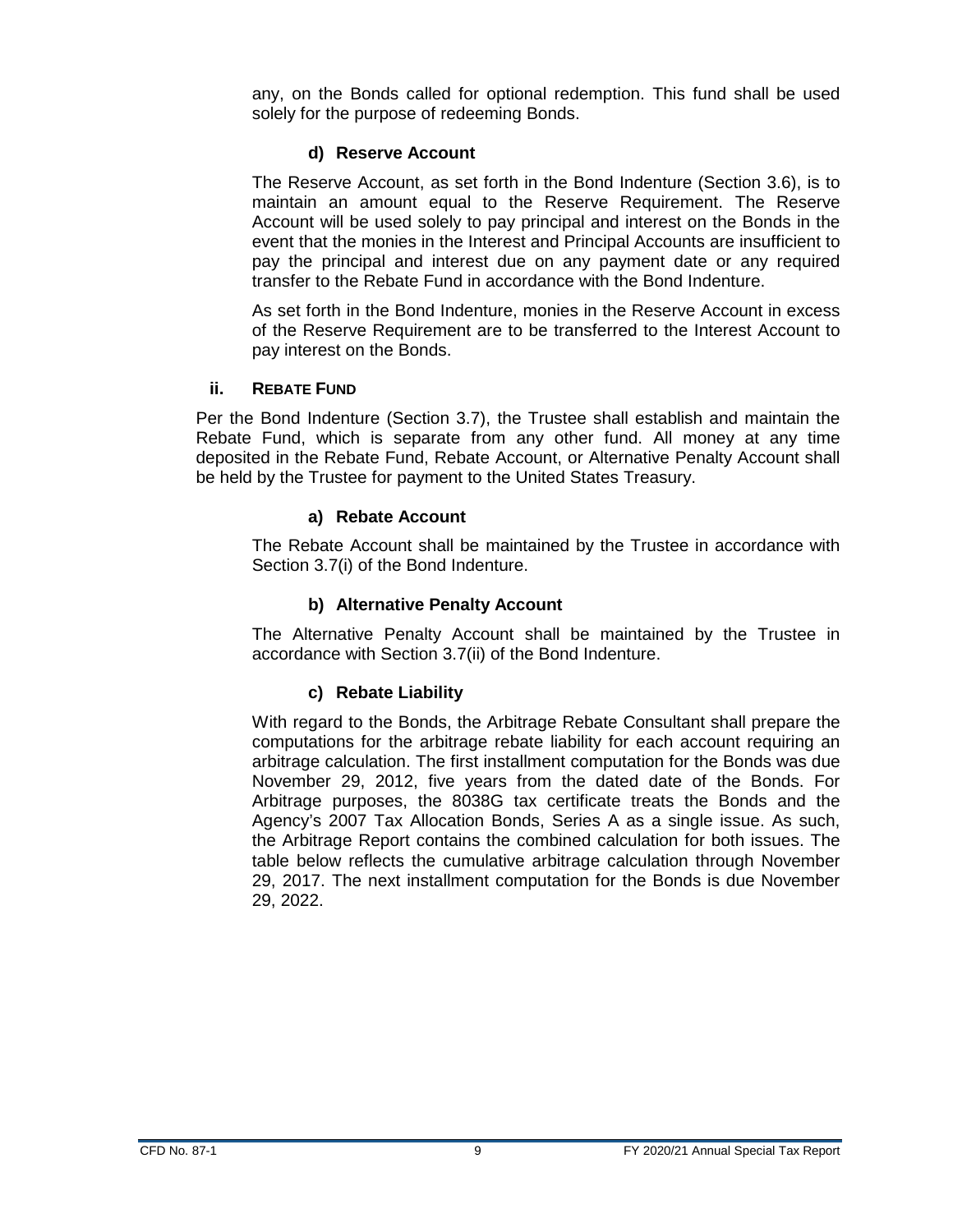<span id="page-13-2"></span>

| <b>Arbitrage Rebate Liability</b><br>For the Period November 29, 2007 - November 29, 2017 |    |              |  |  |
|-------------------------------------------------------------------------------------------|----|--------------|--|--|
| Costs of Issuance - 87-1 Refunding Bonds                                                  | \$ | 549.06       |  |  |
| Costs of Issuance - 2007 TAB                                                              |    | 189.73       |  |  |
| Improvement - 2007 TAB (Unrestricted)                                                     |    | 3,808,308.47 |  |  |
| Improvement - 2007 TAB (Restricted)                                                       |    | 2,521,864.44 |  |  |
| Reserve - 87-1 Refunding Bonds                                                            |    | 604,935.76   |  |  |
| <sup>1</sup> FV Computation Date Credit - 11/29/08                                        |    | 2,221.93     |  |  |
| FV Computation Date Credit - 11/29/09                                                     |    | 2,204.52     |  |  |
| FV Computation Date Credit - 11/29/10                                                     |    | 2,113.26     |  |  |
| FV Computation Date Credit - 11/29/11                                                     |    | 2,039.10     |  |  |
| FV Computation Date Credit - 11/29/12                                                     |    | 1,979.98     |  |  |
| FV Computation Date Credit - 11/29/13                                                     |    | 1,934.02     |  |  |
| FV Computation Date Credit - 11/29/14                                                     |    | 1,876.35     |  |  |
| FV Computation Date Credit - 11/29/15                                                     |    | 1,819.77     |  |  |
| FV Computation Date Credit - 11/29/16                                                     |    | 1,732.81     |  |  |
| Computation Date Credit - 11/29/17                                                        |    | 1,670.00     |  |  |
| Total                                                                                     | \$ | 6,955,439.20 |  |  |
| <b>Rebate Liability (90% of Total)</b>                                                    |    |              |  |  |
| <sup>1</sup> FV = Future Value                                                            |    |              |  |  |
| Source: Arbitrage Rebate Calculation dated March 2018 prepared by                         |    |              |  |  |
| <b>Willdan Financial Services</b>                                                         |    |              |  |  |

#### **Table 6: Arbitrage Calculation Summary**

#### <span id="page-13-0"></span>**iii. COSTS OF ISSUANCE FUND**

In accordance with the Bond Indenture (Section 3.9), the Trustee has disbursed all monies from the Costs of Issuance Fund. During FY 2008/09, the Trustee transferred all remaining monies to the Surplus Fund and the Costs of Issuance Fund was closed.

#### <span id="page-13-1"></span>**iv. SURPLUS FUND**

After all transfers have been made as required by the Bond Indenture (Sections 3.3 thru 3.7), all remaining amounts in the Special Tax Fund, if any, shall be transferred to the Surplus Fund. Monies remaining in this fund may be used for payment of interest, principal, administrative expenses, replenishment of the Reserve Fund, reduction of next year's special tax levy, or for any other lawful purpose.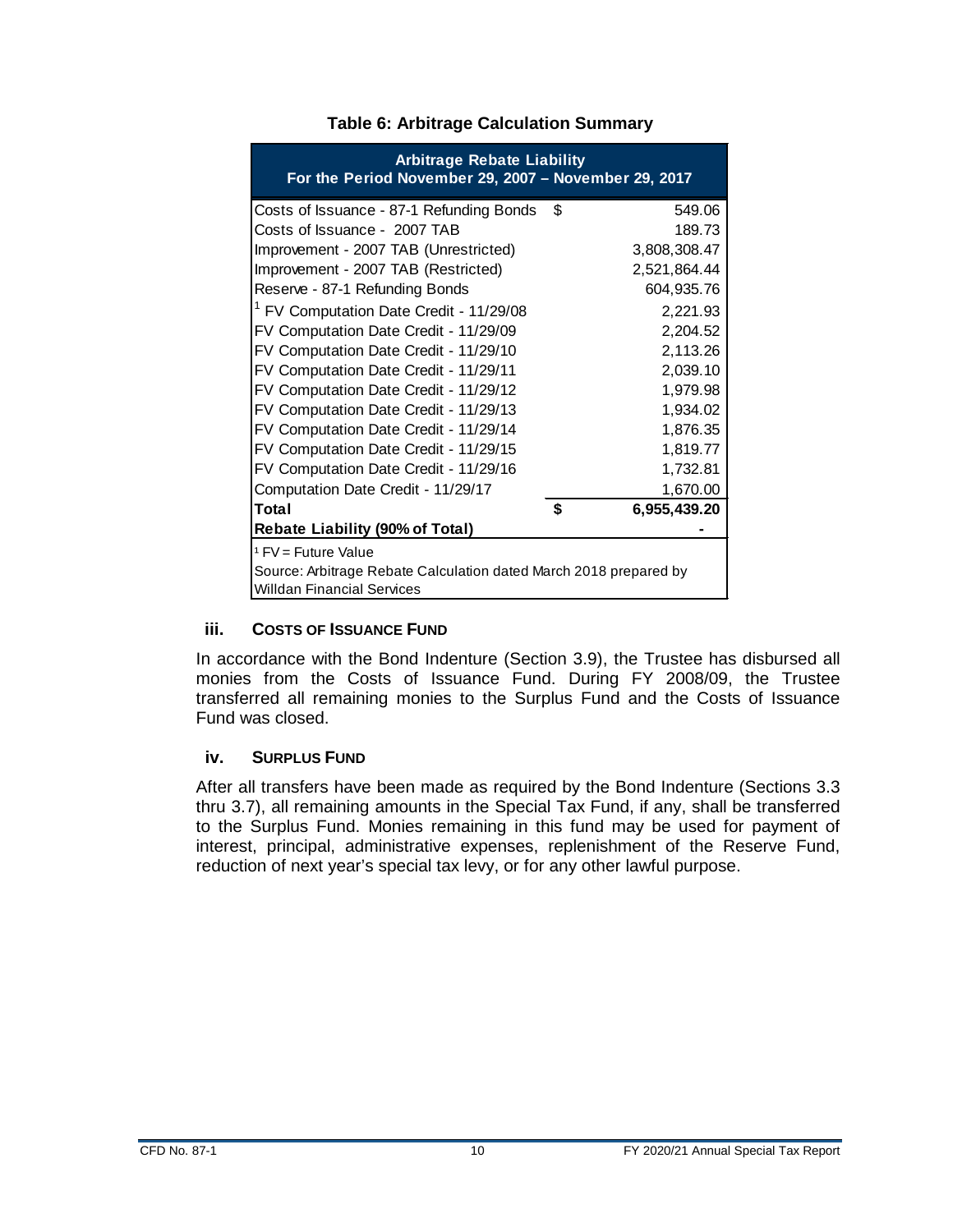## **C. FUND BALANCES**

<span id="page-14-1"></span><span id="page-14-0"></span>All TI for FY 2018/19 has been received and transferred to the Trustee in compliance with the Bond Indenture. The Bonds were primarily issued for refunding purposes. As such, no proceeds were allocated for the establishment or funding of an Acquisition and Construction Fund.

| <b>Fund / Account</b>                                                     | <b>Balance as of</b><br>March 31, 2020 |  |  |  |
|---------------------------------------------------------------------------|----------------------------------------|--|--|--|
| \$<br>Special Tax Fund                                                    | 773,522.81                             |  |  |  |
| Interest Account                                                          | 10,882.10                              |  |  |  |
| <b>Principal Account</b>                                                  | 376.29                                 |  |  |  |
| <b>Redemption Account</b>                                                 |                                        |  |  |  |
| Reserve Account <sup>1</sup>                                              | 1,033,739.05                           |  |  |  |
| <b>Administration Expense Account</b>                                     | 22.69                                  |  |  |  |
| Lehman Bros. Investment Agreement <sup>2</sup>                            | 67.88                                  |  |  |  |
| Rebate Fund                                                               |                                        |  |  |  |
| Cost of Issuance Fund                                                     |                                        |  |  |  |
| Surplus Fund <sup>2</sup>                                                 | 521,378.39                             |  |  |  |
| Funds in the Reserve Account reflect an amount at least equal to          |                                        |  |  |  |
| the Reserve Requirement. The Reserve Requirement for FY                   |                                        |  |  |  |
| 2020/21 is \$1,028,631.26.                                                |                                        |  |  |  |
| <sup>2</sup> The District and Lehman Brothers terminated their investment |                                        |  |  |  |
| agreement (Termination Agreement dated April 17, 2019). Per               |                                        |  |  |  |
| Section 3.1(iv) of the 2007 Indenture, amounts received for the Prior     |                                        |  |  |  |
| Bonds shall be deposited in the Surplus Fund. Therefore, on May 31,       |                                        |  |  |  |
| 2019, the Lehman funds were transferred to the Surplus fund, less         |                                        |  |  |  |
| the termination fee due under the Agreement.                              |                                        |  |  |  |

#### **Table 7: Fund Balances**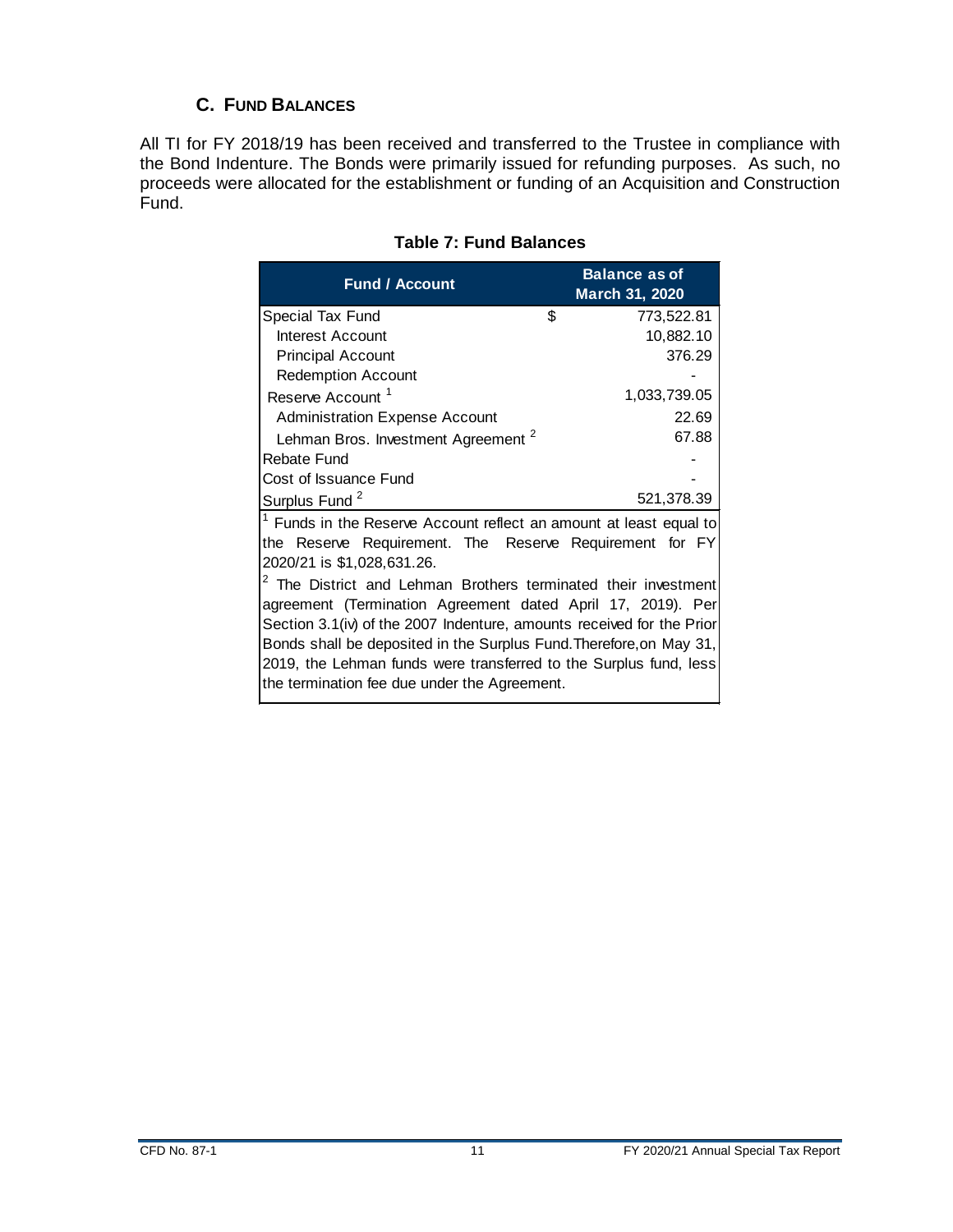# <span id="page-15-0"></span>**III. COMPUTATION OF THE SPECIAL TAX REQUIREMENT**

#### **A. ADMINISTRATIVE EXPENSES**

<span id="page-15-1"></span>The administrative expense categories are described below. The estimates for these administrative expenses are set forth in Section III.B of this report, Special Tax Requirement. Expenses of this type shall be paid from the Special Tax Fund or the Surplus Fund (Sections 3.3 and 3.8 of the Bond Indenture).

#### **i. SPECIAL TAX REPORT AND ADMINISTRATION**

<span id="page-15-2"></span>This expense is for the cost to prepare the annual reports (Special Tax Report and Continuing Disclosure Report), to monitor payments and delinquencies, and to submit the special taxes, after calculating and submitting for the legislative body's approval, to the County of Riverside.

#### <span id="page-15-3"></span>**ii. TRUSTEE FEES**

This expense is for the Trustee's services associated with bond and fund administration.

#### <span id="page-15-4"></span>**iii. ARBITRAGE REBATE CALCULATION**

<span id="page-15-5"></span>This expense is to calculate the arbitrage rebate as required by Federal Law.

#### **iv. PROFESSIONAL SERVICES**

This expense is to prepare and disseminate significant event reports, which may include disclosure and legal counsel services.

#### <span id="page-15-6"></span>**v. CITY COSTS – PERSONNEL**

This cost is for the City's estimated expense to coordinate consultants, attorneys, bankers, investment bankers, and other administrative contractors, as well as administrative services and project management provided by City staff.

#### <span id="page-15-7"></span>**vi. CITY COSTS – ACCOUNTING**

This expense is for the City's estimated expense to account for the Bond proceeds, monitor funds, and administer debt service requirements, as well as to cover costs associated with outside auditors.

#### <span id="page-15-8"></span>**vii. CITY COSTS – GENERAL ADMINISTRATION**

This expense is for the cost of the City's general administrative services, overhead for personnel support, office rent and maintenance, insurance, and support from City Council, City Manager, purchasing, media, and communications.

#### <span id="page-15-9"></span>**viii. COUNTY COSTS**

This expense is for the Riverside County fees to levy and collect the tax installments on the property tax bills. Riverside County assesses additional fees for any adjustments made to the property tax bills.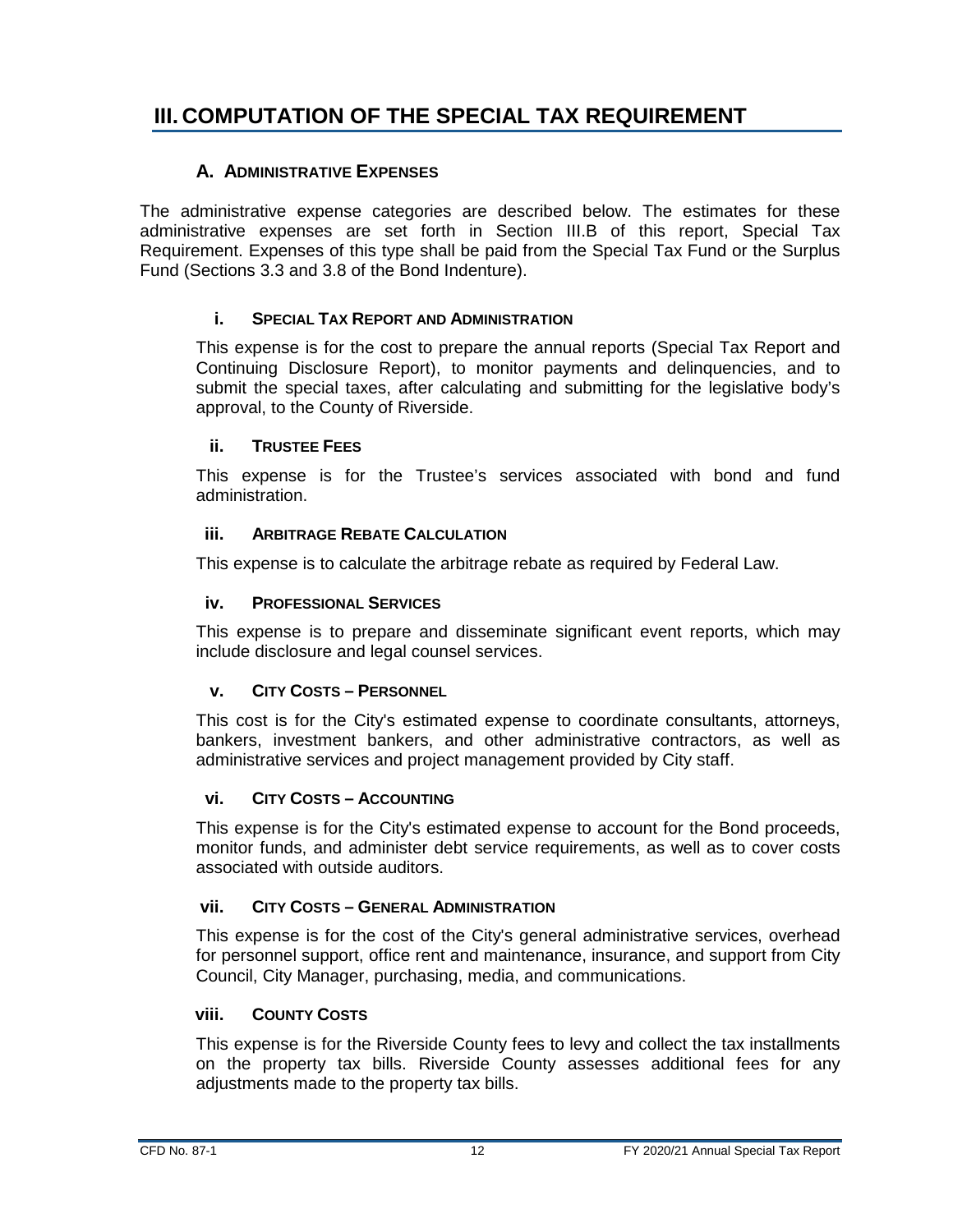#### <span id="page-16-0"></span>**B. SPECIAL TAX REQUIREMENT**

#### **Table 8: Special Tax Requirement**

<span id="page-16-1"></span>

| <b>SPECIAL TAX REQUIREMENT</b>                                                                                                                                               |                  |
|------------------------------------------------------------------------------------------------------------------------------------------------------------------------------|------------------|
| <b>Annual Debt Service</b>                                                                                                                                                   | \$1,025,631.26   |
| Reserve Fund Replenishment                                                                                                                                                   |                  |
| <b>Total Debt Requirement</b>                                                                                                                                                | \$1,025,631.26   |
| <b>Administrative Expenses:</b>                                                                                                                                              |                  |
| Special Tax Report & Administration                                                                                                                                          | \$<br>52,090.00  |
| <b>Trustee Fees</b>                                                                                                                                                          | 2,000.00         |
| Arbitrage Rebate Calculation                                                                                                                                                 | 500.00           |
| <b>Professional Services</b>                                                                                                                                                 | 1,950.00         |
| Personnel                                                                                                                                                                    | 31,798.00        |
| Accounting                                                                                                                                                                   | 37,230.00        |
| <b>General Administration</b>                                                                                                                                                | 20,996.00        |
| <b>Total Administrative Expenses</b>                                                                                                                                         | 146,564.00<br>S  |
|                                                                                                                                                                              |                  |
| County Costs:                                                                                                                                                                |                  |
| County Tax Roll Fees                                                                                                                                                         | \$               |
| <b>Total County Administrative Expenses</b>                                                                                                                                  | \$               |
|                                                                                                                                                                              |                  |
| <b>TOTAL GROSS REQUIREMENT</b>                                                                                                                                               | \$1,172,195.26   |
| ADJUSTMENTS: INTEREST EARNINGS, TRANSFERS & TAX CONTRIBUTIONS                                                                                                                |                  |
| Interest Earnings (Estimated)                                                                                                                                                | \$               |
| Surplus Reserve Fund Credit                                                                                                                                                  | 526,486.18       |
| <b>Total Interest Earnings and Transfers</b>                                                                                                                                 | 526,486.18<br>\$ |
| Tax Increment Contribution/Recognized Obligation Payment Schedule (ROPS) <sup>1</sup>                                                                                        | 645,709.08       |
| Prior Year Tax Contribution Adjustment<br><b>Total Tax Increment/ROP Contributions</b>                                                                                       | \$645,709.08     |
|                                                                                                                                                                              |                  |
| <b>ERAF Shift</b>                                                                                                                                                            | S                |
| <b>TOTAL ADJUSTMENTS</b>                                                                                                                                                     | \$1,172,195.26   |
| <b>TOTAL NET SPECIAL TAX REQUIREMENT</b>                                                                                                                                     | \$               |
|                                                                                                                                                                              |                  |
| The ROPS amount is approved through June 2021. However, with maturity of the bonds nearing, it is not<br>likely that the full amount will be needed during this fiscal year. |                  |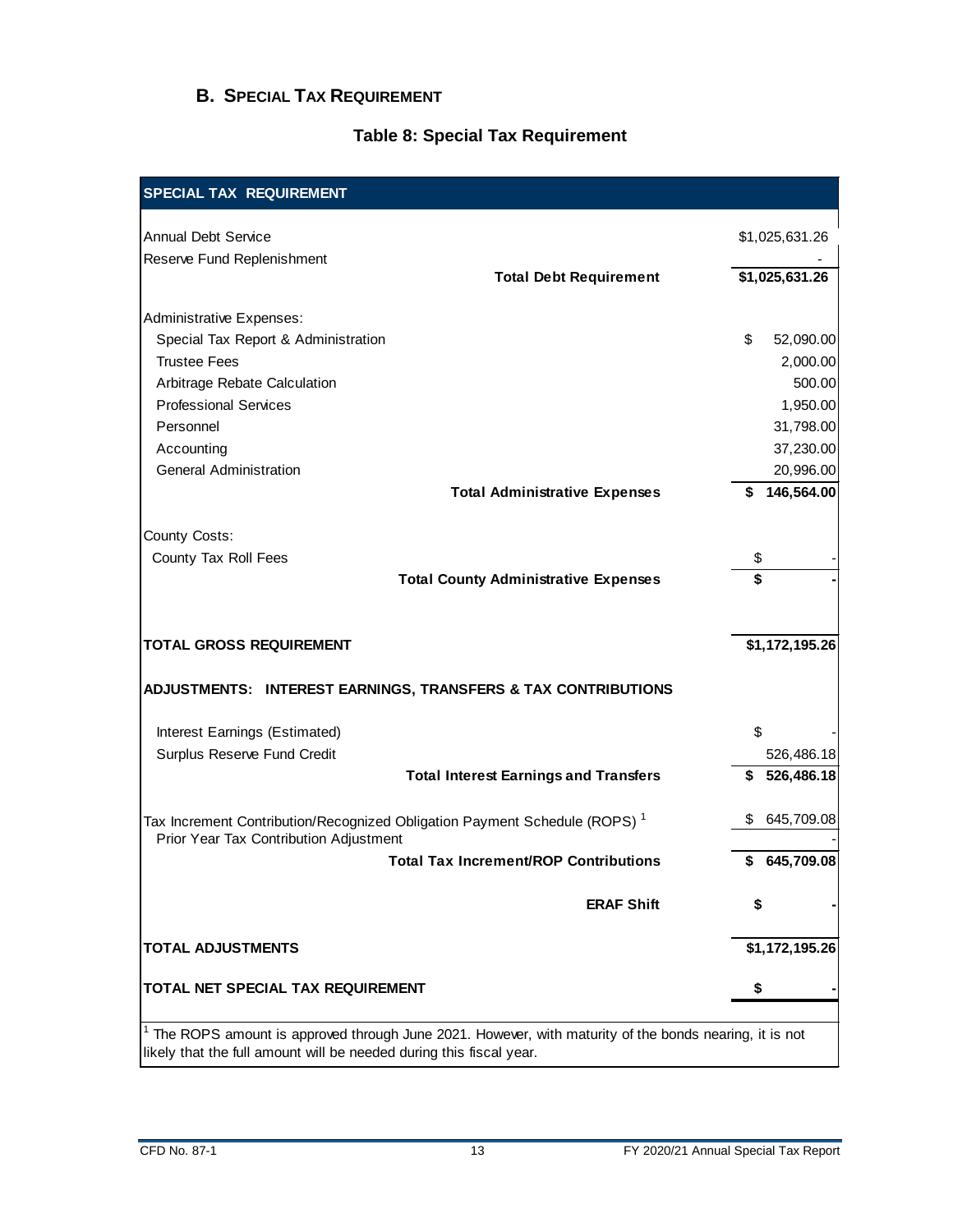# <span id="page-17-0"></span>**IV. SPECIAL TAX ALLOCATION**

The City has the power and as such is obligated to levy and collect the special tax according to the RMA, which the legislative body (City Council) of the District and the eligible qualified electors within CFD No. 87-1 previously approved. The special tax formula apportions the total net special tax requirement (principal, interest, administrative expenses, and restoration of the Bond Reserve Account, if required) each year and takes into account the availability of other revenues.

The City has covenanted in the Bond Indenture to levy the special tax for collection in each fiscal year to generate that amount of special tax revenue which, when combined with the estimated reimbursement of TI to be received by CFD No. 87-1 during such fiscal year and all available funds on deposit in the Special Tax Fund, will yield an amount adequate to pay for the following costs, listed by priority as stated in Section 3.2 of the Bond Indenture:

- 1. Authorized costs of administration,
- 2. Interest on the Bonds,
- 3. Principal on the Bonds, and
- 4. Replenishment of the Bond Reserve Account to the reserve requirements.

### **A. SPECIAL TAX RATES**

<span id="page-17-1"></span>The maximum special tax shall first be uniformly applied to the developed property in an amount not to exceed \$11,500 per net acre. The maximum special tax shall be applied to the developed property prior to the levy of any special tax on the undeveloped property. The remaining special tax levy, if any, shall then be uniformly applied to the undeveloped property which amount shall not exceed \$11,500 per net acre. There is no escalator clause for the maximum special tax for this district. The maximum and applied special tax rates for each parcel classification is listed below.

#### **Table 9: Special Tax Rates**

<span id="page-17-5"></span>

| <b>Development</b><br><b>Status</b> | <b>Maximum</b><br><b>Special Tax Rate</b> |      | <b>2020/21 Applied</b><br><b>Special Tax Rate</b> |
|-------------------------------------|-------------------------------------------|------|---------------------------------------------------|
| Developed                           | \$<br>11,500.00                           | - \$ | -                                                 |
| Undeveloped                         | 11,500.00                                 |      | -                                                 |

#### <span id="page-17-3"></span><span id="page-17-2"></span>**B. RATE AND METHOD OF APPORTIONMENT**

#### **i. SPECIAL TAX LEVY**

Each year, the City Council, acting as the legislative body of the District, shall determine the total special tax to be levied and collected for the upcoming fiscal year including, but not limited to, the amounts required to pay for debt service on any indebtedness, pay incidental or administrative expenses incurred by the District, and replenish the Reserve Account, as necessary.

#### <span id="page-17-4"></span>**ii. SPECIAL TAX LIEN**

The special taxes and any penalties thereon constitute a lien against the lots and parcels of land, which will be annually imposed until they are paid. Such lien is on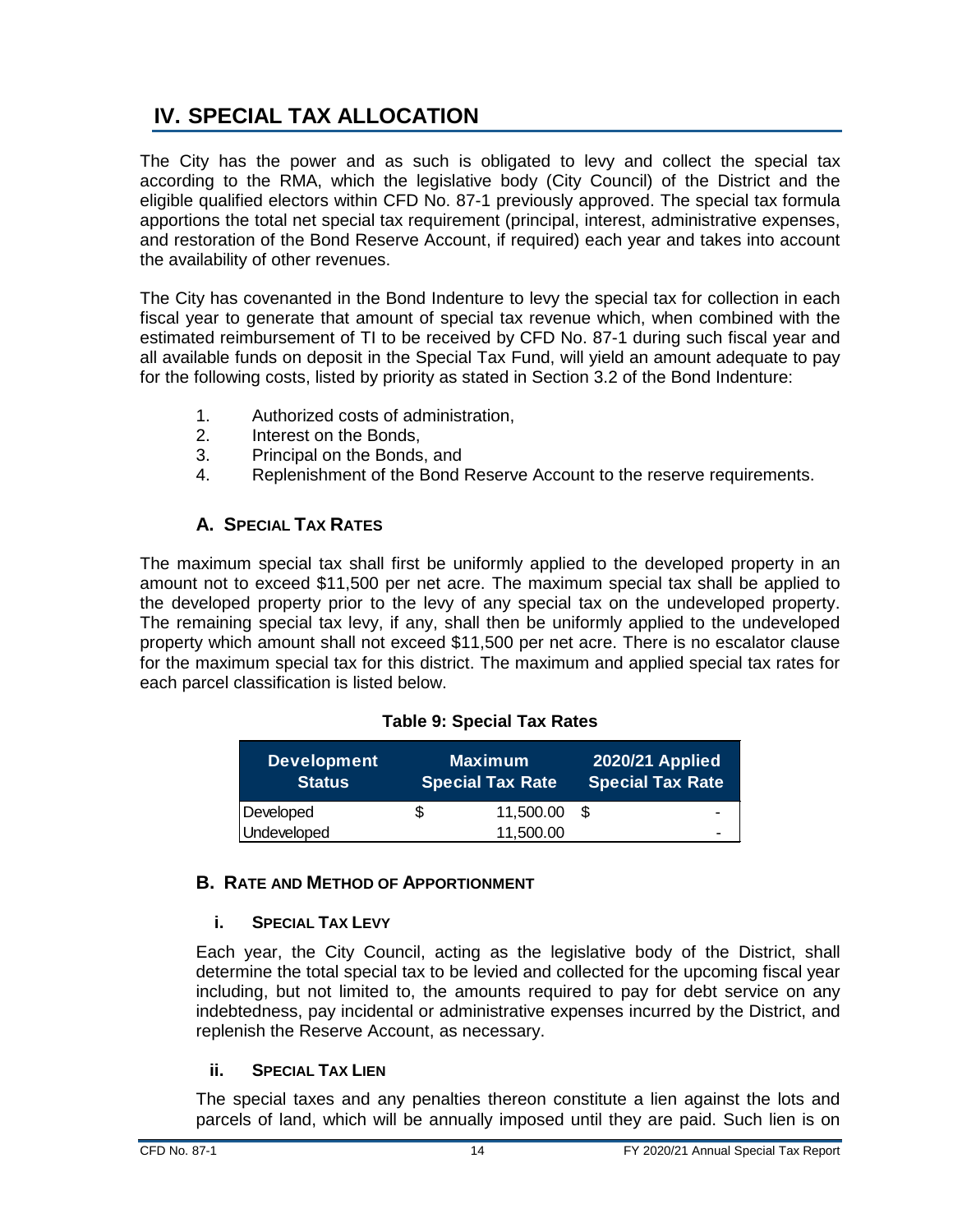parity with all special taxes and special assessments and is co-equal to and independent of the lien for general property taxes regardless of when they are imposed upon the same property. The special taxes have priority over all existing and future private liens imposed on the property. Although the special taxes constitute liens on taxed parcels within the District, they do not constitute a personal indebtedness of the owners of property within the District. There is no assurance that the owners will be financially able to pay the annual special taxes or that they will pay such taxes even if financially able to do so. With certain limitations, the City has covenanted to commence foreclosure proceedings in the event delinquencies occur. These limitations are more fully described in Article V of the Bond Indenture, and in the "Sources of Payment for the Bonds" section of the Official Statement.

#### **C. SPECIAL TAX ALLOCATION**

<span id="page-18-0"></span>The special taxes for the District are allocated to all taxable properties. The following table sets forth the FY 2020/21 allocation of Special Taxes.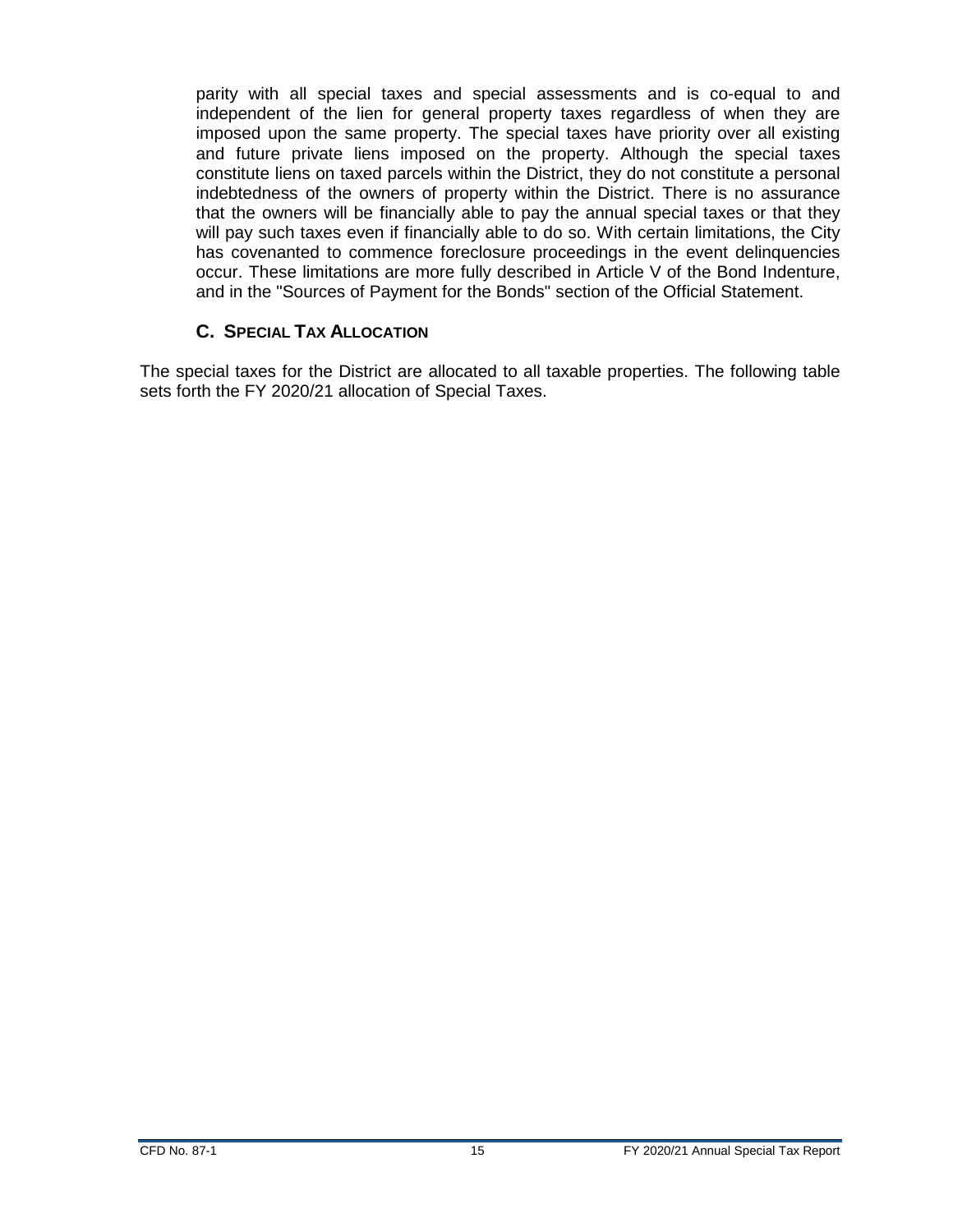<span id="page-19-0"></span>

| Assessor's<br><b>Parcel Number</b> | <b>Property Owner</b>                                   | <b>Development</b><br><b>Status</b>   | <b>Taxable</b><br><b>Acres</b> | FY 2020/21 Maximum<br><b>Special Tax</b> | FY 2020/21 Applied<br>Special Tax <sup>2</sup> |
|------------------------------------|---------------------------------------------------------|---------------------------------------|--------------------------------|------------------------------------------|------------------------------------------------|
| 291-110-017                        | TOWNGATE ON MEMORIAL APARTMENTS                         | Developed                             | 26.09                          | \$<br>300,035                            | \$                                             |
| 291-110-032                        | MORENO VALLEY MALL HOLDING                              | Developed                             | 31.09                          | 357,535                                  |                                                |
| 291-110-033                        | MORENO VALLEY MALL HOLDING                              | Developed                             | 7.43                           | 85,445                                   |                                                |
| 291-110-034                        | MORENO VALLEY MALL HOLDINGS                             | Developed                             | 9.58                           | 110,170                                  |                                                |
| 291-110-035                        | <b>SERITAGE SRC FINANCE</b>                             | Developed                             | 10.51                          | 120,865                                  |                                                |
| 291-110-036                        | J C PENNEY PROP INC                                     | Developed                             | 10.13                          | 116,495                                  |                                                |
| 291-110-037                        | MACYS CALIF INC                                         | Developed                             | 11.41                          | 131,215                                  |                                                |
| 291-110-039                        | COSTCO WHOLESALE CORP                                   | Developed                             | 12.69                          | 145,935                                  |                                                |
| 291-110-040<br>291-110-041         | NEAL T BAKER ENTERPRISES<br><b>CFT DEV</b>              | Developed<br>Developed                | 0.75<br>0.77                   | 8,625<br>8,855                           |                                                |
| 291-570-001                        | TUMON BAY RESORT & SPA                                  | Developed                             | 0.61                           | 7,015                                    |                                                |
| 291-570-002                        | TUMON BAY RESORT & SPA                                  | Developed                             | 2.42                           | 27,830                                   |                                                |
| 291-570-003                        | TUMON BAY RESORT & SPA                                  | Developed                             | 2.08                           | 23,920                                   |                                                |
| 291-570-005                        | TUMON BAY RESORT & SPA                                  | Developed                             | 0.40                           | 4,600                                    |                                                |
| 291-570-006                        | TUMON BAY RESORT & SPA                                  | Developed                             | 0.69                           | 7,935                                    |                                                |
| 291-570-007                        | TUMON BAY RESORT & SPA                                  | Developed                             | 2.30                           | 26,450                                   |                                                |
| 291-570-008                        | TUMON BAY RESORT & SPA                                  | Developed                             | 1.41                           | 16,215                                   |                                                |
| 291-570-010                        | TUMON BAY RESORT & SPA                                  | Developed                             | 3.30                           | 37,950                                   |                                                |
| 291-570-011<br>291-570-013         | E D D INV CO<br>TUMON BAY RESORT & SPA                  | Developed<br>Undeveloped <sup>1</sup> | 0.64<br>0.76                   | 7,360<br>8,740                           |                                                |
| 291-570-014                        | YANLOT DEV CORP                                         | Developed                             | 0.85                           | 9,775                                    |                                                |
| 291-570-015                        | TUMON BAY RESORT & SPA                                  | Undeveloped <sup>1</sup>              | 0.25                           | 2,875                                    |                                                |
| 291-570-016                        | TUMON BAY RESORT & SPA                                  | Undeveloped <sup>1</sup>              | 2.10                           | 24,150                                   |                                                |
| 291-570-017                        | TUMON BAY RESORT & SPA                                  | Developed                             | 0.80                           | 9,200                                    |                                                |
| 291-570-018                        | TUMON BAY RESORT & SPA                                  | Developed                             | 0.91                           | 10,465                                   |                                                |
| 291-570-019                        | TUMON BAY RESORT & SPA                                  | Developed                             | 0.34                           | 3,910                                    |                                                |
| 291-570-020                        | TUMON BAY RESORT & SPA                                  | Developed                             | 0.49                           | 5,635                                    |                                                |
| 291-570-021                        | <b>BRIXTON ALTO SHOPPING CENTER</b>                     | Developed                             | 0.80                           | 9,200                                    |                                                |
| 291-570-022                        | TUMON BAY RESORT & SPA                                  | Developed                             | 4.69                           | 53,935                                   |                                                |
| 291-570-024<br>291-570-026         | TUMON BAY RESORT & SPA<br>TUMON BAY RESORT & SPA        | Developed<br>Developed                | 2.96<br>0.90                   | 34,040<br>10,350                         |                                                |
| 291-570-027                        | <b>TUMON BAY RESORT &amp; SPA</b>                       | Developed                             | 3.40                           | 39,100                                   |                                                |
| 291-570-028                        | <b>BERAL HAROLD</b>                                     | Developed                             | 1.18                           | 13,570                                   |                                                |
| 291-570-029                        | <b>BERAL HAROLD</b>                                     | Developed                             | 1.25                           | 14,375                                   |                                                |
| 291-570-030                        | <b>BERAL HAROLD</b>                                     | Developed                             | 0.83                           | 9,545                                    |                                                |
| 291-570-031                        | <b>BERAL HAROLD</b>                                     | Developed                             | 1.10                           | 12,650                                   |                                                |
| 291-570-032                        | <b>BERAL HAROLD</b>                                     | Developed                             | 0.64                           | 7,360                                    |                                                |
| 291-570-033                        | <b>BERAL HAROLD</b>                                     | Developed                             | 2.11                           | 24,265                                   |                                                |
| 291-570-034                        | <b>BERAL HAROLD</b>                                     | Developed                             | 0.92<br>2.34                   | 10,580                                   |                                                |
| 291-570-035<br>291-570-036         | <b>BERAL HAROLD</b><br>BURLINGTON COAT FACTORY OF CALIF | Developed<br>Developed                | 6.68                           | 26,910<br>76,820                         |                                                |
| 291-590-021                        | <b>GATEWAYCO</b>                                        | Developed                             | 1.52                           | 17,480                                   |                                                |
| 291-590-022                        | <b>GATEWAYCO</b>                                        | Developed                             | 0.83                           | 9,545                                    |                                                |
| 291-590-023                        | LOWES HIW INC                                           | Developed                             | 14.29                          | 164,335                                  |                                                |
| 291-590-025                        | SC HOTEL MANAGEMENT CORP                                | Developed                             | 0.95                           | 10,925                                   |                                                |
| 291-590-033                        | <b>GATEWAYCO</b>                                        | Developed                             | 1.77                           | 20,355                                   |                                                |
| 291-590-034                        | LIU CHE CHEN & SHU FEN REVOCABLE T                      | Developed                             | 3.53                           | 40,595                                   |                                                |
| 291-590-037<br>291-590-038         | SOUTHERN CALIF DEV<br>MORENO VALLEY SLEEP ONE           | Developed                             | 0.78                           | 8,970                                    |                                                |
| 291-590-039                        | 99 ONLY STORES                                          | Developed<br>Developed                | 0.98<br>3.50                   | 11,270<br>40,250                         |                                                |
| 291-650-001                        | LEW LA FAYETTE PROP                                     | Developed                             | 1.50                           | 17,250                                   |                                                |
| 291-650-002                        | <b>WINCO FOODS</b>                                      | Developed                             | 10.94                          | 125,810                                  |                                                |
| 291-650-003                        | QUICK QUACK DEV II                                      | Developed                             | 0.94                           | 10.810                                   |                                                |
| 291-650-004                        | GATEWAY CO                                              | Undeveloped <sup>1</sup>              | 1.96                           | 22,540                                   |                                                |
| 291-650-005                        | GATEWAY CO                                              | Undeveloped $1$                       | 1.95                           | 22,425                                   |                                                |
| 291-650-006                        | GATEWAY CO                                              | Undeveloped <sup>1</sup>              | 1.90                           | 21,850                                   |                                                |
| 291-650-007                        | GATEWAY CO                                              | Undeveloped <sup>1</sup>              | 1.56                           | 17,940                                   | -                                              |
| 291-650-018<br>291-650-020         | <b>SDG INV</b><br>GATEWAY CO                            | Developed<br>Undeveloped <sup>1</sup> | 1.05<br>1.29                   | 12,075                                   | -<br>-                                         |
| 291-650-021                        | FOUR QUARTS & ASSOCIATES                                | Developed                             | 1.42                           | 14,835<br>16,330                         |                                                |
| 291-650-033                        | MV MMP INC                                              | Developed                             | 2.31                           | 26,565                                   |                                                |
| 291-650-034                        | GATEWAY CO                                              | Undeveloped $1$                       | 1.74                           | 20,010                                   |                                                |
| 291-660-001                        | GATEWAY CO                                              | Developed                             | 1.15                           | 13,225                                   |                                                |
| 291-660-002                        | GATEWAY CO                                              | Developed                             | 1.23                           | 14,145                                   | -                                              |
| 291-660-003                        | <b>IRURY</b>                                            | Developed                             | 1.13                           | 12,995                                   |                                                |
| 291-660-004                        | <b>GALA DEV PARTNERS</b>                                | Undeveloped <sup>1</sup>              | 1.13                           | 12,995                                   |                                                |
| 291-660-028                        | AYRES MORENO VALLEY                                     | Developed                             | 2.76                           | 31,740                                   |                                                |
| 291-660-029                        | BRE POLYGON PROP OWNER                                  | Developed<br>Undeveloped <sup>1</sup> | 2.39<br>1.04                   | 27,485                                   |                                                |
| 291-660-033<br>291-660-034         | GATEWAY CO<br>GATEWAY CO                                | Developed                             | 1.18                           | 11,960<br>13,570                         |                                                |
| 291-660-035                        | LIU CHE CHEN                                            | Developed                             | 3.80                           | 43,700                                   |                                                |
| 291-660-040                        | GATEWAY CO                                              | Developed                             | 1.53                           | 17,595                                   | $\frac{1}{2}$                                  |
| 291-660-042                        | GATEWAY CO                                              | Developed                             | 1.40                           | 16,100                                   |                                                |
| 291-660-043                        | <b>GATEWAY CO</b>                                       | Developed                             | 1.69                           | <u>19,435</u>                            |                                                |
| Total                              |                                                         |                                       | 247.74                         | \$<br>2,849,010                          | \$<br>۰                                        |

#### **Table 10: Special Tax Allocation/Property Owners**

1 APNs which are Undeveloped, but have constructed certain parcel improvements.

<sup>2</sup> In accordance with the Official Statement, Agency Payments, "The Agency anticipates that Agency Towngate Agreement Amounts will be paid to the<br>Distict in amounts sufficient to defray scheduled debt service payments on

Source: Property Owner-Riverside County GIS Parcel Data - February 2020.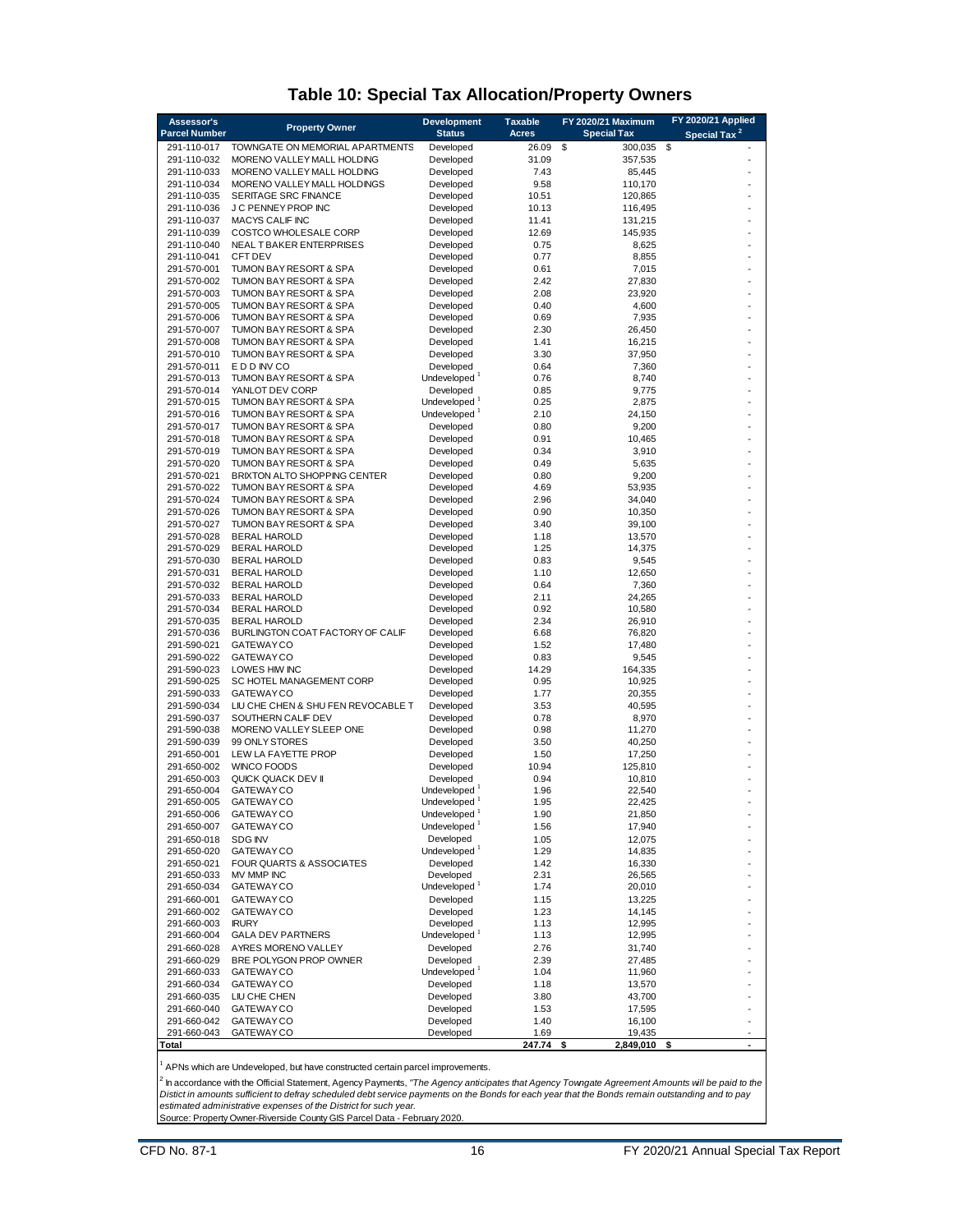# <span id="page-20-1"></span><span id="page-20-0"></span>**V. SPECIAL TAX PAYMENTS**

#### **A. DELINQUENCIES**

<span id="page-20-3"></span>To-date, there are no delinquencies in the payment of special taxes.

|                      |                     | No of Parcels No of Parcels | <b>Amount</b> | <b>Amount</b>                                                                                       | <b>Percent</b>    |
|----------------------|---------------------|-----------------------------|---------------|-----------------------------------------------------------------------------------------------------|-------------------|
| <b>Fiscal Year</b>   | Levied <sup>1</sup> | <b>Delinguent</b>           | <b>Levied</b> | <b>Delinquent</b>                                                                                   | <b>Delinquent</b> |
| 2007/08              |                     |                             | \$            | \$                                                                                                  | $0.00\%$          |
| 2008/09              |                     |                             |               |                                                                                                     | $0.00\%$          |
| 2009/10              |                     |                             |               |                                                                                                     | 0.00%             |
| 2010/11              |                     |                             |               |                                                                                                     | 0.00%             |
| 2011/12              |                     |                             |               |                                                                                                     | $0.00\%$          |
| 2012/13              |                     |                             |               |                                                                                                     | 0.00%             |
| 2013/14              |                     |                             |               |                                                                                                     | $0.00\%$          |
| 2014/15              |                     |                             |               |                                                                                                     | 0.00%             |
| 2015/16              |                     |                             |               |                                                                                                     | $0.00\%$          |
| 2016/17              |                     |                             |               |                                                                                                     | $0.00\%$          |
| 2017/18              |                     |                             |               |                                                                                                     | $0.00\%$          |
| 2018/19              |                     |                             |               |                                                                                                     | $0.00\%$          |
| 2019/20              |                     |                             |               |                                                                                                     | 0.00%             |
| requirement to-date. |                     |                             |               | Special taxes have not been levied because tax increment has been available to meet the special tax |                   |

#### **Table 11: Delinquencies**

#### **B. FORECLOSURE ACTIONS**

<span id="page-20-2"></span>There are no delinquent parcels, foreclosure actions, or foreclosure sales pending in the District. In the event of any delinquencies, the District has covenanted, for the benefit of the owners of the Bonds, that it shall commence and diligently pursue judicial foreclosure proceedings against parcels with delinquent special taxes in excess of \$1,000 by December 1 following the close of the fiscal year in which such special taxes were due. Additionally, the District shall commence and diligently pursue judicial foreclosure proceedings against all parcels with delinquent special taxes by December 1 following the close of any fiscal year in which it receives special taxes in an amount that is less than 90% of the total special tax levied for the fiscal year.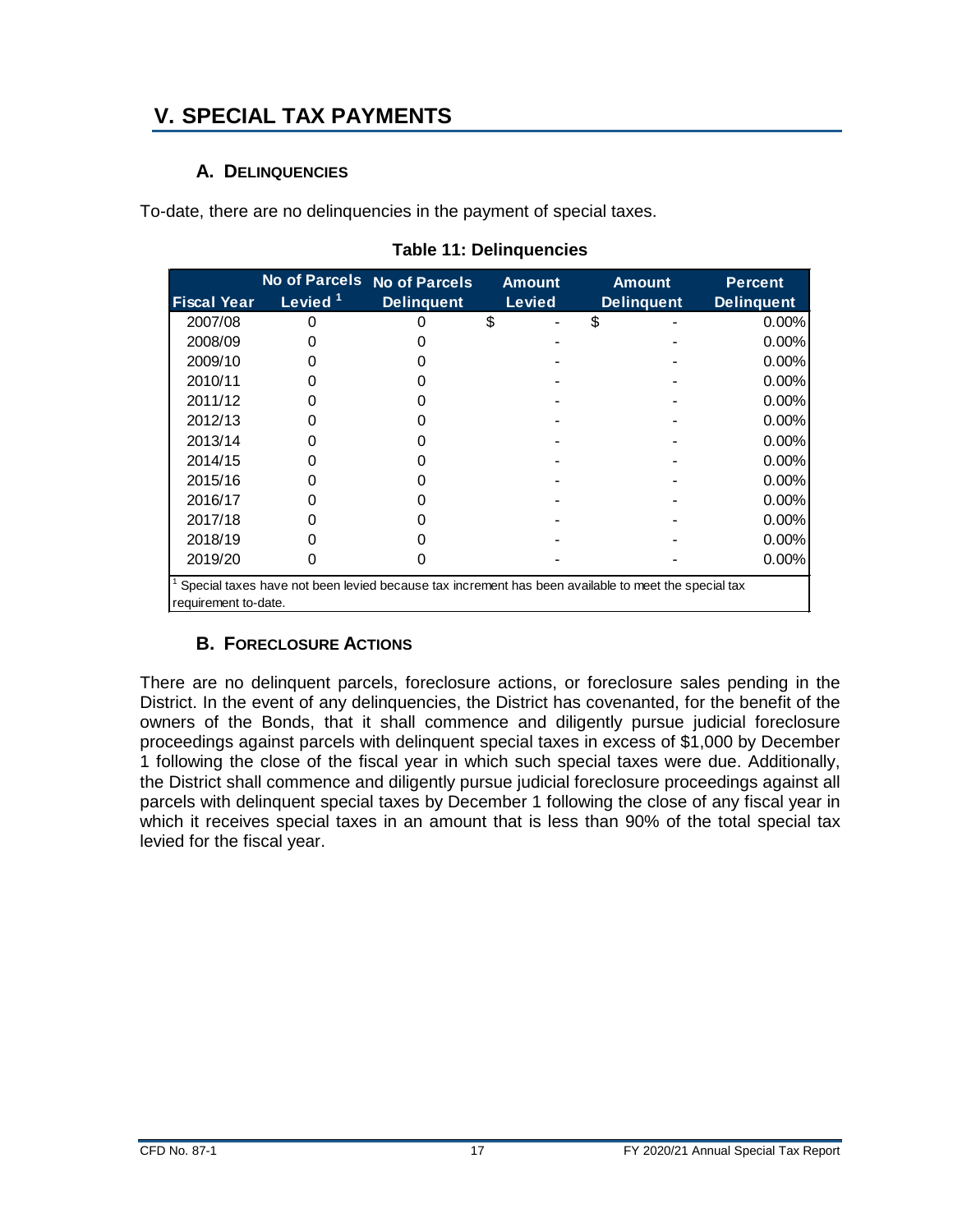## <span id="page-21-1"></span>**Appendix A: PROPERTY TAX INCREMENT CONTRIBUTIONS**

### <span id="page-21-0"></span>**A. TAX INCREMENT CONTRIBUTION**

Pursuant to the Agency Towngate Agreement, CFD No. 87-1 is to receive a contribution of TI. The Specific Plan Area 200 (TownGate) documents define the property within the Project Area. The base year for the TI computation was 1986/87, but was changed to FY 1987/88 by Resolution No. RDA 87-4, adopted in July 1987.

On June 14, 1994, the City adopted Resolution No. 94-35 and the Agency adopted Resolution No. RDA 94-7 approving the First Amendment ("Amendment") to the November 4, 1987, Cooperation and Reimbursement Agreement. The rating agency and Capital Guaranty Insurance Company, the municipal bond insurer for the Refunding Series A Bonds, requested this amendment. The Amendment continues the 1987 Moreno Valley Redevelopment Project Mixed Use Development Participation Agreement's (the "Owner Participation Agreement's") pledge of TI contribution towards the debt service for the 1994 Refunding Bonds. The Amendment also specifies that the Agency will not cause the reimbursement TI to be reduced to an amount less than \$1,600,000 a fiscal year so long as the Refunding Series A Bonds are outstanding.

On October 23, 2007, the City adopted Resolution No. 2007-121 and the Agency adopted Resolution No. RDA 2007-08, approving the Agency Towngate Agreement. The Agreement continued the previous pledge of TI contribution towards the debt service for the Bonds.

In June of 2011, the California Legislature approved trailer bills AB 1x 26 and AB 1x 27 to dissolve redevelopment agencies. On January 10, 2012, the Moreno Valley City Council adopted Resolution No. 2012-04, which names the City as the Successor Agency to the Agency to discharge the obligations of the Agency.

Given the dissolution of the Agency and process established to fulfill its obligations, the Successor Agency submits the ROPS, which includes the calculation of the payment of available TI toward the CFD No. 87-1 special tax. For FY 2020/21, the CFD No. 87-1 TI amount is based upon the gross special tax calculation of \$1,172,195.26 (as identified in Table 8). The County Board and DOF have approved the payment of TI for this purpose through June 2021. In the future if TI is unavailable, any debt service obligation payments will be met through the levy and collection of the special taxes on taxable properties within the District.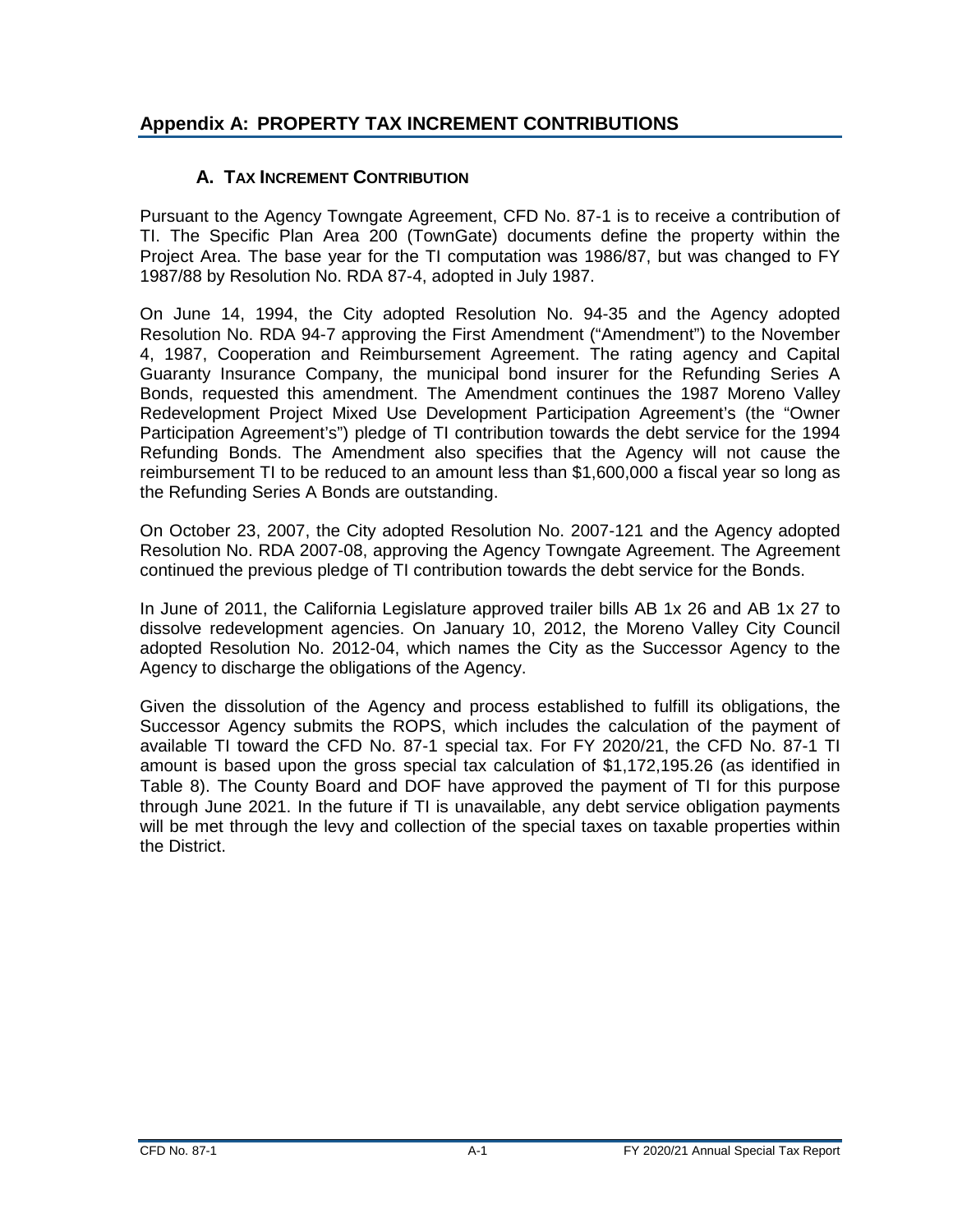#### <span id="page-22-0"></span>**Appendix B: Bond Accountability Report (SB 165)**

This Bond Accountability Report is required to demonstrate the special tax requirement for each parcel within the District to meet the debt service requirements of the Bonds. Based on the special tax requirement as calculated in Section III, the FY 2020/21 special tax levy for each assessable parcel within the District is included in Section IV.

The Local Agency Special Tax Bond and Accountability Act ("Act"), enacted by Senate Bill 165 and codified in the California Government Code Sections 53410 through 53412, requires local agencies to submit an annual report to its governing body on local bond measures sold after January 1, 2001. In addition to the Annual Special Tax Report, this report also serves as the Annual Bond Accountability Report as required per the Act. The purpose of the report is to comply with Section 53411 of the Government Code that states:

"The chief fiscal officer of the issuing local agency shall file a report with its governing body no later than January 1, 2002, and at least once a year thereafter. The annual report shall contain 1) the amount of funds collected and expended and 2) the status of any project required or authorized to be funded as identified in subdivision (a) of Section 53410."

All improvements for the District were completed prior to the issuance of Bonds. As a result, there were no improvement/construction funds associated with the issuance of the Bonds. The table on the following page represents the deposits and expenditures for the District, which were extracted from the City's FY 2018/19 audited financial statements. To-date, TI has been available to pay the administrative expenses and debt service (principal and interest) for the District. Special Taxes have not been levied on the parcels in the District.

| <b>District</b> | <b>Date Bonds</b><br><b>Issued</b> | <b>Initial Amount</b><br>Deposited to<br>Improvement /<br><b>Construction</b><br><b>Fund</b> | <b>Balance as of</b><br><b>December 31, 2018</b> | <b>Expended</b><br><b>Amount to</b><br><b>Date</b> | <b>Project Status</b> |
|-----------------|------------------------------------|----------------------------------------------------------------------------------------------|--------------------------------------------------|----------------------------------------------------|-----------------------|
| CFD No. 87-1    | Nov. 29, 2007                      | N/A                                                                                          | N/A                                              | N/A                                                | Completed             |

For additional information, please see Section II Financial Information.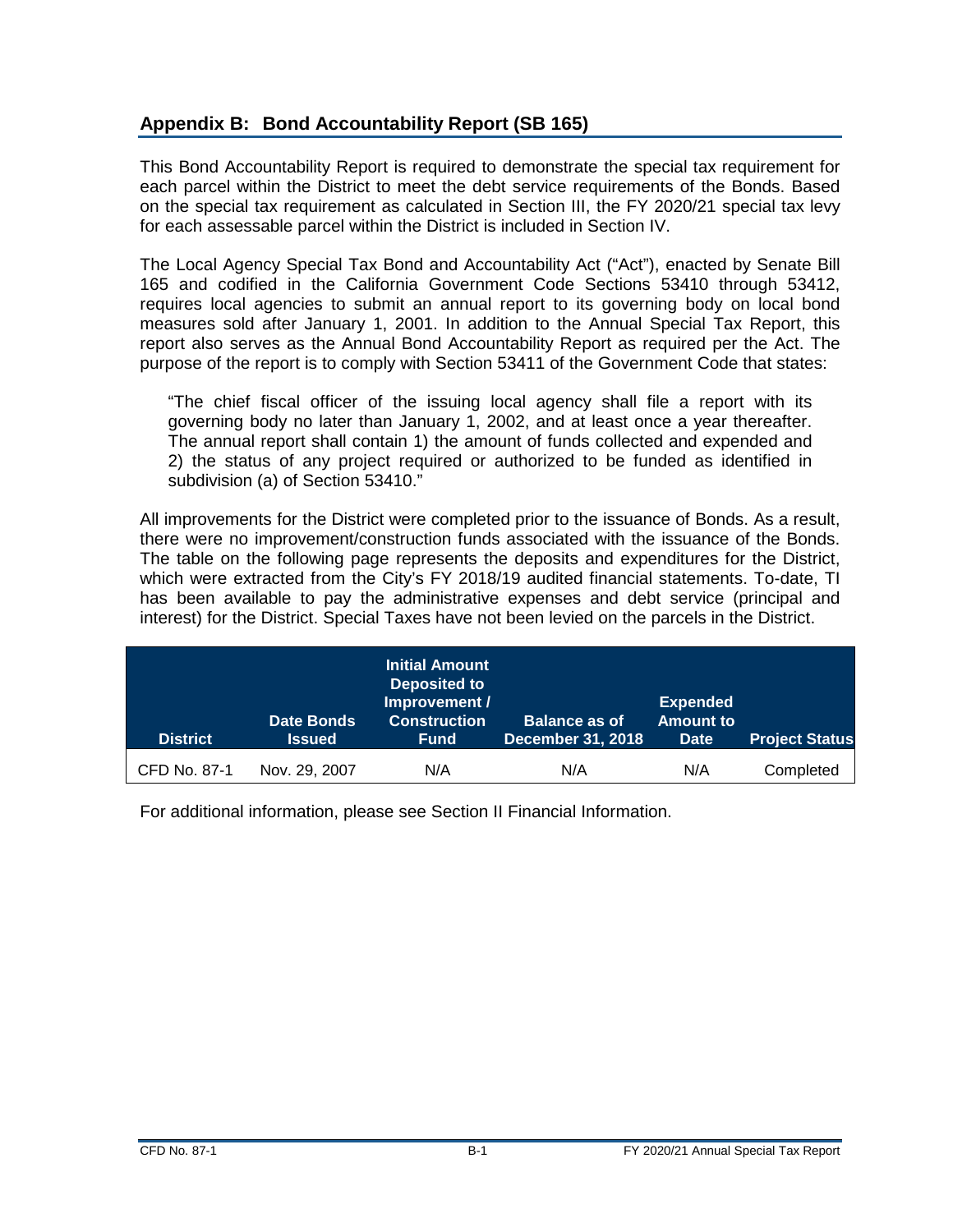

# **Trial Balance Listing**

Through 06/30/19 **Detail Listing** Exclude Rollup Account

**Prior Year** 

| Account         | <b>Account Description</b>                           | <b>Balance Forward</b> | <b>YTD Debits</b> | <b>YTD Credits</b> | <b>YTD Balance</b> |
|-----------------|------------------------------------------------------|------------------------|-------------------|--------------------|--------------------|
| Fund            | 4106 - 2007 TOWNGATE REFUNDING                       |                        |                   |                    |                    |
|                 | Department 99 - Non-Department                       |                        |                   |                    |                    |
| <b>Division</b> | 99 - Non-departmental                                |                        |                   |                    |                    |
| Section         | 94106 - Non-Dept TOWNGATE SPCL TAX                   |                        |                   |                    |                    |
| 460010          | Interest Income - Investments                        | .00                    | 2,785.66          | 43,231.39          | (20,069.16)        |
| 620299          | Professional Svcs - Other                            | .00                    | 3,950.00          | .00                | 3,950.00           |
| 670314          | <b>Bond Principal</b>                                | .00                    | 870,000.00        | .00                | 830,000.00         |
| 670410          | <b>Interest Expense</b>                              | .00.                   | 161,224.67        | .00                | 177,945.19         |
| 679010          | Expenditure Close to Bal *                           | .00.                   | 34,752.32         | .00                | 38,804.97          |
| 692020          | Admin Chrg - Special Dist                            | .00                    | 142,114.00        | .00                | 143,114.00         |
| 804800          | Transfers In - From SUCCESSOR AGENCY ADMIN FUND      | .00.                   | 800,699.50        | 1,972,294.76       | (1, 173, 745.00)   |
|                 | 94106 - Non-Dept TOWNGATE SPCL TAX Totals<br>Section | \$0.00                 | \$2,015,526.15    | \$2,015,526.15     | \$0.00             |
|                 | 99 - Non-departmental Totals<br>Division             | \$0.00                 | \$2,015,526.15    | \$2,015,526.15     | \$0.00             |
|                 | Department 99 - Non-Department Totals                | \$0.00                 | \$2,015,526.15    | \$2,015,526.15     | \$0.00             |

\* Collected for future Debt Service payments.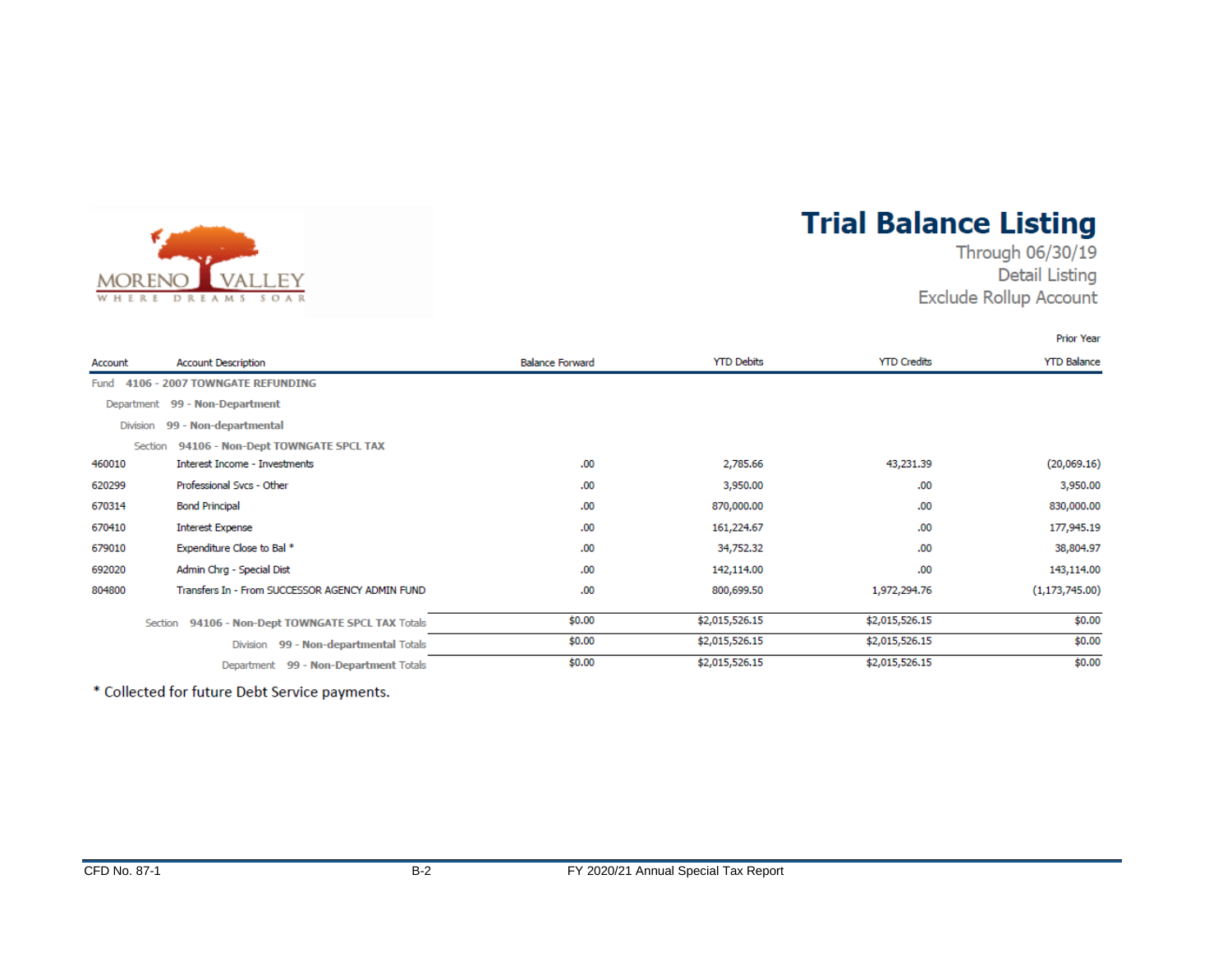#### <span id="page-24-0"></span>**CITY OF MORENO VALLEY COMMUNITY FACILITIES DISTRICT NO. 87-1 (TOWNGATE) 2007 SPECIAL TAX REFUNDING BONDS**

| Dated Date<br><b>Issue Date</b><br><b>First Maturity</b> | 29-Nov-07<br>29-Nov-07<br>$01$ -Dec-08 | Last Maturity<br>First Coupon | $01 - Dec-21$<br>01-Jun-08 |
|----------------------------------------------------------|----------------------------------------|-------------------------------|----------------------------|
|                                                          |                                        |                               |                            |

|             | Interest |            | Total           |                    | Annual |                     | Principal |                     |           |            |
|-------------|----------|------------|-----------------|--------------------|--------|---------------------|-----------|---------------------|-----------|------------|
| <b>Date</b> |          | Principal  | Rate            | Interest           |        | <b>Debt Service</b> |           | <b>Debt Service</b> | Remaining |            |
|             |          |            |                 |                    |        |                     |           |                     |           |            |
| 01-Jun-08   |          |            |                 | \$<br>226,176.08   | \$     | 226,176.08          |           |                     | \$        | 10,665,000 |
| 01-Dec-08   | \$       | 575,000    | 4.000%          | 223,690.63         |        | 798,690.63          | \$        | 1,024,866.71        |           | 10,090,000 |
| 01-Jun-09   |          |            |                 | 212,190.63         |        | 212,190.63          |           |                     |           | 10,090,000 |
| 01-Dec-09   |          | 600,000    | 5.000%          | 212,190.63         |        | 812,190.63          |           | 1,024,381.26        |           | 9,490,000  |
| 01-Jun-10   |          |            |                 | 197,190.63         |        | 197, 190.63         |           |                     |           | 9,490,000  |
| 01-Dec-10   |          | 630,000    | 3.750%          | 197,190.63         |        | 827,190.63          |           | 1,024,381.26        |           | 8,860,000  |
| 01-Jun-11   |          |            |                 | 185,378.13         |        | 185,378.13          |           |                     |           | 8,860,000  |
| 01-Dec-11   |          | 655,000    | 3.500%          | 185,378.13         |        | 840,378.13          |           | 1,025,756.26        |           | 8,205,000  |
| 01-Jun-12   |          |            |                 | 173,915.63         |        | 173,915.63          |           |                     |           | 8,205,000  |
| 01-Dec-12   |          | 680,000    | 3.500%          | 173,915.63         |        | 853,915.63          |           | 1,027,831.26        |           | 7,525,000  |
| 01-Jun-13   |          |            |                 | 162,015.63         |        | 162,015.63          |           |                     |           | 7,525,000  |
| 01-Dec-13   |          | 700,000    | 3.750%          | 162,015.63         |        | 862,015.63          |           | 1,024,031.26        |           | 6,825,000  |
| 01-Jun-14   |          |            |                 | 148,890.63         |        | 148,890.63          |           |                     |           | 6,825,000  |
| 01-Dec-14   |          | 730,000    | 4.000%          | 148,890.63         |        | 878,890.63          |           | 1,027,781.26        |           | 6,095,000  |
| 01-Jun-15   |          |            |                 | 134,290.63         |        | 134,290.63          |           |                     |           | 6,095,000  |
| 01-Dec-15   |          | 760,000    | 4.000%          | 134,290.63         |        | 894,290.63          |           | 1,028,581.26        |           | 5,335,000  |
| 01-Jun-16   |          |            |                 | 119,090.63         |        | 119,090.63          |           |                     |           | 5,335,000  |
| 01-Dec-16   |          | 790,000    | 5.000%          | 119,090.63         |        | 909,090.63          |           | 1,028,181.26        |           | 4,545,000  |
| 01-Jun-17   |          |            |                 | 99,340.63          |        | 99,340.63           |           |                     |           | 4,545,000  |
| 01-Dec-17   |          | 830,000    | 5.000%          | 99,340.63          |        | 929,340.63          |           | 1,028,681.26        |           | 3,715,000  |
| 01-Jun-18   |          |            |                 | 78,590.63          |        | 78,590.63           |           |                     |           | 3,715,000  |
| 01-Dec-18   |          | 870,000    | 3.875% / 5.000% | 78,590.63          |        | 948,590.63          |           | 1,027,181.26        |           | 2,845,000  |
| 01-Jun-19   |          |            |                 | 57,515.63          |        | 57,515.63           |           |                     |           | 2,845,000  |
| 01-Dec-19   |          | 910,000    | 4.000%          | 57,515.63          |        | 967,515.63          |           | 1,025,031.26        |           | 1,935,000  |
| 01-Jun-20   |          |            |                 | 39,315.63          |        | 39,315.63           |           |                     |           | 1,935,000  |
| 01-Dec-20   |          | 950,000    | 4.000%          | 39,315.63          |        | 989,315.63          |           | 1,028,631.26        |           | 985,000    |
| 01-Jun-21   |          |            |                 | 20,315.63          |        | 20,315.63           |           |                     |           | 985,000    |
| 01-Dec-21   |          | 985,000    | 4.125%          | 20,315.63          |        | 1,005,315.63        |           | 1,025,631.26        |           |            |
| Total       | \$       | 10,665,000 |                 | \$<br>3.705.948.09 | \$     | 14.370.948.09       | \$        | 14,370,948.09       |           |            |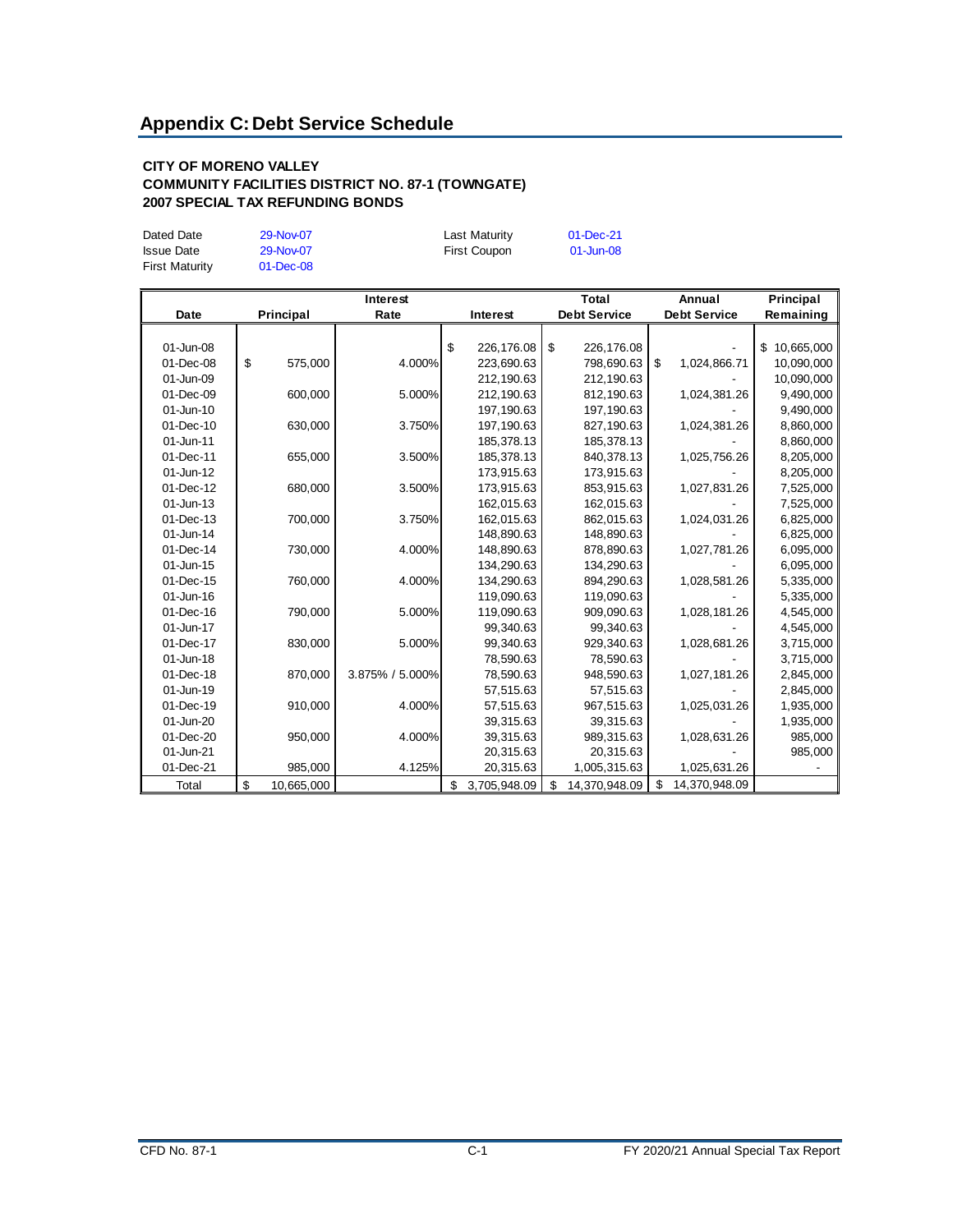#### <span id="page-25-0"></span>**Appendix D: District Boundary Map**